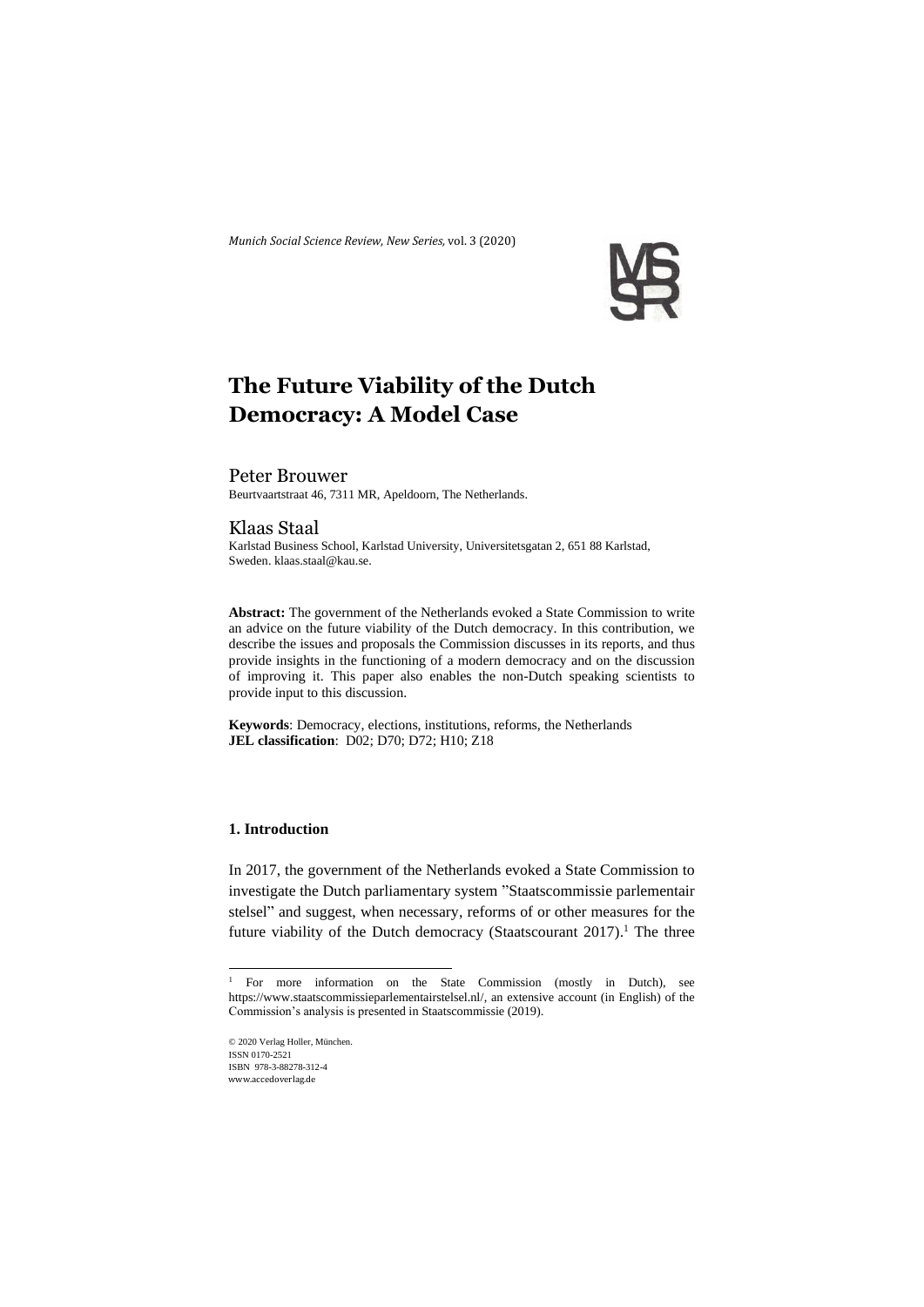main documents, all in Dutch, the State Commission has published are first a problem analysis (Staatscommissie 2017), an interim status report (Staatscommissie 2018a), and then a final report (Staatscommissie 2018b). In our contribution, we present a comprehensive account of the issues discussed by the Commission, focusing on width rather than depth. This provides international scholars with insights on the discussion of improving a modern democracy the possibility of providing input on the discussion on the Dutch case: as we point out, many issues that play a role in the Dutch discourse are also relevant in other countries. Moreover, the Commission (Staatscommissie 2018b) presents a motivated choice of recommendations, but active citizen groups or political parties may disagree with these recommendations; for many issues we also present the arguments supporting the alternatives for the chosen recommendations. We start with a description of the relevant Dutch institutions in section 2 and the State Commission and its assignment in section 3. In section 4, we present and reflect on the issues and solutions raised by the State Commission. Finally, in section 5 we present the response by the Dutch government.

## **2. Survey of the Dutch Institutions**

In this section, we give a brief description of the Dutch state institutions, focusing on those parts that are relevant for the analysis of the State Commission (for an extensive discussion, see Ramkema et al. 2008; Andeweg and Irwin 2014).

Largely following the Dutch Constitution "Grondwet 2017", we consecutively describe the government, the parliament, other state institutions, legislation, changing the constitution and fundamental rights. Most of the text of the current version of the Dutch Constitution is from 1983. Some minor changes were made later, the last one in 2017. The latest Dutch-government provided English translation is Constitution (2008).

# **2.1 The Government**

The Dutch government "Regering" comprises of a hereditary monarch and the ministers. The ministers are, however, responsible for acts of government. The ministers together constitute the cabinet, which is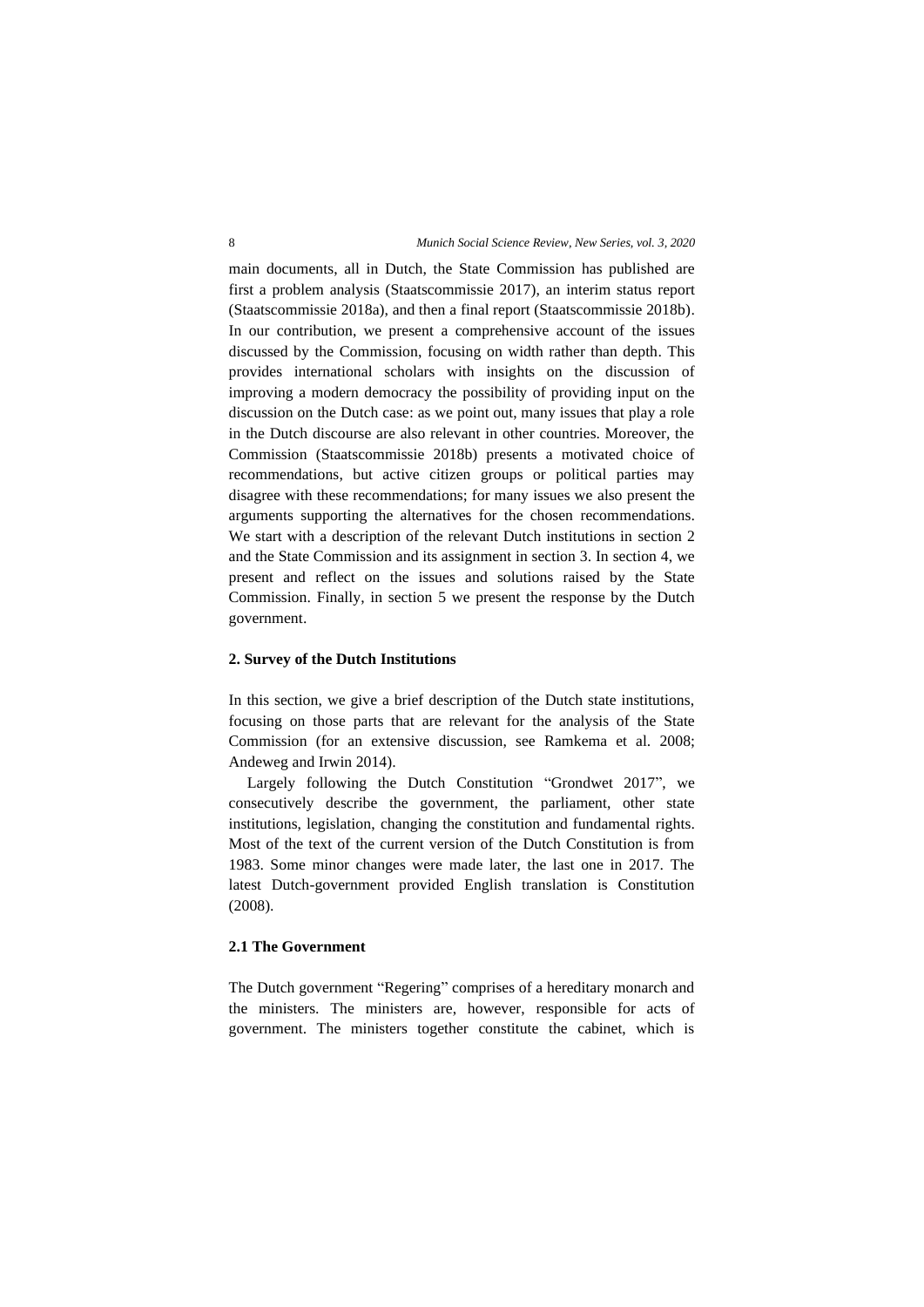chaired by a prime minister. The cabinet decides upon overall government policy and promotes the coherence thereof.

# **2.2 The Parliament**

The Dutch parliament, or States General "Staten Generaal", consists of two chambers representing the entire people of the Netherlands. It consists of the Lower House "Tweede Kamer" with 150 members and the Upper House "Eerste Kamer" with 75 members.<sup>2</sup> The sittings of the States General are held in public. The members of the Lower House are chosen in secret ballots with proportional representation. For the Lower House, there are direct elections at least every four years, while Upper House members are elected by the members of provincial councils.

The members of the twelve provincial councils are chosen in secret ballots with proportional representation every fourth year, usually not at the same date as the elections for the Lower House. Within three months after the elections for the provincial councils, the newly elected cast their votes, weighted by the population of their respective province, to elect the members of the Upper House. It is not possible to be a member of both Houses, or a member of one and simultaneously hold particularly public functions, like, e.g., member of government, Council of State, Court of Audit, or Supreme Court (for the latter three, see the description below). The Dutch cabinet ministers, e.g., thus cannot be members of parliament.

The members of both Houses are not bound by a mandate or instructions when casting their votes, and both Houses, either separately (the usual case) or jointly, take decisions by majority. The government is obliged to provide any information requested by parliament, unless this conflicts with the interests of the State. In addition, both Houses, jointly or separately, have the right of inquiry "parlementaire enquête". Everybody in the Netherlands is obliged to testify, under oath, for a "parlementaire enquête commissie".

<sup>&</sup>lt;sup>2</sup> Note that, perhaps confusingly, the Upper House is thus called the First "Eerste" Chamber and the Lower House the Second "Tweede" Chamber of parliament, even though laws are first discussed in the Lower House.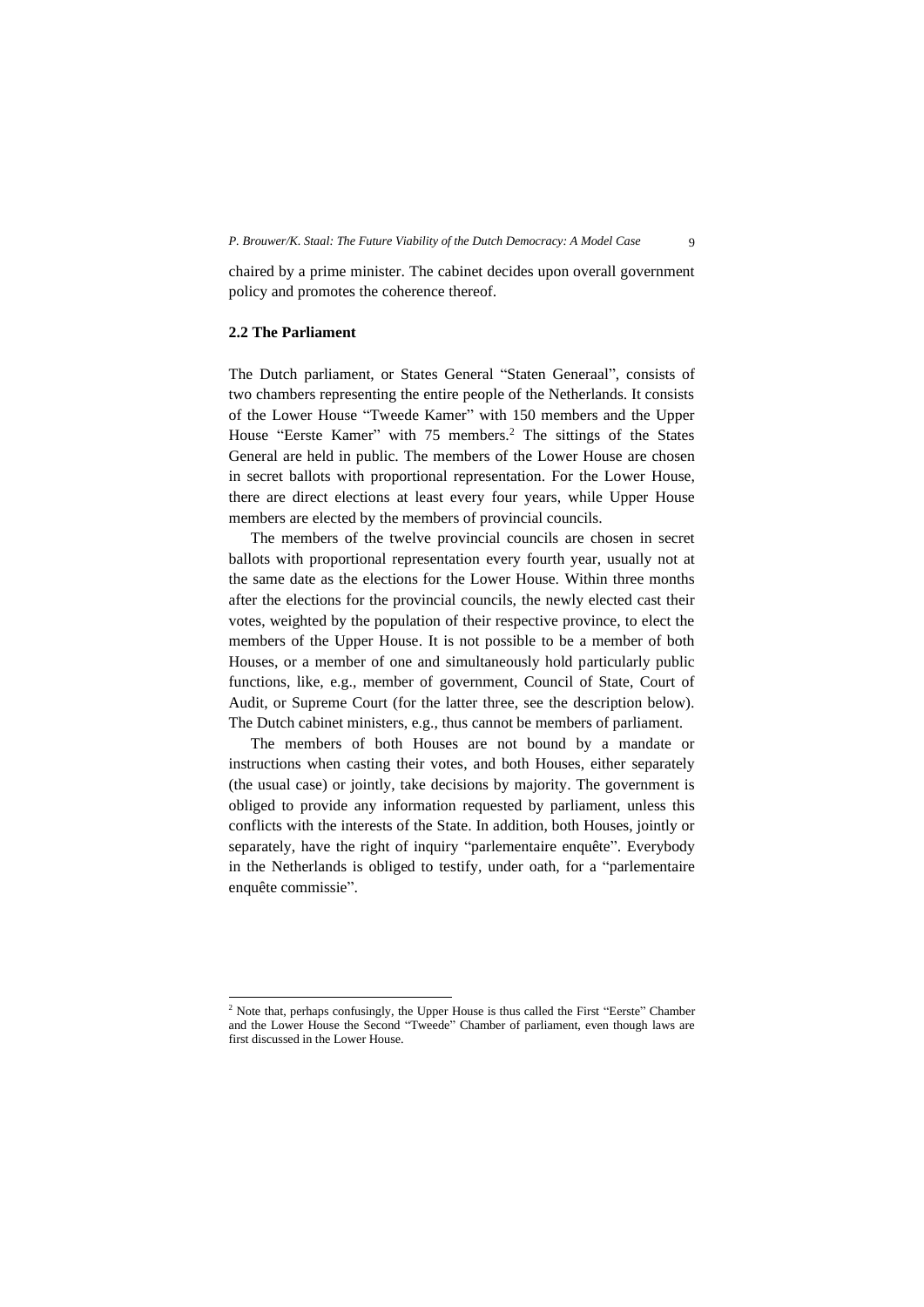#### **2.3 Other State Institutions**

The King presides the Council of State "Raad van State". <sup>3</sup> This Council is consulted by parliament on legislative proposals and for the approval of international treaties. The members of the Council are appointed for life by Royal Decree, i.e., by the government, but can resign or retire. Alternatively, they can be suspended or dismissed by an act of parliament. The parliament can also assign additional duties to the Council, and change its organization or composition.

Members of the Supreme Court "Hoge Raad" are appointed for life by Royal Decree, i.e., by the government, each from a list of three persons proposed by the Lower House, but can resign or retire. Alternatively, they can be suspended or dismissed by a court that is part of the judiciary. Acts by parliament and treaties are not reviewed by the courts. The parliament can also assign additional duties to the Court.

The Court of Audit "Algemene Rekenkamer" examines the State's revenues and expenditures. Members of the Court are appointed for life by Royal Decree, i.e., by the government, from a list of three persons proposed by the Lower House, but can resign or retire. Alternatively, they can be suspended or dismissed by an act of parliament. The parliament can also assign additional duties to the Court, and change its organization or composition.

The National Ombudsman "Nationale Ombudsman" investigates, on request or on own initiative, actions taken by administrative government. The National Ombudsman and the Deputy Ombudsman are appointed for a given time period by parliament, but can resign or retire. Alternatively, they can be suspended or dismissed by an act of parliament. The parliament can also assign additional duties to the Ombudsman.

Provinces and municipalities, their boundaries, and their prerogatives are determined by acts of parliament. They are headed by provincial and municipal councils elected proportionally for four years by the citizens in the respective jurisdictions, and those elected to these councils are not bound by a mandate or instructions when casting their votes. The provincial administration "Gedeputeerde Staten" consists of the executive "Gedeputeerden" and the Kings' Commissioner "Commissaris van de Koning" who is appointed by Royal Decree, i.e., by the national

<sup>3</sup> Meetings of the Council are usually chaired by its vice-president, who is therefore also colloquially known as the "onderkoning" (under-king).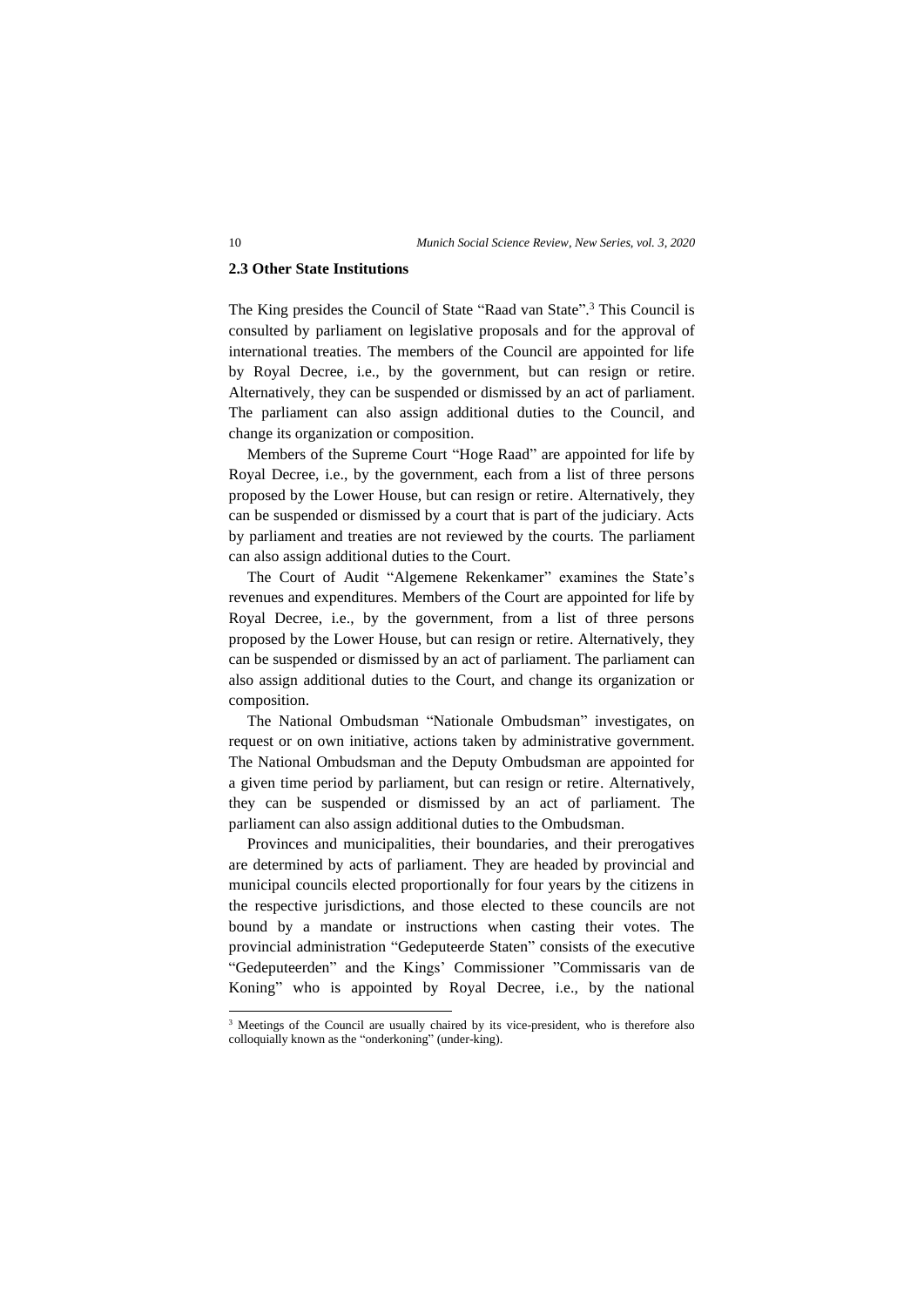government. The municipal administration "College van Burgemeesters and Wethouders" consists of the executive "Wethouders" and the mayor "Burgemeester". The latter is appointed by Royal Decree, is a member of the municipal administration (but not of the council), and chairs both the council and the administration.

#### **2.4 Legislation**

Government and parliament jointly enact acts. Bills can be presented on behalf of the King, i.e., on behalf of the government, or on behalf of the Lower House. A bill that has not yet been passed can be amended by the Lower House. As soon as the Lower House passes a bill, it sends it to the Upper House, which then considers the bill in the form as sent to it by the Lower House. The Upper House, however, does not have the right to initiate or amend a bill. A bill becomes an act of parliament once it has been passed by both Houses of parliament and ratified by the King.

The approval of international treaties is laid down by an act of parliament. If the treaty conflicts with the Constitution, it can be approved only if at least two-third of the votes cast are in favor. The same holds for conferring legislative, executive and judicial powers to international institutions. National legal provisions are not applicable if they are in conflict with provisions of these international treaties or resolutions by these international institutions. When national legislation conflicts with the national Constitution, citizens cannot file a lawsuit at national courts. The latter is possible, however, when national legislation conflicts with international treaties.

# **2.5 Amendment of the Constitution**

The Government or the Lower House can propose amendments to the Constitution. First, an amendment has to consecutively get majority approval by the Lower and then the Upper House. After that, new elections for the Lower House have to take place. The newly elected members of the Lower House and after that the members of the Upper House then have to consecutively approve the amendment with at least two-third majorities.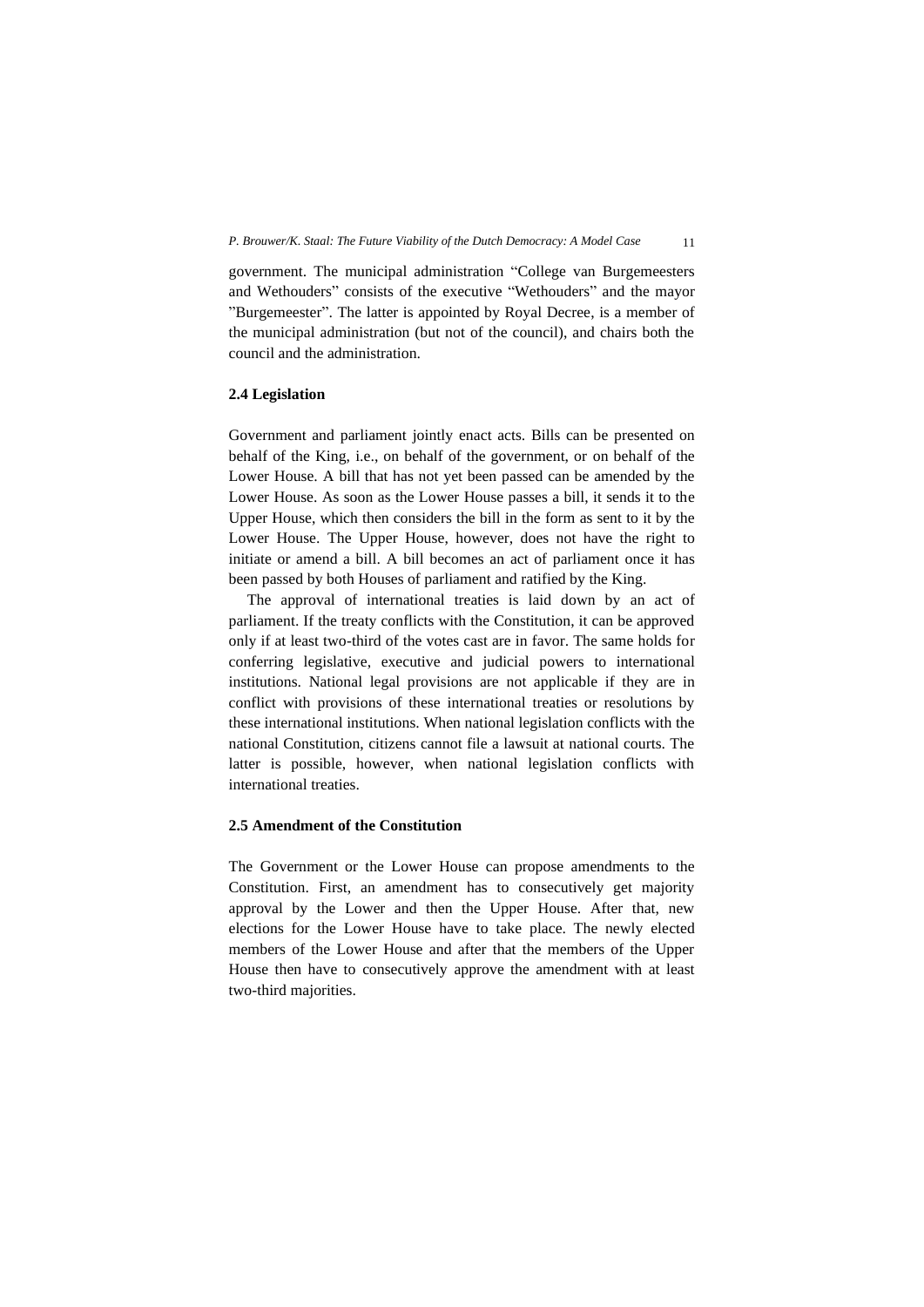#### **2.6 Fundamental Rights**

The Constitution (2017) also specifies fundamental rights that enable individuals to live in freedom and to take part in society and politics without interference by the state. These fundamental rights include equality for the law and freedom from discrimination, of religion, of expression and the right to privacy.

## **3. The State Commission**

A state commission is an ad hoc advisory body that the government can evoke by decree. Its job description is given in this decree, and in the past several commissions have looked at different topics. Just two examples are the commissions on the reassessment of parenthood and the one considering the implications of climate changes and raising sea levels.<sup>4</sup> The State Commission on the future viability of the parliamentary system was evoked on February 2017 by a Royal Decree, i.e., by the Dutch government at that time (Staatscourant 2017).

This advice, to give *before* January 2019, on the future viability of the Dutch parliamentary system should deliberate on: (i) the desire of Dutch citizens to engage more in policy and politics; (ii) the increase in importance of decision making at the European Union level; (iii) the decentralization of many tasks; (iv) the increase in the volatility of the electorate; and (v) the influence of digitalization and social media. For these reasons, the government finds it desirable to reflect on elections, tasks, and the position and functioning of the parliamentary system.

## **4. Proposals and Recommendations**

Our presentation of the proposals and suggestions made by the State Commission follows the same structure as in Chapters 4, 5 and 6 of Staatscommissie (2018a), while incorporating the Commission's recommendations as given in Staatscommissie (2018b, Chapters 5, 6, and 7, respectively). We thus present, respectively, the Commission's thoughts and choices on the enhancement of the democratic pillar in section 4.1, of constitutional democracy in section 4.2 and of parliament in section 4.3.

<sup>4</sup> The former commission also provides its report in English, see Government Committee on the Reassessment of Parenthood (2016).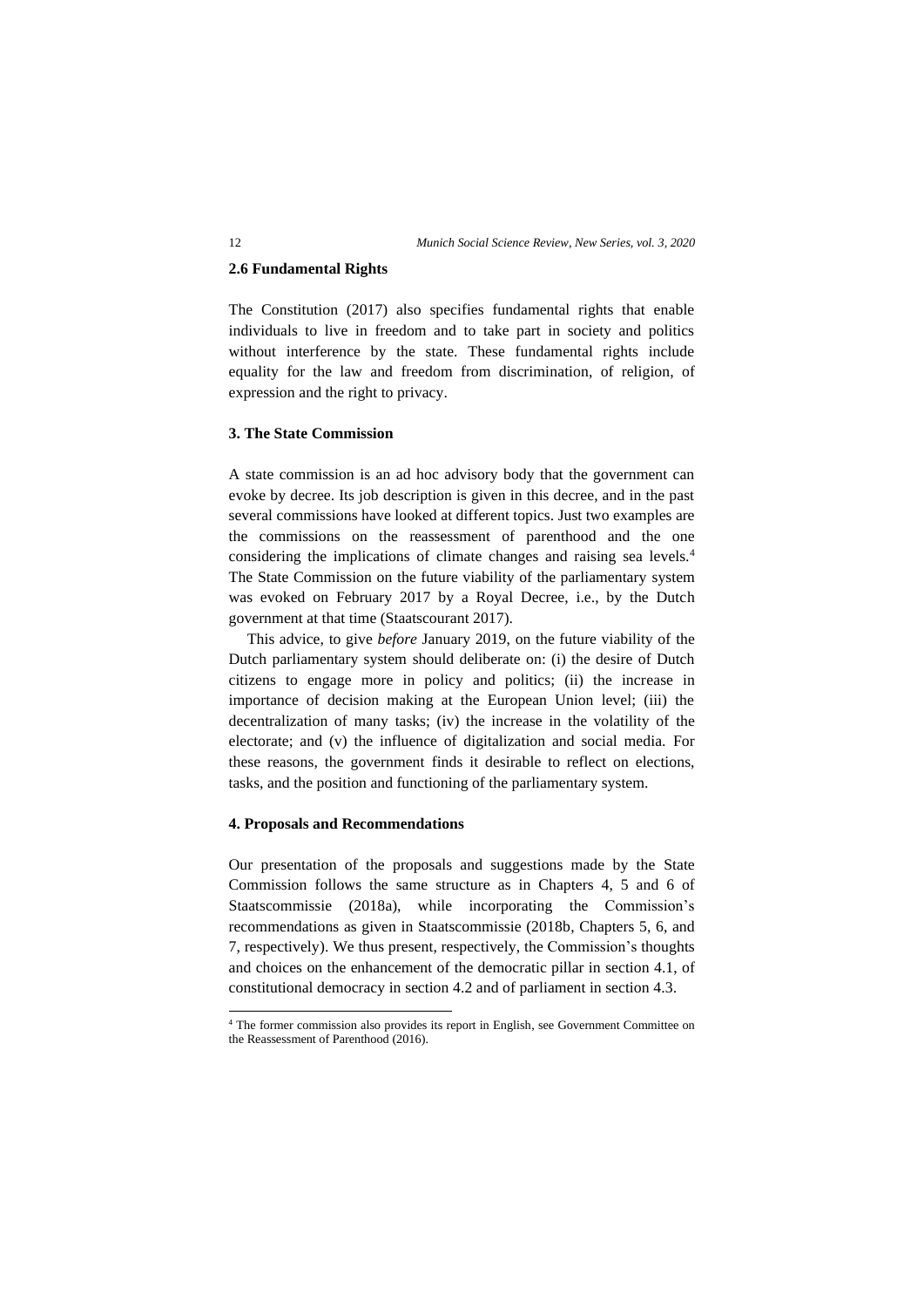#### **4.1 Enhancement of the Democratic Pillar**

The State Commission writes that the Dutch system of representative democracy with proportional representation of political parties is largely successful: Of 178 countries, the Netherlands' score on a liberal democracy index is  $12<sup>th</sup>$  (V-Dem Institute 2017).<sup>5</sup> A proportional system represents preferences better in parliament than a majoritarian one; it increases the responsiveness of and the trust in the system; and it allows for the representation of small minorities. Proportional representation is therefore popular with Dutch citizens who, mostly, see it as a just and fair system (Bovens et al. 2014; Hendriks et al. 2016; den Ridder and Dekker 2016). Many citizens, however, feel not properly represented and for, e.g., the lower educated or those living outside the densely populated western part of the Netherlands, this is indeed the case, as the highly educated individuals from the western part of the Netherlands are overrepresented in parliament. (Hakhverdian and van der Meer 2018; van den Berg 1983: 227-237).

For some areas, e.g., emigration and European integration, there is also a distinction between implemented policy and citizen's preference (van der Meer et al. 2017; Lefkofridfi et al. 2014; Andeweg 2018). The Commission also notes that both the system of government and the election process are of good quality (see, respectively, Dahlström et al. 2015: 29: Norris et al. 2013), but that voters have little influence on which coalition government is formed after an election. Sticking to proportional presentation and direct elections, the Commission therefore discusses: the electoral system (see section 4.1.1); political fragmentation (4.1.2); voter turnout (4.1.3); citizen participation (4.1.4); referenda (4.1.5); voters' influence on the formation of the government (4.1.6); and transparency regarding the process of forming a government (4.1.7).

#### **4.1.1 The Electoral System**

In direct elections for the 150 seats in the Lower House, at least every four years, the election threshold to get a seat in parliament is  $2/3\%$  (=

<sup>5</sup> Countries with a (statistically insignificant) higher score are Norway, Sweden, Estonia, Switzerland, Denmark, Costa Rica, Finland, Australia, New Zealand, Portugal, and Belgium. France and Germany are  $13<sup>th</sup>$  and  $14<sup>th</sup>$ . Syria, Eritrea, and North Korea are at the bottom of the list.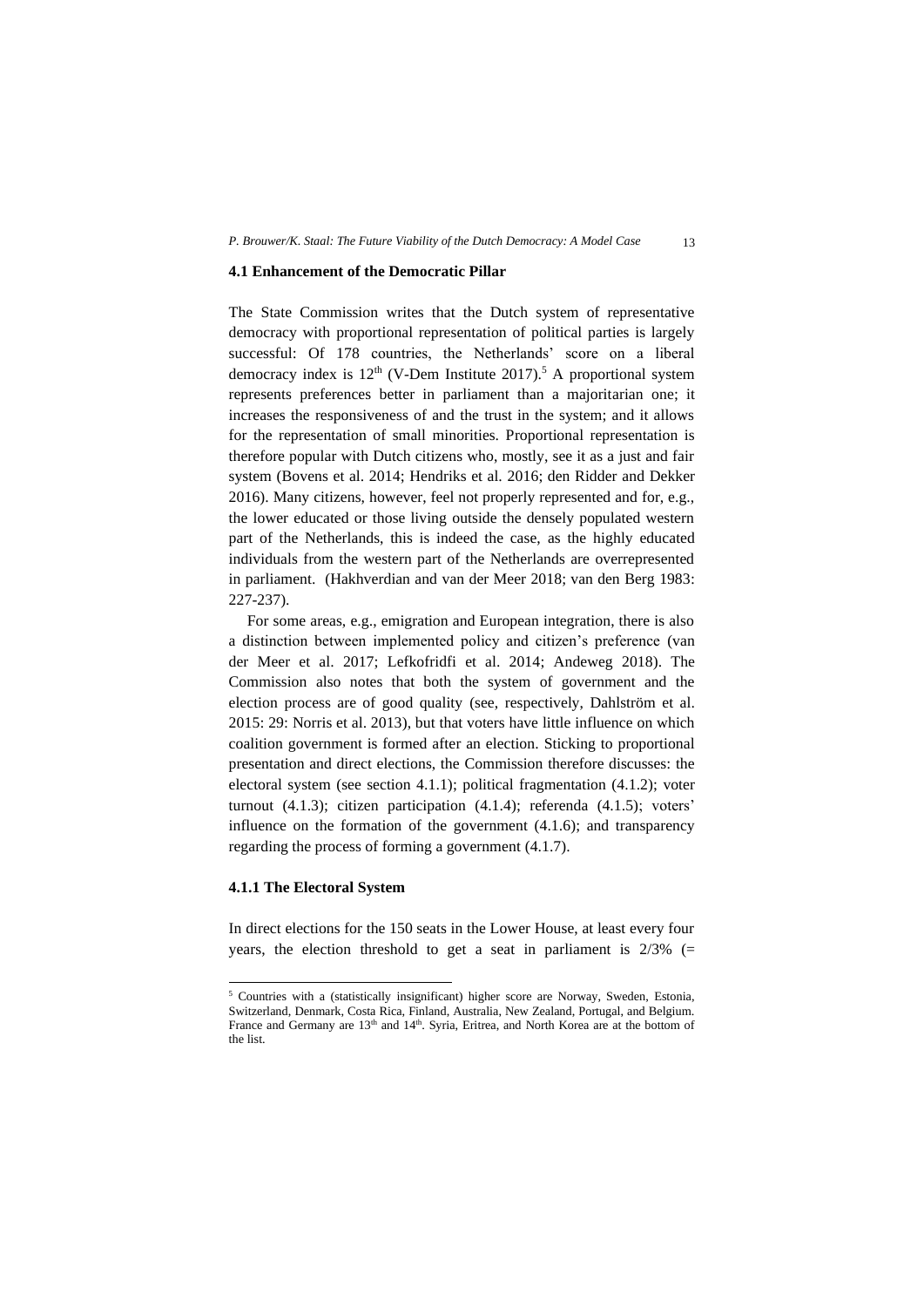100/150) of the valid votes cast. All candidates running for elections do so as candidates on a party list. After the elections, the votes cast on all party candidates are added together, and this sum determines the number of seats the party gets. These party seats are then, in principle, distributed according to the ordering of the candidates on the list, except when there is a candidate who passes the within-the-list election threshold of 25% of 2/3%. That is, if the party gets at least one seat then candidates crossing this threshold will have precedence to get a seat to those candidates who do not, even if this candidate got a low place on the party list.

To alleviate weaknesses in representativeness in the Lower House, Staatsommissie (2018a) mentions two potential reforms, which could improve the representation of preferences and the role of political parties (for similar arguments, see PvdA 2005). The *first alternative* is lowering the within-the-list election threshold from 25% to 10% or even 0% of 2/3%. This would increase the personal component, the influence of the electorate on the individual who is elected. The *second alternative* consist of the proposal made by Burgerforum Kiesstelsel (2006). In this system, a voter casts a vote either on a party list or on an individual from one of the parties.

Both votes are aggregated for each party, and party shares determine the proportional distribution of the 150 seats over the parties. A party's total number of votes on individual members divided by its number of seats are the within-party threshold: Each candidate who receives more votes than this threshold automatically obtains a seat in parliament. The remaining party seats are then allocated according the ordering of the candidates on the election list. The first option has, according to the Commission, the advantage that it can be straightforwardly implemented, but that its effect on the political parties can be far-reaching. The latter is, however, not negative per se, as party discipline and the power of the parliamentary leader can be mitigated. The importance of the ordering of list by the party decreases (or is even eliminated), which decreases the role of political parties, but increases the party's due diligence in putting up the list. A disadvantage is that, according to Dekker and den Ridder (2018), most of the Dutch electorate prefers to vote on a party. The second option does not have these disadvantages: those who want to cast their votes on a party can still do so, and the ordering on the party list remains relevant.

The strengthening of the regional component (increasing representativeness of the national regions) in the electoral system is a wish of the Dutch government (VVD et al. 2017: 8) and a considerable part of the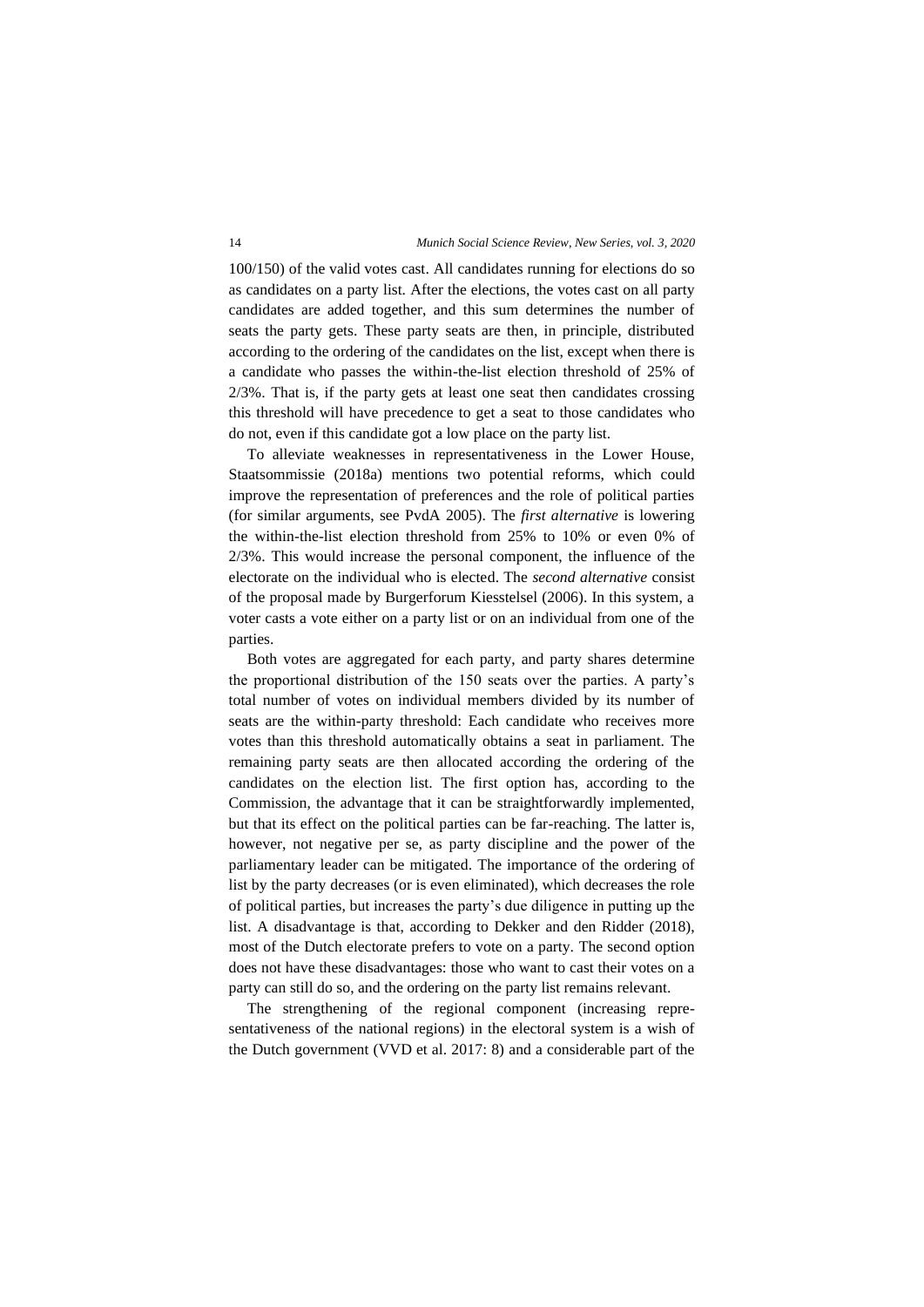#### *P. Brouwer/K. Staal: The Future Viability of the Dutch Democracy: A Model Case* 15

Dutch electorate (van der Meer et al. 2017). For the electoral system, Staatscommissie (2018a) therefore ponders changing it into a mixed electoral system. It mentions three such systems for the direct elections of the Lower House. <sup>6</sup> The *first alternative electoral system* is a mixed member proportional system in which voters have two votes. One vote is used to decide the representative of a single-seat constituency; the other vote is cast for a political party. The number of a party's seats depends proportionally on the share of the second votes this it gets. Examples of these systems are in Germany, New Zealand, Scotland, and Wales. A problem with such a system is that the requested proportionality, as described in section 2.2, in most cases requires overhang seats, which conflicts with the fixed number of 150 seats (see also section 2.2). For these reasons and the complicated nature of system, the Commission rejects this possibility.

The *second alternative electoral system* is a mixed member proportional system in which voters have a single vote. Voters then vote on a party-list candidate. A certain share of the 150 seats (say, 100) are given to the candidates winning in the districts, while the remaining (50) seats are then distributed to make the seat distribution proportional to the vote shares won by the party lists. Examples of these systems are in Sweden, Denmark, and Norway. The Commission discards this system as this electoral system is more complicated than the existing one and potential conflicts with proportionality in the distribution of seats (see also van de Velde et al. 2013: 9-10; this proportionality could also be restored, however, by depriving one or more of the 100 candidates of their seat if their party did not reach the required share of votes). The *third alternative electoral system* is the one closest to the existing system and revives the role of the 20 electoral districts "Kieskringen". These districts now fulfill mainly an administrative role, $7$  but political parties would then be forced

<sup>&</sup>lt;sup>6</sup> The Commission mentions that all three systems can be combined with the Danish system in which there are (say 100) electoral districts and several (say 20) electoral areas encompassing several districts. Each party has to list one candidate in each district, the same candidate can be nominated for several districts. A voter can select either one of the candidates in this voter's own district, or for one of the candidates nominated in one of the other districts which are in the voter's electoral area. The remaining 50 seats are then allocated to ensure proportionality. Felsenthal (2017) comments on policy/philosophical principles underlying representative assemblies.

<sup>7</sup> These electoral districts lost much of their role after another State Commission headed by J. Oppenheim in 1913-1914 advised the implementation of a proportional instead of a majoritarian system.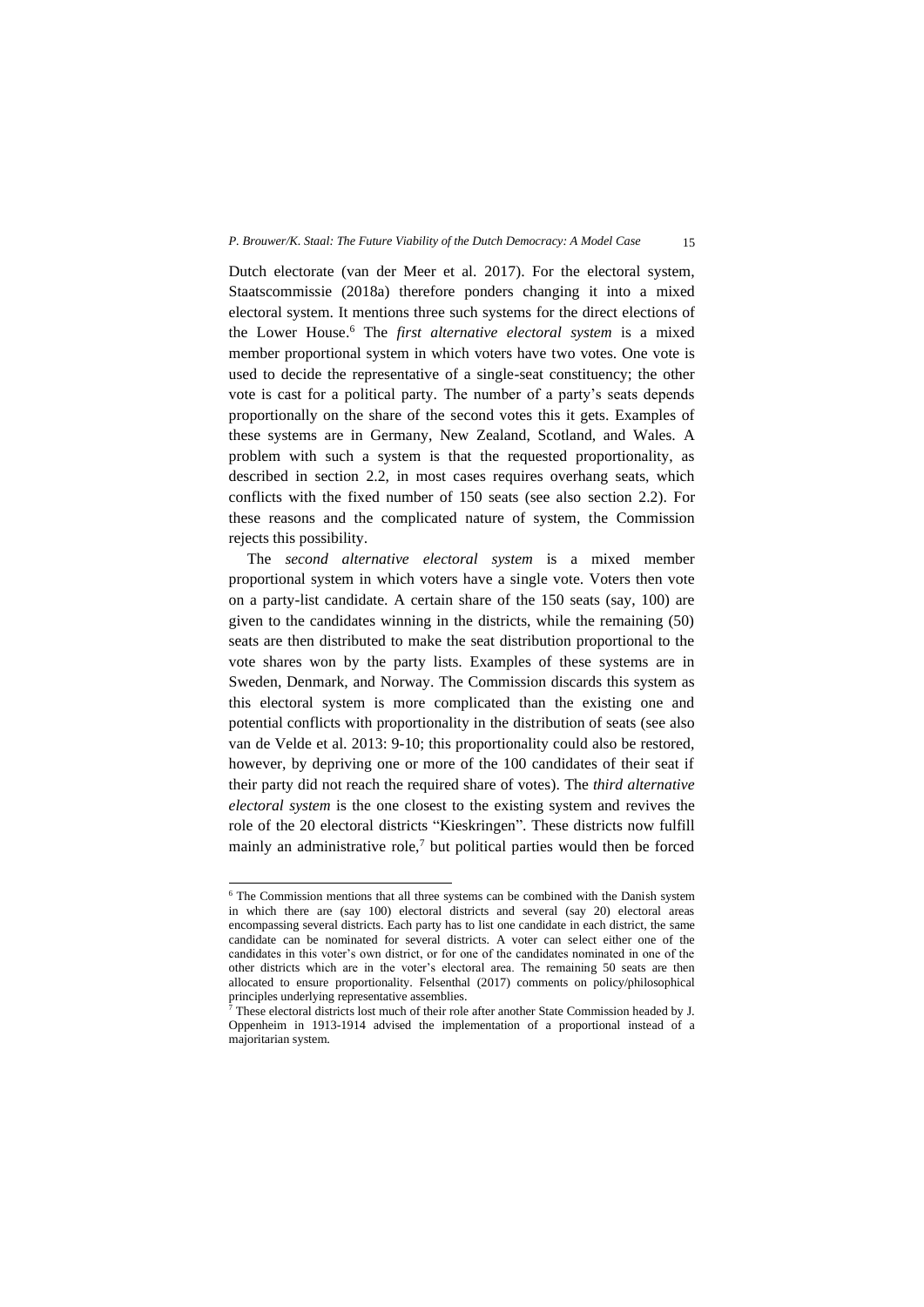to present different lists (with the exception for the top candidate) in each of the 20 districts. The Commission notes that the third option is the one closest to the existing system, but rejects it, as it is also the one with the smallest increase in the regional component. Van Coppenolle (2017) and Marien (2011), however, argue that the size of the electoral districts would be optimal to forge a personal connection between the electorate and the elected.

In its recommendation, Staatscommissie (2018b) chooses the system proposed by Burgerforum Kiesstelsel (2006) to strengthen the personal and regional components. Additionally, this system makes an explicit distinction between a vote on a party and one on an individual candidate, in line with how most current voters already perceive their vote (Holstein 2006) and the intention of the constitution (Loots 2004: 129-131). It makes this choice even though strengthening the regional component is only important to a minority of the electorate (van der Meer et al. 2017: 93). The Commission points out that this system can easily be combined with nomination districts as in Denmark (Cox et al. 2005) or Bavaria (Zicht 2018). In line with Lijphart (2004), the Commission sticks to proportional elections, as this enables also small groups to have their representation in the Lower House. However, Golder and Stramski (2010) -citing Powell (2000)- write that "democracies employing majoritarian electoral institutions are better at promoting things like government mandates, identifiability, clarity of responsibility, and accountability, whereas democracies employing proportional-representation institutions are superior at dispersing power, providing choice and generating ideological congruence between citizens and their representatives. They find, however, that "the level of ideological congruence between the citizens and their government is not substantively higher in proportional democracies than in majoritarian ones." Moreover, concentrating on representatives, Stadelmann et al. 2019 show that, although ideological divergence between the electorate and its representatives takes place in both systems, this discrepancy is larger in a proportional system (Stadelmann et al. 2019). Another argument for reducing the proportional component is that majority-elected representatives are less prone to be influenced by lobbying (see Giger and Klüver 2016; Stadelmann et al. 2016). Mueller (1996: 13-15), however, warns that a majoritarian system gives incentives for elected representatives to let prevail local over national interests.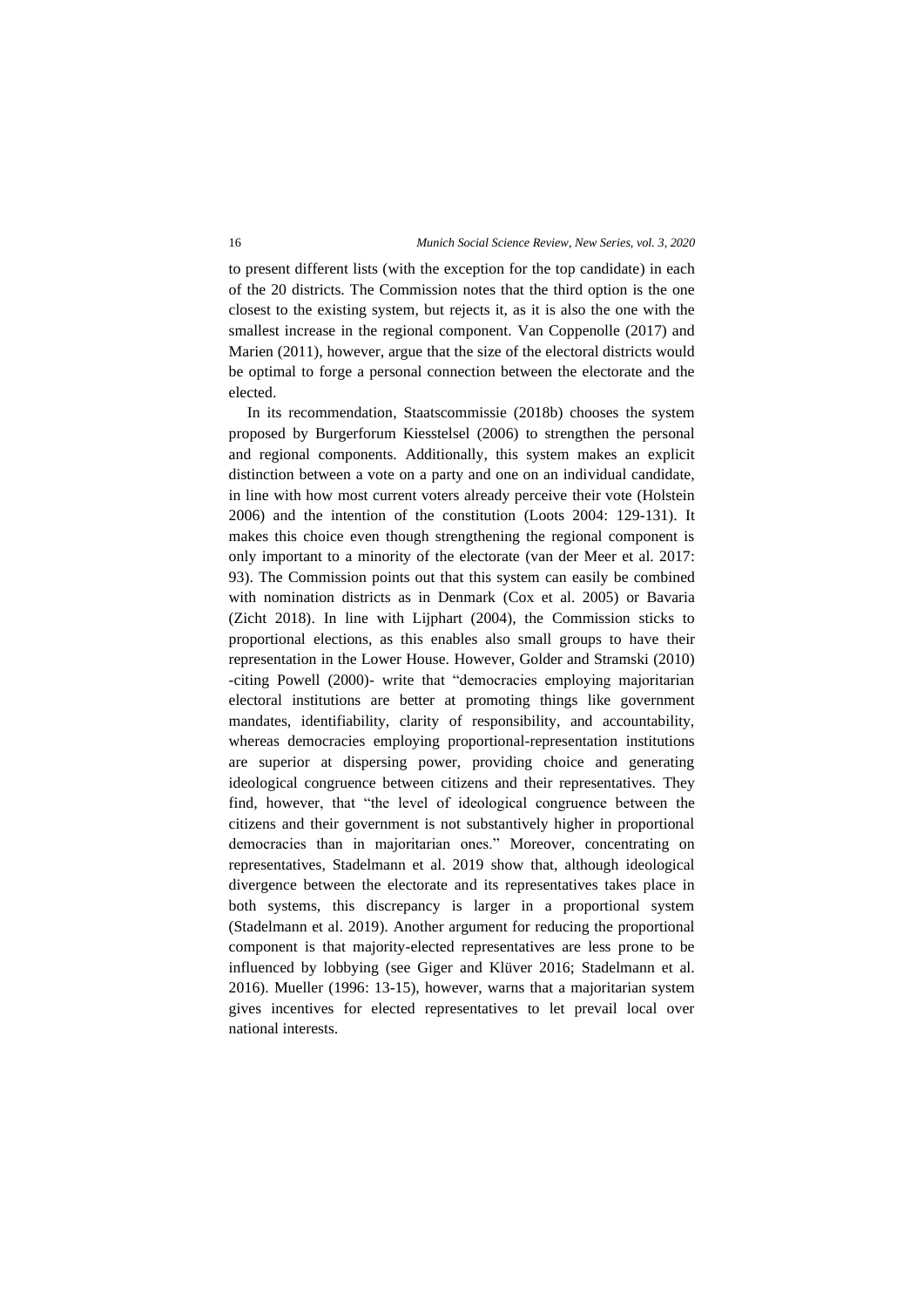#### **4.1.2 Political Fragmentation**

Proportional representation and the low election threshold of 2/3% leads to a considerable number of parties represented in the Lower House. The disintegration of the parliamentary delegation of a party can increase this number even further. Dutch citizens (Dekker and den Ridder 2018; van der Meer et al. 2017) and the State Commission see this political fragmentation as problematic. The Commission writes that it complicates the formation of a government supported by a parliamentarian majority, that it reduces the influence of the electorate on the type of majoritysupported government formed after an election (Staatscommissie 2017: 22; Staatscommissie 2018a: 40), and that it hinders political parties supporting this government to keep a distinctive political profile. This lack of a distinctive profile is not appreciated by the electorate (van Wessel 2016). Staatscommissie (2018a) therefore discusses (i) an increase in the election threshold; (ii) an increase in the election deposit; and (iii) a change in the treatment of disintegrated parliamentary factions, to mitigate fragmentation.

An *increase in the election threshold* to, e.g., 2% would ceteris paribus have only a small effect on, for example, the last election for the Lower House in 2017. Such a threshold would then have prevented, ceteris paribus, only one party (Forum for Democracy, with two of the 150 seats) entering parliament. A majority in the Lower House voted for the proposal by Kolfschoten et al. (1970) for such an increase to 2%, but the Government did not implement this change. Larger effects would require increases of the threshold to (the German) 5% or (the Turkish) 10%. The Commission sees as an advantage that it makes political processes less complicated, including the post-election formation of governments and the governability of the country. The major disadvantage is, however, that it decreases the representativeness of the Lower House, especially if it is increased from an almost ineffective 2% to a more effective threshold of 5% or 10%. Moreover, according to van der Meer (2017: 80), political parties close to the election threshold might be less supportive of a government struggling to get majority support in the Lower House. The Commission therefore sees little net benefits in increasing the election threshold.

An *increase in the election deposit* is another possibility to mitigate the fragmentation in parliament. New political parties have to pay a deposit of €11.250. Only if the new party manages to get at least one seat in the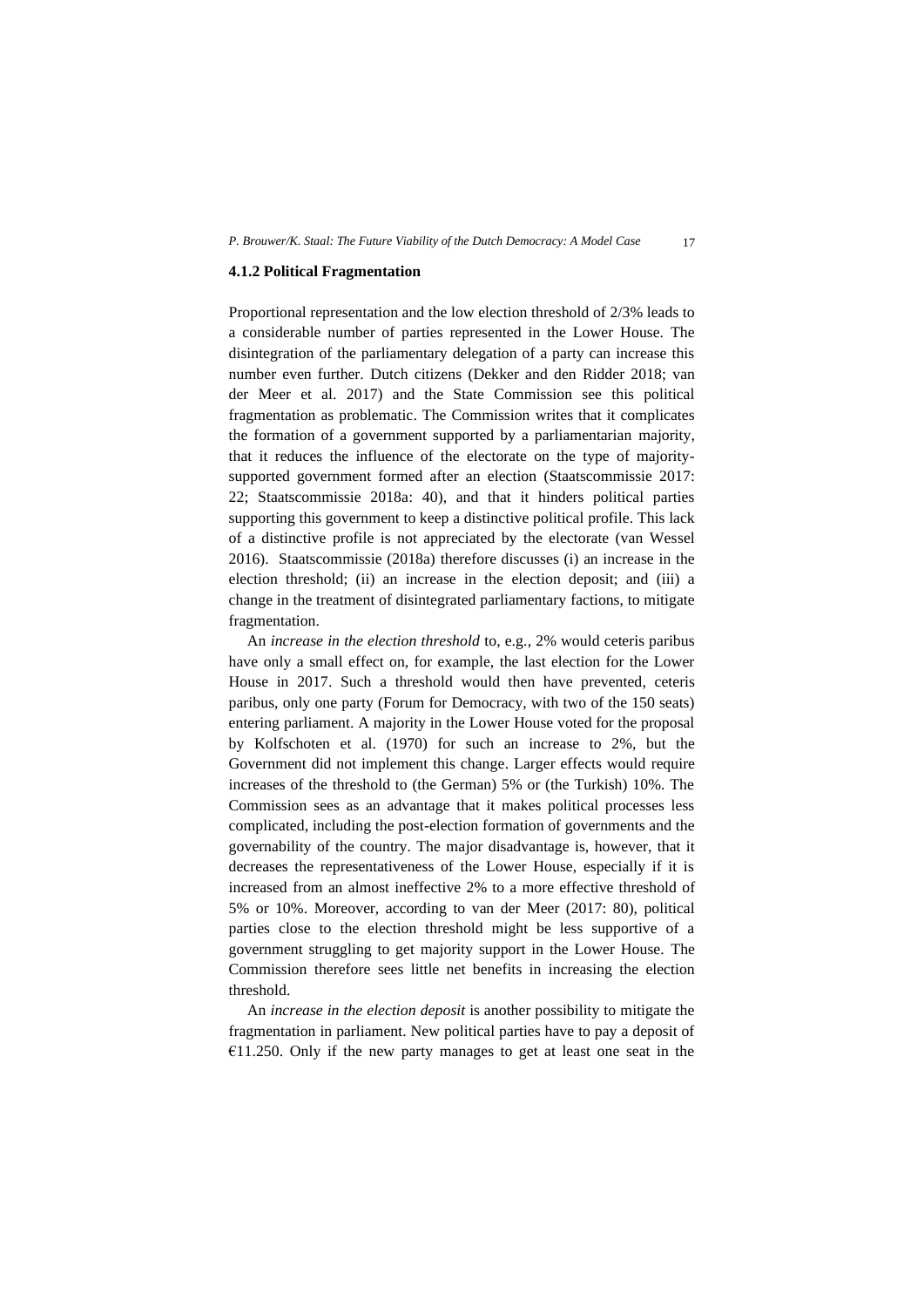Lower House, it gets a refund. According to the Commission, this can be a means to exclude non-serious parties, without being a prohibitive for serious contenders who are thought to have enough supporters to raise the funds. Over the last decades, however, the deposit has significantly decreased when measured in current prices. In 1951, for example, the deposit was approximately €36.000 in 2016 Euros. The Commission therefore proposes to increase the guarantee deposit stepwise. This discernment between parties is, perhaps, to the letter but certainly not to the spirit on the constitutional ban of discrimination, we therefore propose that all political parties should pay such a guarantee deposit.

A *change in the treatment of breakaway factions* can be another way to moderate fragmentation. Currently, a member of the Lower House breaking away from a party becomes a 'group' (not a 'faction'), with only minor reductions in, for example, financial support and parliamentarian speaking time. According to the Commission the possibilities to change this are, however, limited since the members of both Houses of parliament are not bounded by mandate or instructions (see section 2.2). Its proposal is to work instead with financial incentives. Now, a member (or a group of members) split from a party does not have to pay a guarantee deposit for participating in the next elections for the Lower House, and the proposal is to abolish this exception. The Commission sees, however, a practical problem in the case of a fragmentation of a party, as it might then remain unclear which fraction is the legal successor (and hence freed from paying a deposit).

In Staatscommissie (2018b), the Commission notes that there is no empirical evidence that political fragmentation in the Dutch parliament has increased in the last 50 years and recommends an increase in the alreadydiscussed guarantee deposit. Additionally, it suggests an increase in the number of statements of support that political parties need to collect before they are allowed on the ballot paper. The Commission, however, does not deliberate on another concern regarding political fragmentation: the potential effects it can have on the quality of governance. Mueller (2007: 259) presents some illustrative cases of low levels of political fragmentation and high levels of quality of government. Following Lapuente and Nistotskaya (2009) and Charron and Lapuente (2010), political fragmentation may imply that politicians are unwilling or unable to put effort in enhancing the quality of government if these effort bear fruit in the long run only. Charron and Lapuente (2011) present empirical evidence based on subnational European regions, that there is indeed a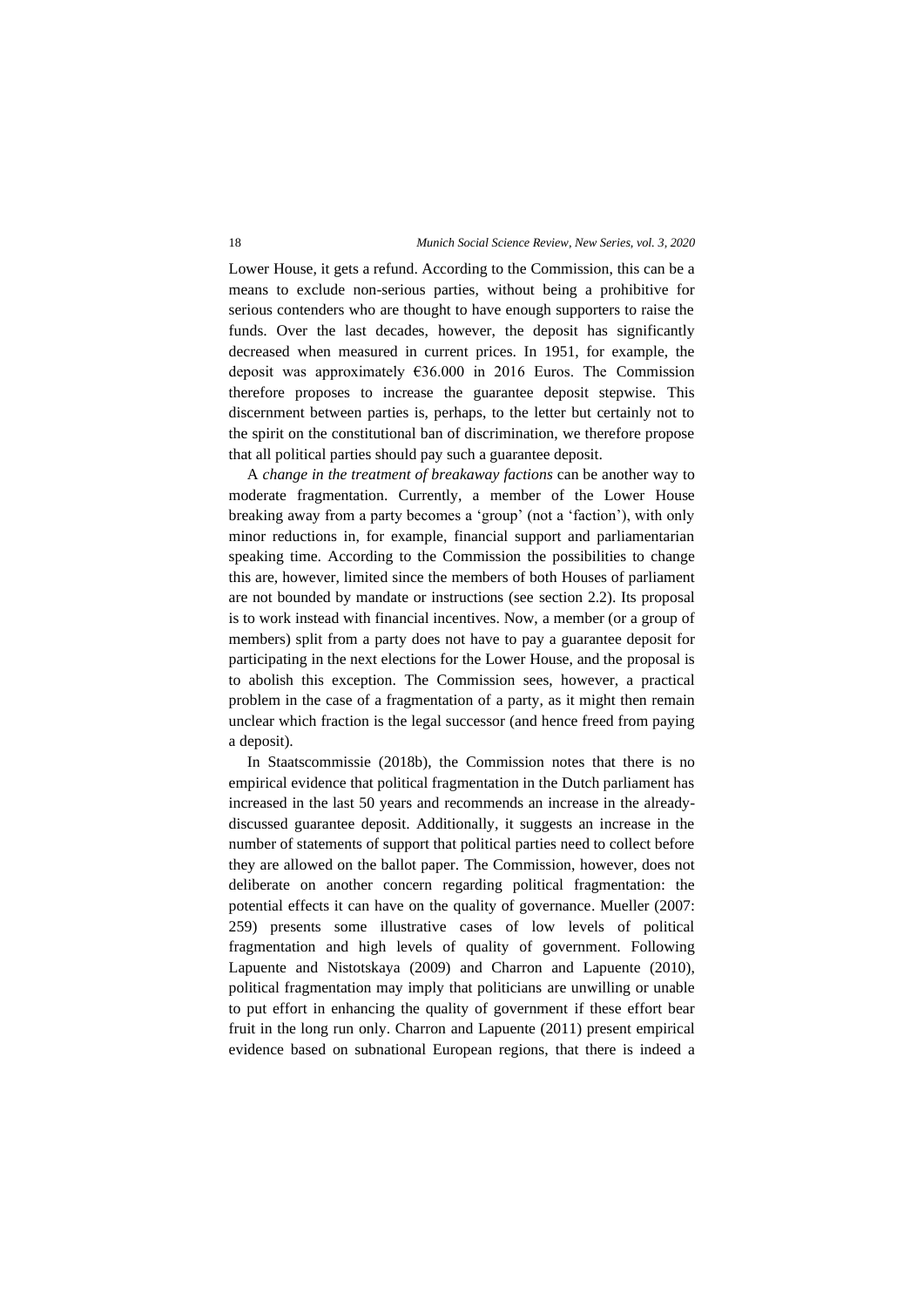negative correlation between political fragmentation and the quality of governance.

# **4.1.3 Voter Turnout**

The Commission (Staatscommissie 2018a) writes that the legitimacy of the parliamentary representative system is enhanced by a high voter turnout. Moreover, since some groups (lower educated, young, migrants) are characterized by low turnout rates (van der Meer et al. 2017: 51, 65), the risk is that their interests are less well represented. The Commission thus sees increasing voter turnout, especially among groups characterized by low turnout rates, as a policy objective and therefore makes proposals on the following: (i) polling stations; (ii) ballot papers; (iii) voters abroad; (iv) early voting; (v) voting age; and (vi) mandatory voting.

For the *polling stations*, the Commission puts emphasis on having a sufficiently large numbers of polling stations, especially in areas frequented by groups characterized by low turnouts, and that these stations are accessible for disabled persons. For the *ballot papers*, it is noted that the size of the ballot paper makes it for many, especially the elderly, hard to handle, and that its layout is difficult to understand for functionally illiterate and the visibly and mentally disabled (OESCE 2017: 18). The Commission therefore advises to proceed with the experiment conducted between 2012 and 2016 to simplify ballot papers, as described in Binnenlandse Zaken en Koninkrijksrelaties (2016: 4-14); and to make the ballot papers electronically countable to lower the currently large number of trust-undermining mistakes when counting the ballot by hand (Kiesraad 2017: 6-7, 13).

For *voters abroad*, voting is complicated. They have to register themselves for the election, and if they do not authorize somebody to vote on their behalf, their paper ballots are sent by ordinary mail. After filling in, they have to return their votes to the municipality of The Hague or to a Dutch Embassy. Since the postal services are not always reliable, these votes can come too late. The Commission therefore proposes to open the possibility to send the documents by email, and to open more ballot boxes in countries in which the postal services are not reliable. The possibility of *early voting* can be created by opening some ballot boxes earlier by a limited number of days or by creating the possibility to vote by postal mail. The Commission sees as an advantage that this could break down barriers that would otherwise prevent citizens from casting their votes.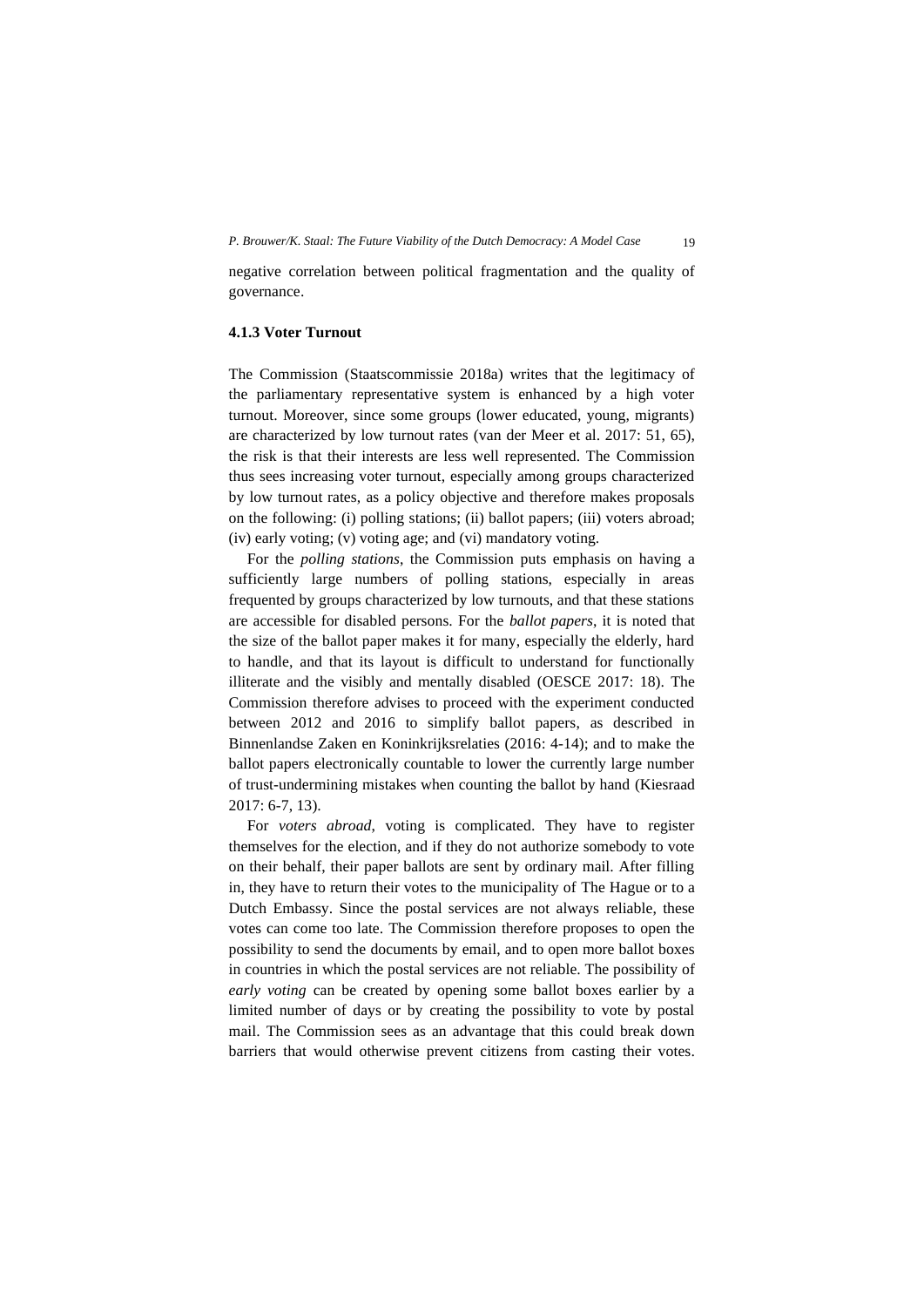Decreasing the *voting age* could increase voter turnout, too. The effectiveness and appropriateness, however, are debatable (see Binnenlandse Zaken en Koninkrijksrelaties 2010; Jacobs 2018: 214; van der Kolk and Aarts 2010: 44-45, 48; Zeglovits and Aichholzer 2014). The Commission therefore finds it inopportune to decrease the voting age. Turnout can also be increased with introducing *mandatory voting*. The Commission, however, objects against this as it sees voting as a right, not as an obligation and it also does not see the value of casting votes without the intrinsic motivation to do so. Moreover, van der Meer (2017: 40) and Dekker and den Ridder (2018: 28) argue that voters do not become more interested or involved when forced to vote.

In its final report, Staatscommissie (2018b), the Commission emphasizes the importance of polling stations in educational institutions. In these institutions, there are many first-time voters, and if they cast their vote in the election then this has a lasting positive impact on the probability that they will also vote in later elections (Bhatti and Hansen 2012). The Commission thus suggests to increase turnout especially among groups characterized by low turnouts (lower educated, young, migrants), for example by opening polling stations in places visited frequently by these groups.<sup>8</sup>

For those with the right to vote but living outside the Netherlands, the necessary costs and effort required are clearly higher, and the Commission is thus right to press for lower hurdles for this group. To influence turnout rates, we suggest strengthening democratic knowledge and skills, especially for those with weaker socio-economic backgrounds, to enhance their turnout, as outlined below. Another possibility to increase turnout rates is to consider elements of Swedish elections, which are characterized by high turnout rates. Two elements stand out: the first that national, regional and local elections are organized simultaneously, and secondly the extended possibilities for casting a vote earlier. Against the first element one could make a case by claiming that people cannot distinguish between local and national issues. The differences between the outcomes

<sup>&</sup>lt;sup>8</sup> Such policies, however, run the risk of running against the freedom from discrimination recall the Voting Rights Act of 1965 against the Jim Crow rules impeding African Americans from voting (see, e.g., [https://www.vox.com/2015/3/6/8163229/voting-rights-act-1965\)](https://www.vox.com/2015/3/6/8163229/voting-rights-act-1965), or the closing of polling stations (see, e.g., [https://www.brookings.edu/blog/fixgov/2016/11/08/](https://www.brookings.edu/blog/fixgov/2016/11/08/%20voter-suppression-in-u-s-elections/) [voter-suppression-in-u-s-elections/\)](https://www.brookings.edu/blog/fixgov/2016/11/08/%20voter-suppression-in-u-s-elections/). Instead of enhancing the turnout of the specific groups, the government should offer everybody the opportunity to vote at the, to the extent possible, same costs and effort levels.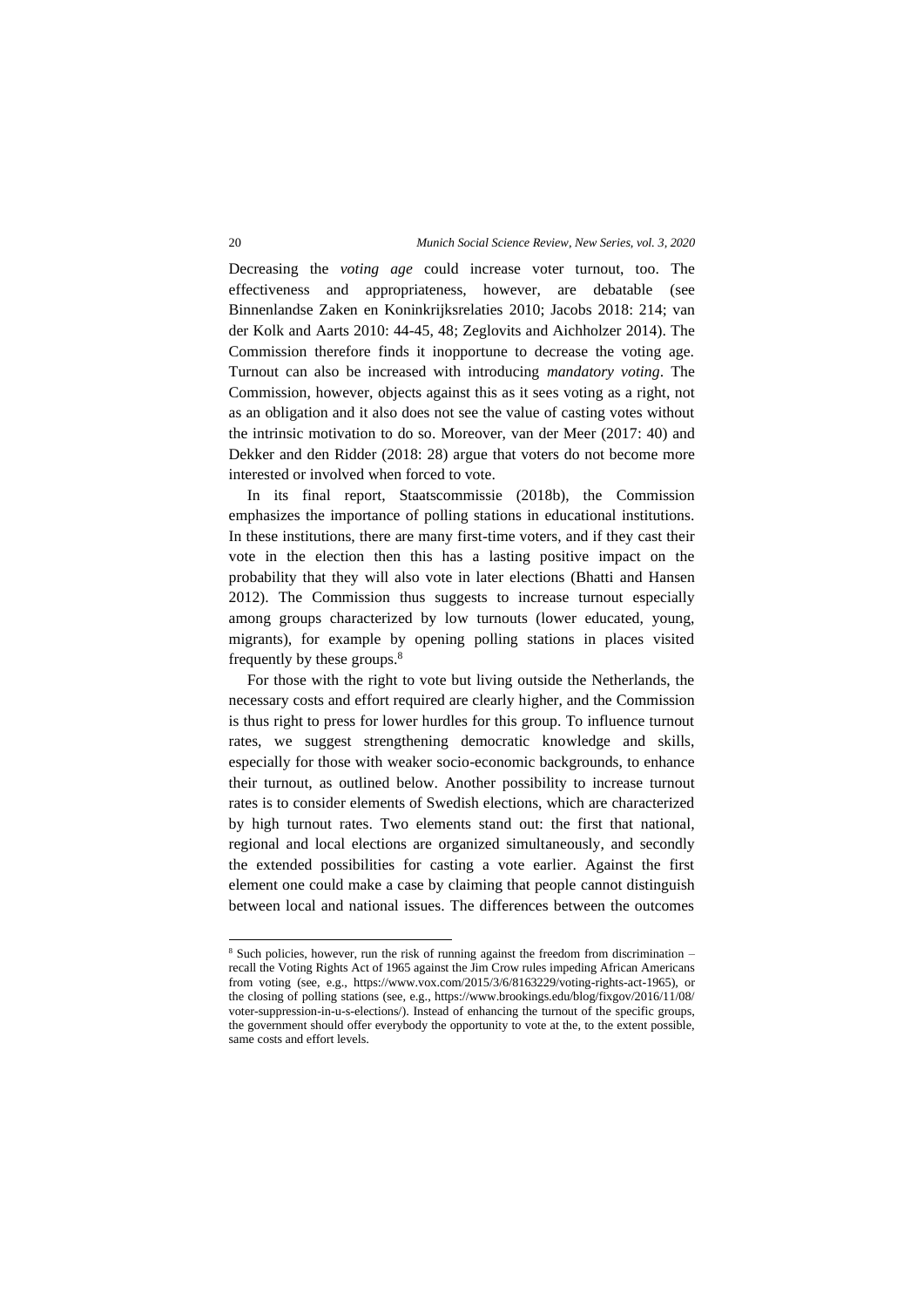of the three Swedish elections, however, suggest that this is only the case for at most a limited share of the voters. The State Commission's objection against early voting is that people may change their opinions.

The Swedish solution to this is that the early votes are kept in envelop with the voters' number at the voting office in the voters' place of residence. On the last polling day, the voter can request this envelop and change the votes. Staatscommissie (2018b) recommends creating the possibility to vote early, either by postal mail or by opening ballot box earlier, also because it could avoid breaking the secrecy of election for those who would otherwise mandate someone else to vote on their behalf. According to Giammo and Brox (2010), however, the disadvantages are that early voters might miss some of the information spread in the election campaign. The Commission does not further discuss the information asymmetries induced by early voting or possibilities to deal with this as this is done in, e.g., Sweden. It also unclear whether the possibility of early voting increases turnout (see Burden et al. 2009; Giammo and Brox 2010; James 2010; McDonald et al. 2008; Gronke et al. 2007). In addition to the recommendations with respect to increase turnout, Staatscommissie (2018b) deems it necessary to publish election results of each individual ballot box, not only at the community level.

# **4.1.4 Citizen Participation**

To compensate shortcomings in the representative system, directdemocratic instruments can be used. These instruments can be at the start of the political process, or as a correction once a decision is reached. The latter, in the form of a so-called corrective referendum, in which citizens can vote on acts approved by parliament, is discussed in the next subsection; of the former Staatscommissie (2018a) debates two types of agenda setting: quantitative and qualitative instruments, which can be used to increase citizens' participation in legislation.

An example of a *quantitative instrument* is the citizens' initiative "burgerinitiatief". In such an initiative, if at least 40.000 citizens sign a petition, the Lower House has to discuss the issue. The Commission sees this as a way to alleviate shortcomings in the representative system. Examples of *qualitative instruments* are the existing possibility to consult citizens over the internet "internetconsultatie", or the citizen's forum "burgerforum", or the possibility of (committees in) parliament to invite citizens to hear their opinions. The Commission mentions that these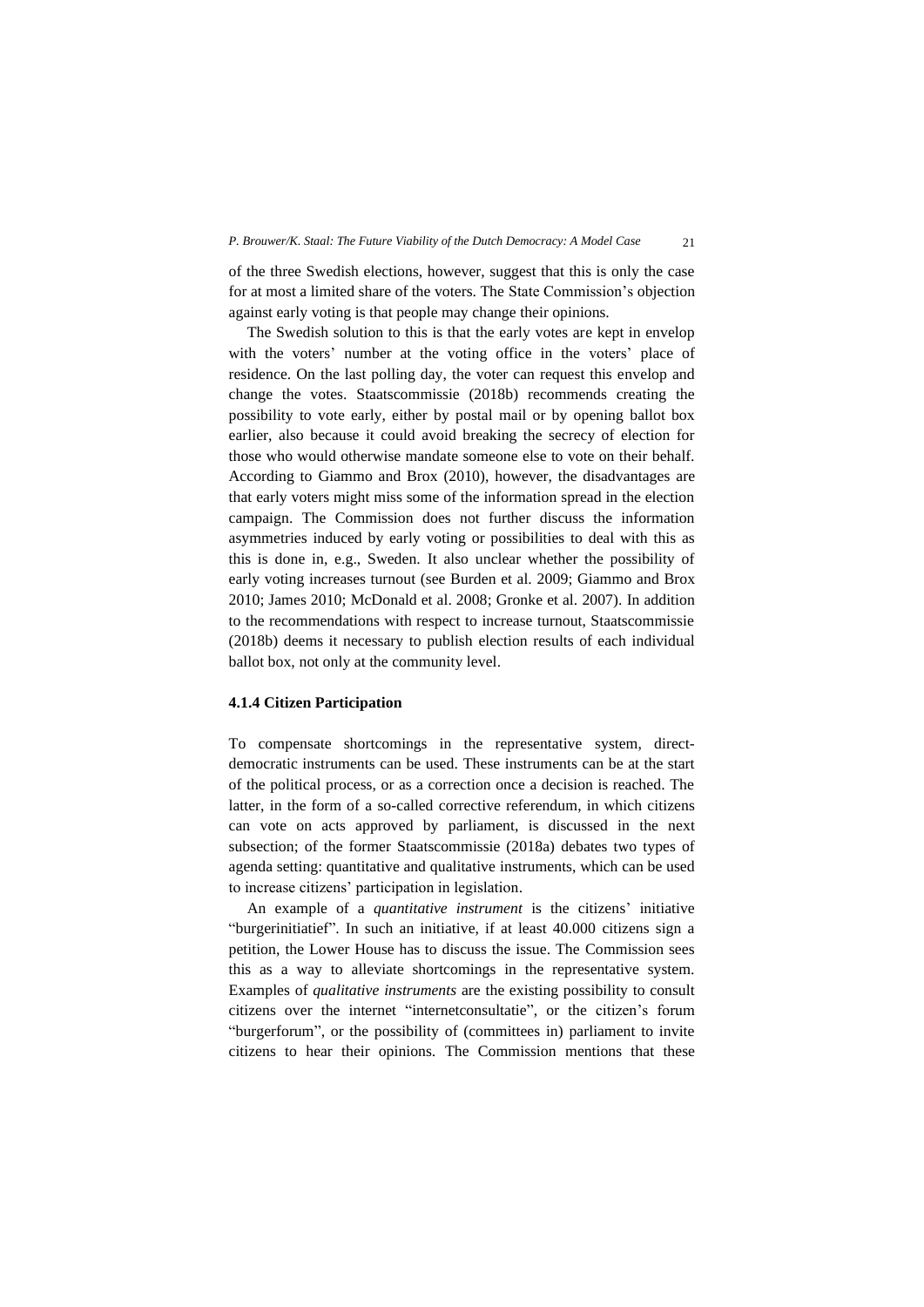instruments have a high participation threshold for the low-skilled, but sees as advantages that it can enrich the decision-making process and increase the acceptance of its outcomes. Problematic are, however, the high participation threshold for certain groups in the population, which might imply that these groups' interests are not properly represented. A citizen forum has been used only once, in 2006 to consult the opinion of 140 randomly selected individuals on the electoral system "Burgerforum Kiesstelsel". The government, however, did not incorporate the Burgerforum's advice. The Commission thus mentions, that if such an instrument is not carefully used, for example, by not explicitly specifying the expected bandwidth of the advice, it can be counterproductive.

In its final report, Staatscommissie (2018b), the Commission stresses the importance of three pre-conditions for this form of participation in decision-making: (i) the topic and its delimitation should be clear beforehand; (ii) how the outcome of the participation will be used should be made explicit in advance; and (iii) participation is consultative, the final decision-making remains a task of the elected representatives. The Commission advises to make a better use of the citizens' initiative, by increasing parliament's responsiveness to such initiatives, and by changing the parliamentary limit from two years to one year of not considering an initiative after its topic is already discussed in parliament. The Commission also considers the consultation of citizens over the internet as an appropriate instrument to enhance participation in decision-making. This is done in, for example, Luxemburg.<sup>9</sup>

It should be taken into consideration that participation in this form of consultation is limited and not representative. However, the Commission recommends using it more often and more creatively, by also making use of the social media (see also Raad voor het Openbaar Bestuur 2018). A *more direct say of citizens* in the form of a citizens´ assembly, of which the members are randomly drawn from the population to discuss a certain topic, is also a way to increase the representativeness in decision-making.

Frey (2017) also proposes randomly drawing citizens, but then to serve a term as a member of parliament. Tridimas (2018), however, argues that in modern societies (in contrast to ancient Athens), this may not work. A citizen's assembly can be seen as an elegant compromise. However, the Commission notes again that participation is limited and not representative

<sup>9</sup> See [https://chamber.lu/wps/portal/public/Accueil/TravailALaChambre/Petitions/RoleDes](https://chamber.lu/wps/portal/public/Accueil/TravailALaChambre/Petitions/RoleDes%20Petitions) [Petitions.](https://chamber.lu/wps/portal/public/Accueil/TravailALaChambre/Petitions/RoleDes%20Petitions)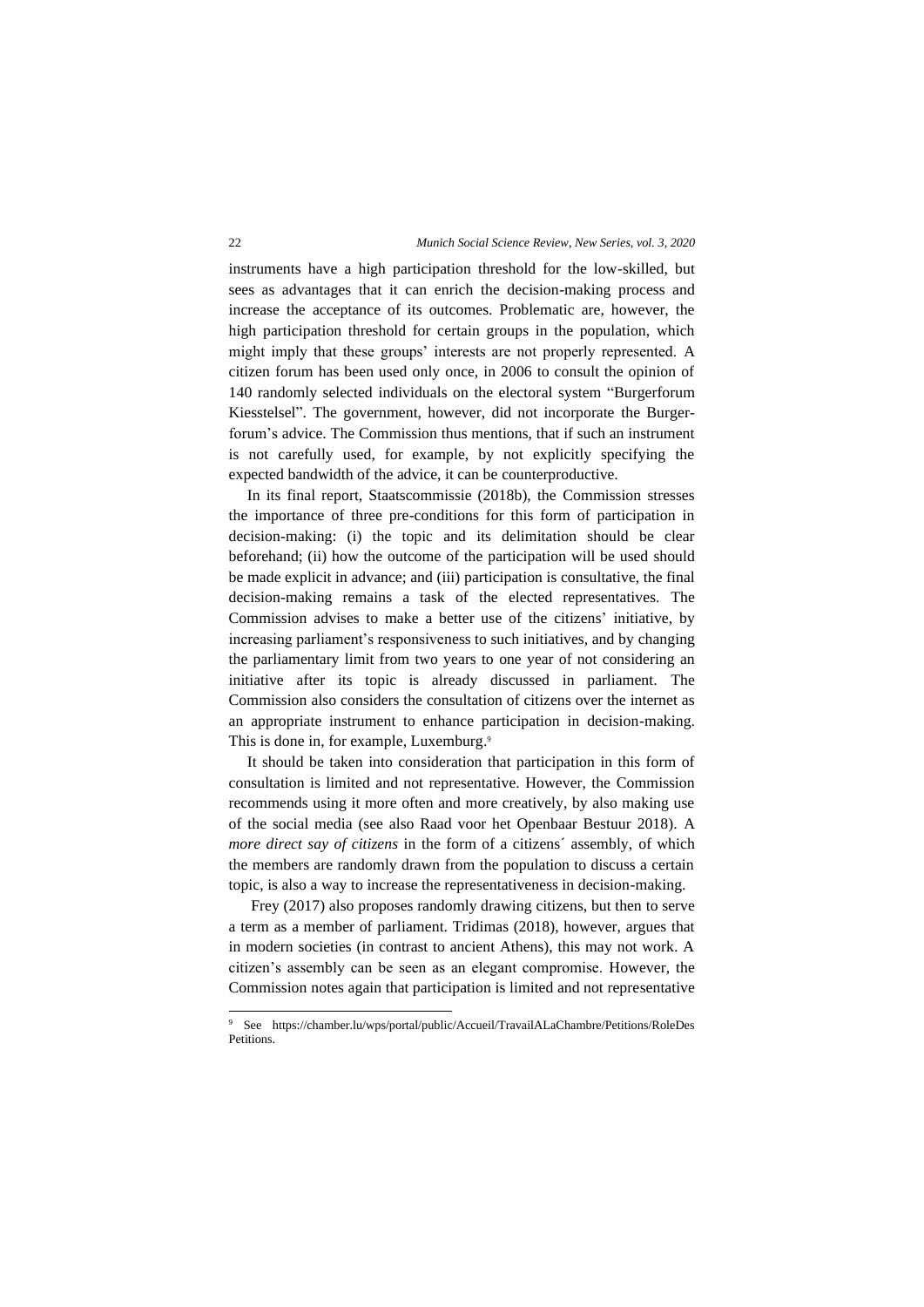of the whole electorate. To circumvent the lack of representativeness, the Commission recommends having citizen assemblies consisting of groups that are underrepresented (like, e.g., the young). To increase the chance of a citizen assembly's success (the Committee mentions assemblies on electoral reform in the Netherlands -Bijleveld-Schouten 2008-, Iceland - Ólafsson 2016-, and Canada -Pilon 2010- as unsuccessful ones), the Commission recommends combining them with other participation instruments.

## **4.1.5 Referenda**

The State Committee (Staatscommissie 2018a,b) writes that a binding corrective referendum can strengthen the future viability of the representative democracy.<sup>10</sup> Such a referendum can function as a safety valve, strengthening the legitimacy of and trust in the system. In this respect, the Commission explicitly mentions the possibility that, despite proportional representation, due to the election of parties, a majority in parliament can exist despite the lack of such a majority among the voters, the so-called Ostrogorski's paradox (see, e.g., Nurmi 1999: 70 et seq.). It also strengthens political parties by increasing party membership (Peeters 2016) and forces politicians to be more responsive to the preferences of the population (Leemann and Wasserfallen 2016; Liechtenstein 2014: 176- 177). A further strengthening of the role of political parties is connected to the tendency of voters to follow party lines on the referendum issue (van der Brug et al. 2018).

A referendum can also counteract the problem that the preferences of the higher-educated individuals, for example, with respect to European integration, are better represented in parliament then the preferences of the lower educated (Hakhverdian and Schakel 2017: 54 et seq.; Bovens and Wille 2011), which leads to a higher level of satisfaction of highereducated individuals with the functioning of parliament (den Ridder and

<sup>&</sup>lt;sup>10</sup> Orviska (2018) notes that the introduction of a referendum might decrease turnout, thus conflicting with another objective discussed by the Commission. A referendum increases the costs of voting (e.g., information costs), thus decreases the probability of an individual voting, and due to information overload might reduce the tendency to vote in any context (see also Fox and Johnston 2017). Le Maux (2018) notes that the empirical literature remains unclear about justifying direct participation rights by government failures associated with representative systems, while Nurmi (2017) raises the question who should decide on which questions are subjected to a referendum.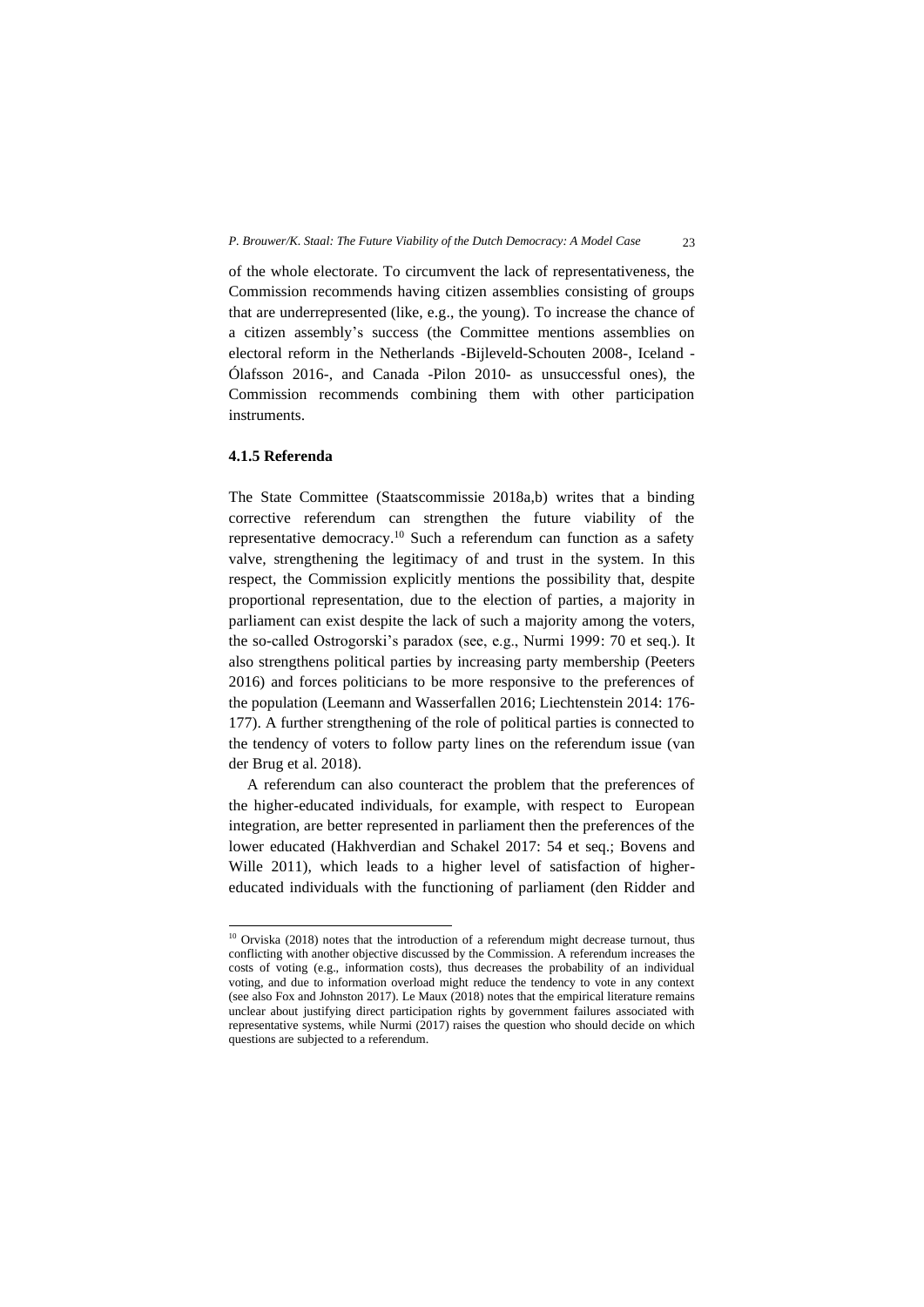Dekker 2015: 51-52). According to van der Meer et al. (2017), a large majority of the Dutch electorate supports referenda. Moreover, international evidence shows that direct democracy increases the objective and subjective well-being of citizens (Kirchgässner et al. 1999; Kirchgässner and Feld 2000; Frey and Stutzer 2000, 2002; Kirchgässner 2015). Since a non-binding referendum can alienate the electorate if the government does not follow the outcome (Hendriks et al. 2017), a binding one is preferred by the Commission. <sup>11</sup> A threshold in the outcome instead of a participation threshold can then warrant the legitimacy of the outcome, as the latter creates the possibility of strategic abstentions (cf. Aguilar-Conraria and Magelhaes 2010). The Commission notes, however, that the primacy of decision-making should remain in the parliamentary process and hence rejects binding initiatives in referenda.

#### **4.1.6 Voters' Influence on the Formation of Government**

After elections for the Lower House, a new government has to be formed. In general, proportionality implies that there is not a single party that gets a majority in the House; hence several parties need to form a coalition government. The early negotiations are chaired by an *informateur*, who is elected by the Lower House; the final negotiations on a coalition agreement by a *formateur*, who is also elected by the Lower House and usually becomes the prime minister of the new government. The electorate, however, has little influence on the formation of government, and according to van der Meer et al. (2017) a large part of the electorate wants to have a larger sway on it. The Commission therefore considers the following options: (i) a majoritarian system; (ii) a presidential system; (iii) a formateur elected by the voters; (iv) the formation of political blocs; (v) minority governments; (vi) less detailed coalition agreements; and (vii) not automatically new elections after a government loses a vote of confidence.

A *majoritarian system* can give the electorate more influence on the formation of government. Elections in a majoritarian system tend to produce outcomes with fewer parties, and often the largest party forms the government. This creates a more direct connection between the election and government formation. The lack of proportional representation, and thus a larger potential gap between the population's preferences and

 $11$  A non-binding corrective referendum was abolished in July 2018.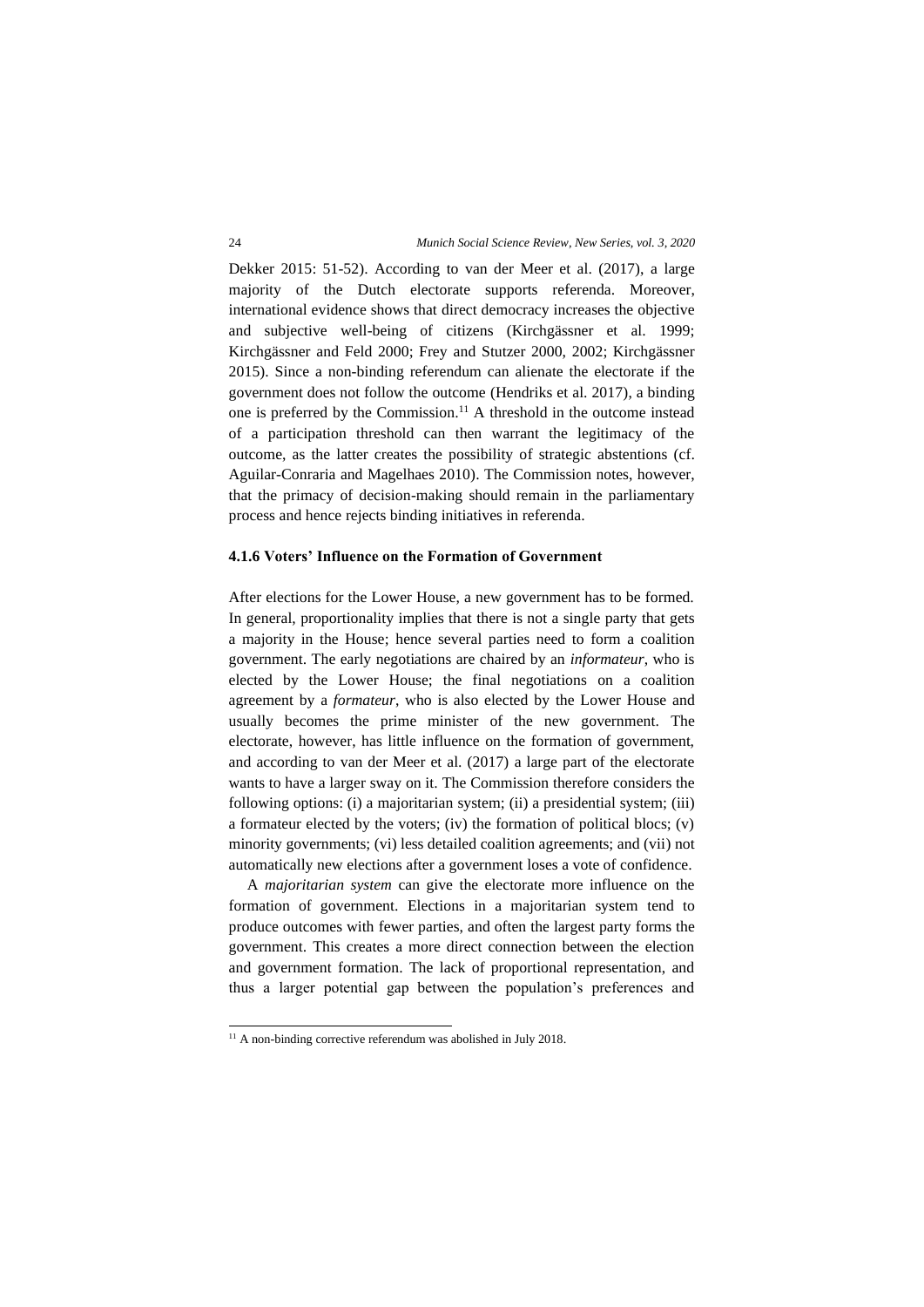preferences represented in parliament, however, is the reason for the Commission to reject this idea.

A *presidential system* gives the voters a more direct say on the formation of government. This would, however, imply the end of the parliamentary democracy and hence the Commission rejects this idea, too. Lijphart (2004) supports this by writing "there is a strong scholarly consensus in favor of parliamentary government".

A *formateur elected by the voters* is, however, possible within the parliamentary system. The Commission recommends granting an elected formateur a limited amount of time. If after this period no new government is formed, the Lower House can then (as is the case now) decide on who to entrust the task. The Commission discusses two ways the formateur can be elected, either simultaneously with the elections for the Lower House with a potential run-off two weeks later, or simultaneously with the elections for the Lower House with an ordinal voting system in which voters rank candidates. An advantage of the first possibility is that it enables a political regrouping creating more clarity about which type of governments contender could form; its disadvantages are the time and financial means it takes to organize such a second vote, and a potential lower turnout. An advantage of the second possibility is the necessity of just a single election; a disadvantage is the impossibility of political regrouping. In Staatscommissie (2018b), the Commission proposes to introduce a formateur elected with an ordinal voting system. Examples of such single transferrable vote systems can be found in Australia, Ireland, Malta, and Northern Ireland (see Nohlen 2013: 410-419; Gallagher 2002).

The *formation of political blocs* also increases the influence of the electorate on the formation of government. The Commission explicitly mentions Denmark and Sweden, in which blocs of parties create a clearer picture of the government that can be formed after the election (Christiansen and Klemmensen 2015: 33-34). With an elected formateur in two rounds, one can expect this formation of political clusters. The Commission also suggests reintroducing the possibility to form combined lists that are important for the distribution of the remainder seats in the apportionment after elections (this possibility was abolished in December 2017).

A *minority government* is seen as an emergency measure in the current political culture. Strøm (1990), however, argues that minority governments are neither unstable nor ineffective. The Commission pleads, however, to change the view on minority governments, and explicitly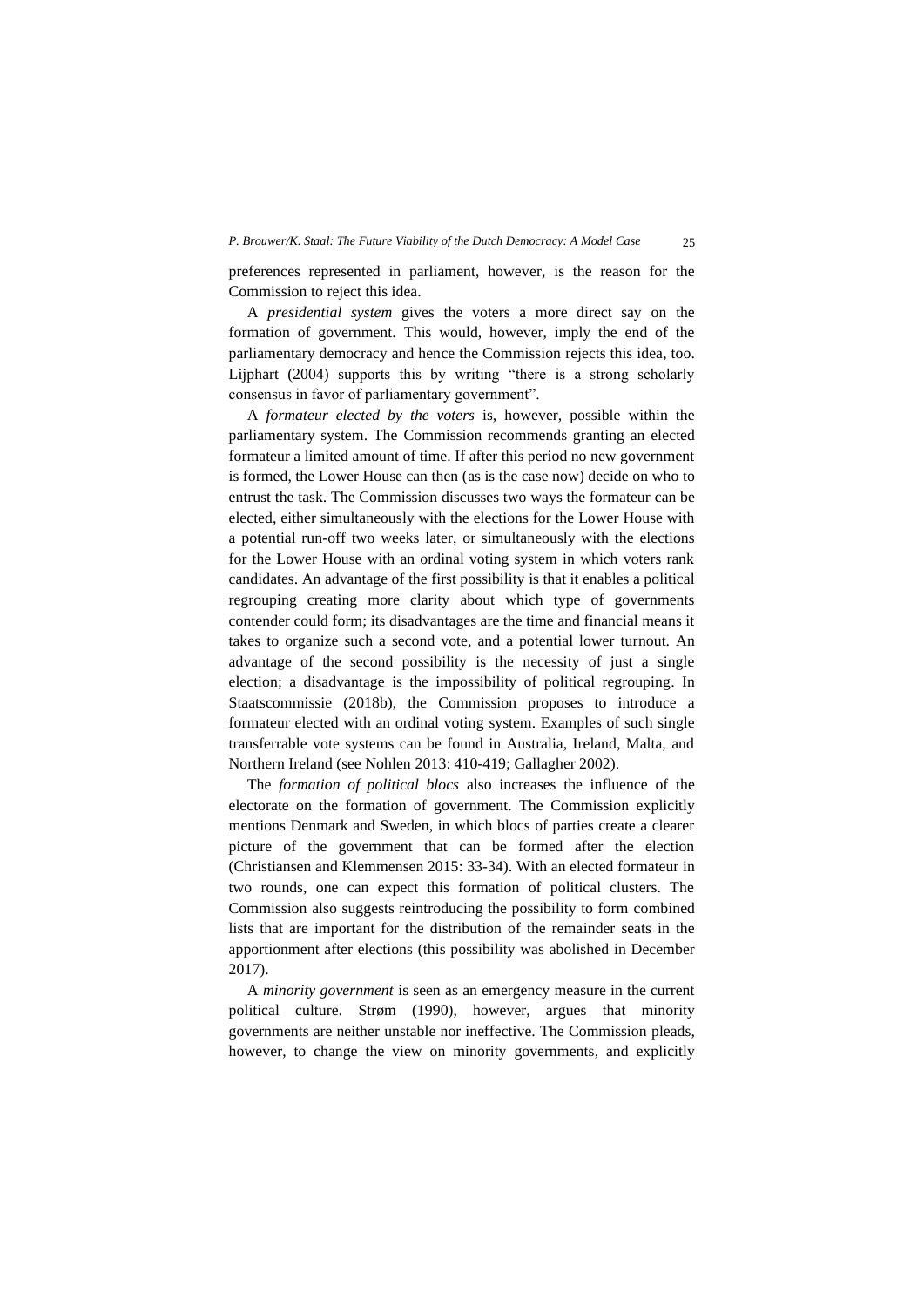include this possibility in the assignment of the formateur. Reasons are that with further fragmentation, it gets harder to form majority governments; that minority governments allow for more homogeneous coalitions; and that it increases dualism, i.e., the separation of powers between the cabinet and parliament (Christiansen and Klemmensen 2015: 26-46, describe the Scandinavian experience). The Commission notes, however, that this also requires a change in the Dutch political culture that puts importance on majority consensus.

The Commission pleads for *less detailed coalition agreements*. This would strengthen the controlling role of the Lower House, as the parties supporting the government will then be bound by the coalition agreement in fewer cases. The Commission makes three suggestions for reaching shorter agreements. Firstly, more homogeneous minority cabinets need less detailed agreements; secondly, more transparency in coalition negotiations (discussed in the next subsection); and thirdly, long-term agreements between political parties on topics that have a longtime horizon, like defense and physical infrastructure.

Finally, the Commission pleads for dropping the practice of *organizing new elections directly after a government loses a vote of confidence*. If the motive of the loss of confidence is not too substantial and an alternative coalition is readily available, this alternative coalition could form a new government. Connected to this, Staatscommissie (2018b) investigates the possibility to replace votes of no confidence with constructive votes of no confidence, in line with the possibility of the German parliament (Grundgesetz 2019: §68.1). Such a constructive vote implies that a majority in parliament exists which supports a prospective alternative government coalition. However, the Commission decided against this, as it would take away the current possibility of the Lower House of withdrawing confidence, ousting the government and triggering new elections. Moreover, Strøm et al. (1994) argue that constructive votes of no confidence preclude minority governments.

Additionally, Lijphart (2004) writes that, while, on the one hand, constructive votes of no confidence increase government stability, they, on the other hand, create the possibility that the government has no majority to pass its legislative program.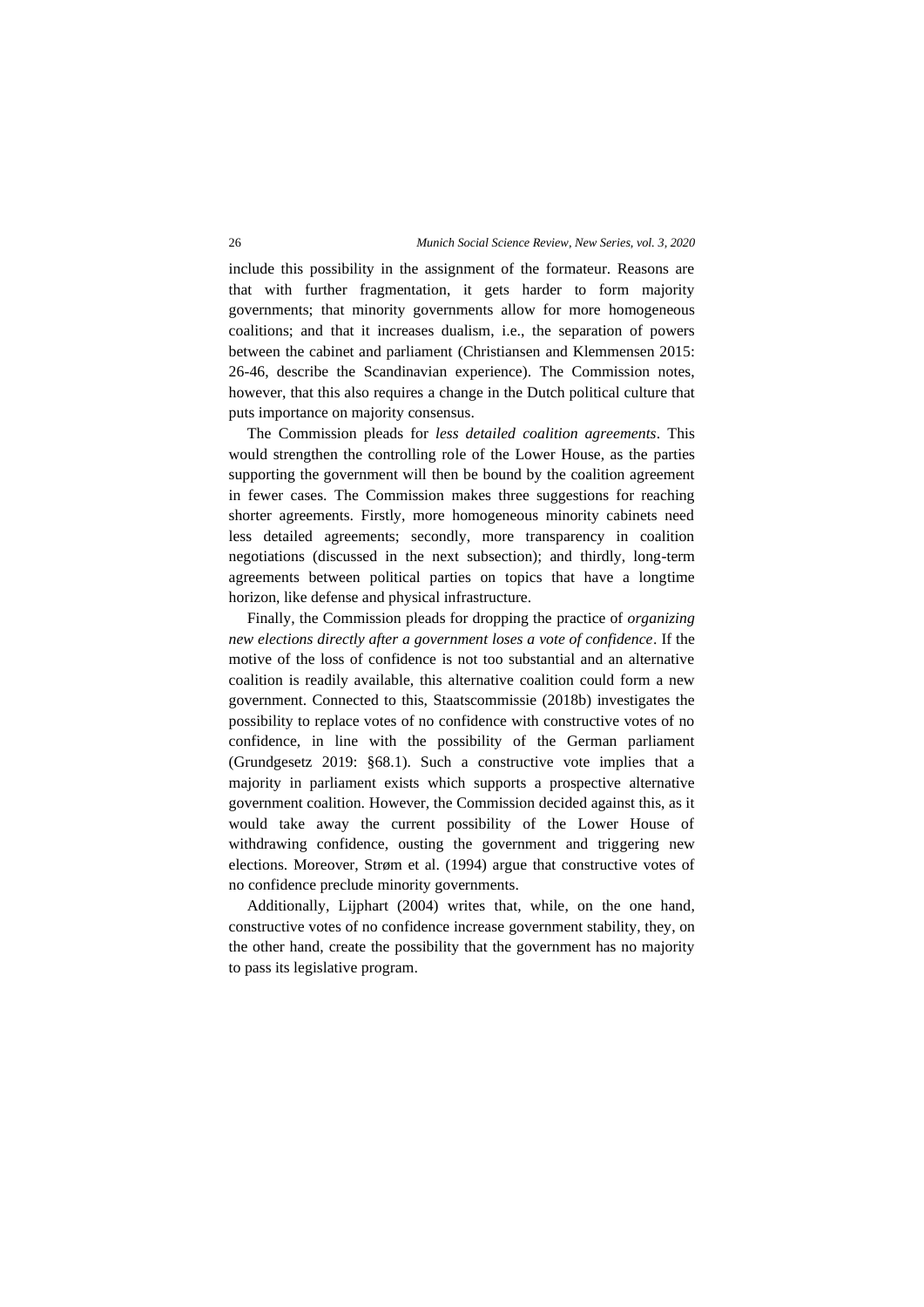#### **4.1.7 Transparency Regarding the Process of Forming a Government**

As described above, after elections for the Lower House a coalition government has to be formed. During this process, an insufficient amount of information (and over the years less and less information) is given to parliament and the electorate (van Baalen and van Kessel 2012: 154-158; van Poelgeest 2011: 124). Even though the State Commission writes that some confidentiality is indispensable, it sees this at odds with the role of the Lower House and therefore urges more involvement of the Lower House, both relating to its content and in the process itself.

The Commission sees this in the perspective of a more systematic process of the coalition negotiations. In each of the following three suggested steps, the Lower House should be more frequently informed. The first step is deciding on which political parties are involved in the negotiations; the second determining the main issues the new government faces; and the last step establishing the necessary policy measures. Staatscommissie (2018b) proposes to introduce the obligation to inform the Lower House to make sure that the Lower House can fulfill its duties. Stasavage (2004) provides theoretical and historical evidence that this transparency is in the interests of the citizens.

# **4.2 Enhancement of Constitutional Democracy**

The State Commission writes that it is naïve to think that the Dutch democracy would be immune for threads from inside or outside the country. It sees the following risks: (the threat of) terrorism; foreign involvement in elections and political decision-making; undermining of the system through infiltration by the underworld; and the presence of anti-democratic and anti-constitutional forces in the political system (AIVD 2018). The first and third risks, however, fall outside the Commission's assignment. The Commission discusses the fourth risk under the name institutional safeguards (see section 4.2.1), and the second risk under rules for digital election campaigns (4.2.2). Other measures for the enhancement of the constitutional democracy are constitutional review; the appointment of members of the Supreme Court; and strengthening the population's knowledge and skills of democracy.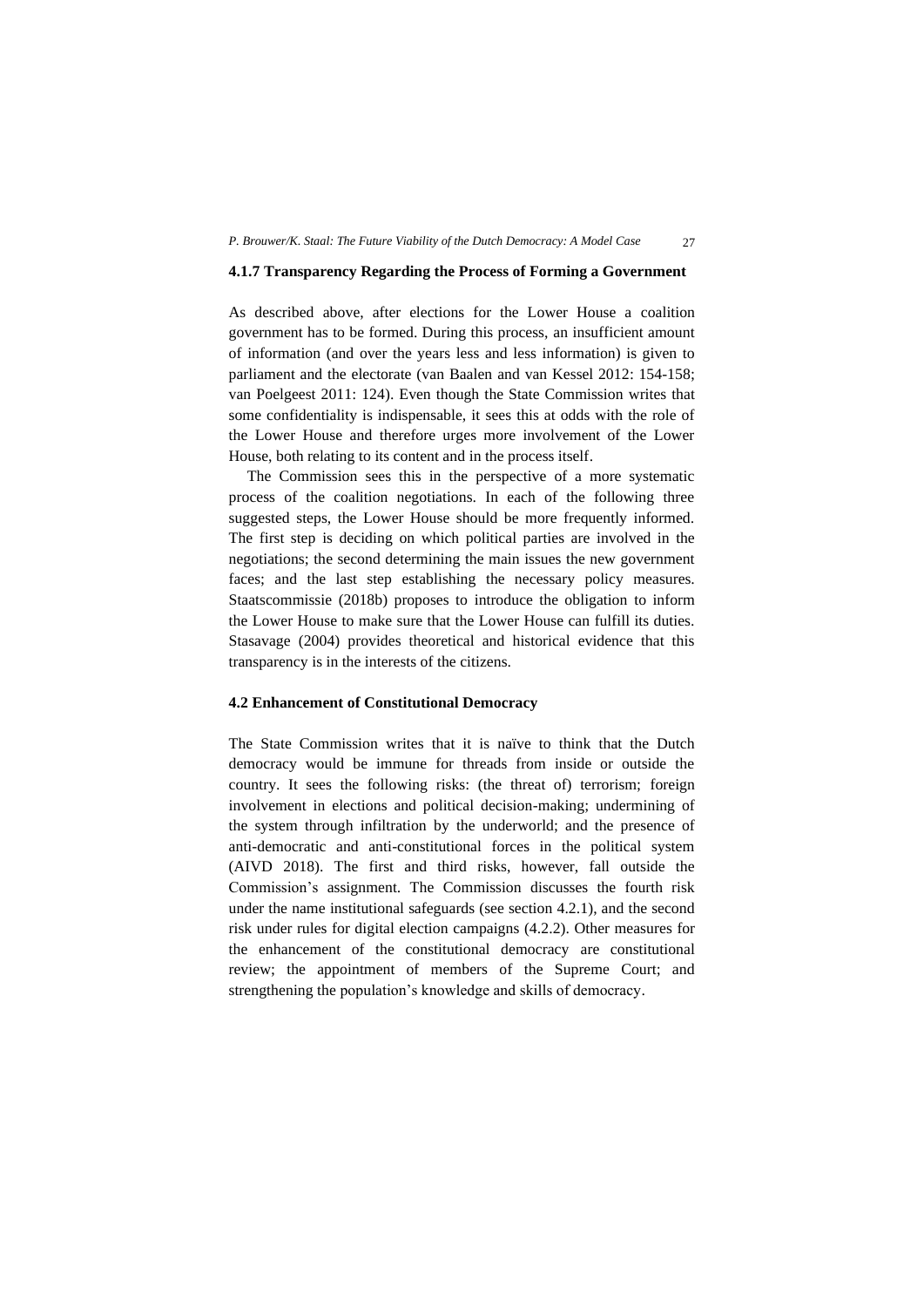#### **4.2.1 Institutional Safeguards**

The Dutch political system includes a number of existing safeguards (see, e.g., Rijpkema 2015: 146-205). The Commission (Staatscommissie 2018 a,b) mentions the system of proportional presentation, enabling the representation of minority interests in parliament, and through the formation of coalition governments, an internal distribution of power; the checks and balances in the bicameral system and the advisory role of the Council of State; that the constitution cannot be changed easily; and the presence of a strong and democratically organized civil society. Despite these existing safeguards, the Commission sees strengthening and extending them as a necessity (see also AIVD 2018; Rijpkema 2015: 203- 205), and therefore discusses (i) new safeguards; (ii) adaptation of rules to ban parties; and (iii) a new law on political parties.

One possible *new safeguard* is to include a constitutional guarantee of perpetuity for some crucial democratic and constitutional clauses. The entrenchment clause in the German Basic Law is mentioned as an example (Grundgesetz 2019: §79.3). Given the difficult and time-consuming procedures to revise the Dutch Constitution, however, the Commission does not see noteworthy added value in doing so. Another possibility is extending the Constitution by the right to resistance, as a last resort, against anyone who jeopardize the constitutional order. The Commission again gives the German Basic Law as an example (Grundgesetz 2019: §20.4). Due to a lack of an objective definition of what constitutes such a danger, however, this brings the risk of disproportional actions and therefore the Commission rejects this possibility.

The last safeguard discussed is the prohibition of gifts from foreign countries to political parties. This prohibition is also proposed by Binnenlandse Zaken en Koninkrijksrelaties (2018: 50-51), while Dutch citizens living abroad would form the exception. The Commission rejects this as it sees the distinction between foreign and domestic gifts as not justifiable. It admits, however, that gifts to political parties create the risk of corruption and it therefore proposes to put a maximum amount to these gifts. Additionally, such a maximum would promote equality of opportunities between political parties.

A *political party ban* is currently possible under the Dutch civil law, if the party's purpose or actions are in violation of public order. Since a party ban is a last resort, the Commission argues that a separate legal footing is necessary (Rijpkema 2015: 187 et seq). The Commission agrees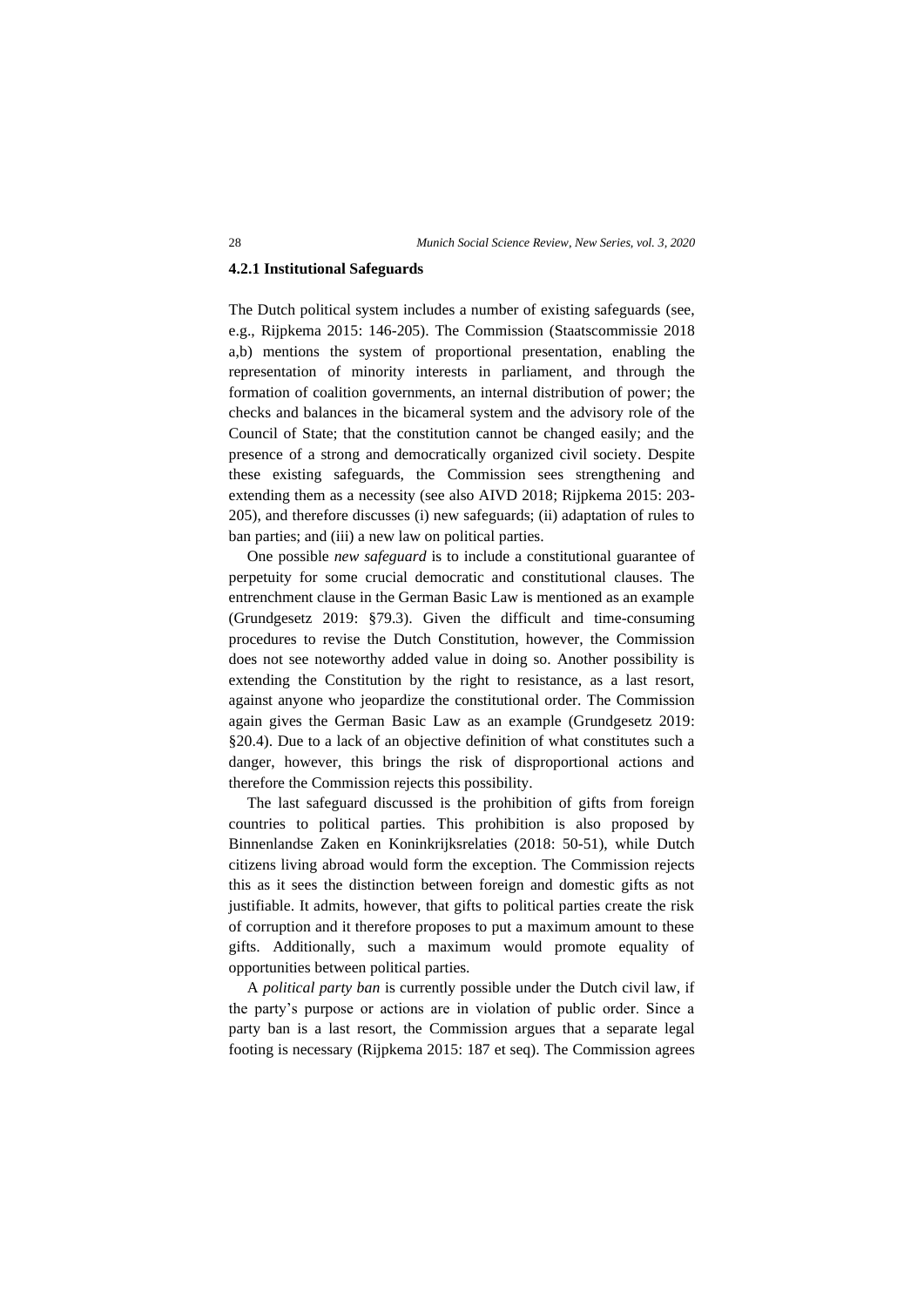with this opinion, and ponders separate laws and procedures for party bans. Since such bans, however, inevitably are in conflict with fundamental rights, the Commission also discusses lighter measures, for example administrative measures like the temporary stop of subsidies and the exclusion from airtime on radio and television or the prosecution of instigators. In sum, the Commission sees the following steps: first the prosecution of the party's foremen, for example, for hate crimes or inciting violence; then administrative measures; and, finally, a party ban, if purpose and actions violate public order or if there is immediate danger of this. The Commission (Staatscommissie 2018b) stresses that, for the final step of a party ban the legal basis should be in line with existing jurisprudence and guidelines at the European level (Council of Europe 2016; European Court of Human Rights 2002, 2003, 2011, 2013, 2016, e.g., on party bans in Hungary, Russia, and Turkey; Lange et al. 2016 discuss the role of imminent danger in a comparative study of Germany, France, Spain, the United Kingdom, and the United States), and that this decision should be taken by the judiciary, preferably by a Constitutional Court.

The rules on a ban of political parties, discussed above, should be written in a *new law on the financing of political parties*. This law could also include the already existing regulations on the revenues and expenditures of election campaigns, currently in the law political parties' finances "Wet financiering politieke partijen", the proposals on limiting gifts to parties, and rules on digital campaigns (see the next subsection).

## **4.2.2 Digitalization**

Digitalization creates new possibilities to enhance democracy. The State Commission mentions the increase in the accessibility of information and the possibility of political parties to contact the electorate (Dobber et al. 2017). Prins (2017), Zuiderveen Borgesius et al. (2018), and Bodo et al. (2016) warn, however, that digital campaigns risk inflicting the personal autonomy of the individual voter. Zuiderveen Borgesius et al. (2018) note that the European privacy legislation and the system of proportional representation give more protection than in the United States of America, but the restricted juridical possibilities are vague. There is also the risk of creating information bubbles. The fact that it is not always clear who is sending a digital message increases the possibility that foreign powers interfere in the political process (AIVD 2018: 9). Microtargeting and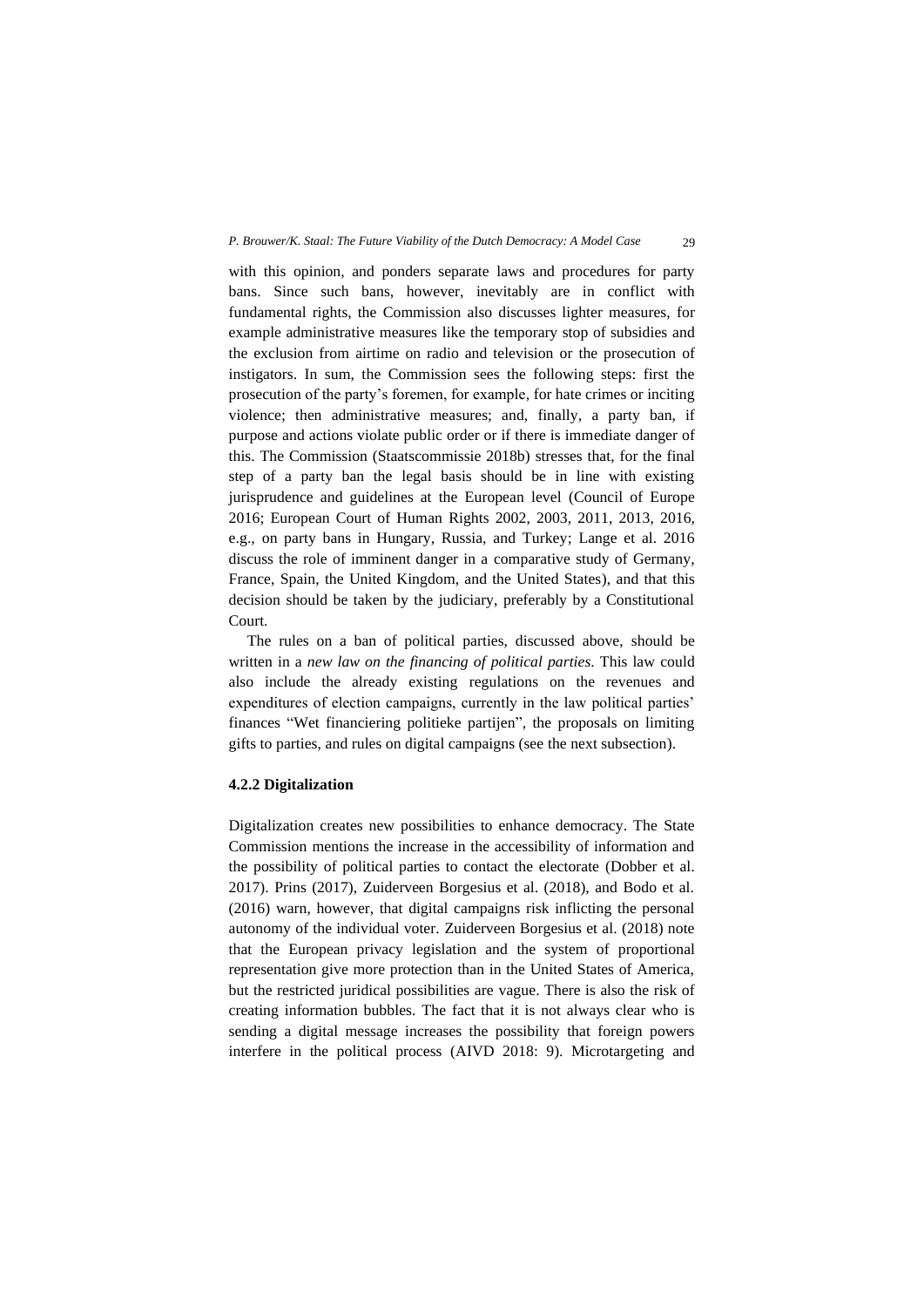disinformation interferes with two vital functions of the media in a democracy: providing and analyzing information (van Keulen et al. 2018: 4). The Commission sees this as a serious threat to democracy, as if someone is able to influence unnoticed the preferences of the electorate, elections are no longer free and fair (Bartlett 2018: 101). The Commission (2018a) notes that the current legal framework does not properly cover the possibilities created by digitalization and therefore discusses three interventions to strengthen the future viability of the democracy: (i) rules for digital elections campaigns; (ii) an independent supervisor for the protection of democracy; and (iii) attention for the protection of the digital infrastructure.

The Commission (Staatscommissie 2018b) deems it necessary to make additional *rules for digital election campaigns*. In line with the recommendations made by the European Commission (2018a), a political advertisement should make clear who is sending and paying for it, and why someone gets the advertisement. Others also stress the importance of this transparency (e.g., in the United Kingdom: Information Commissioner 2018; in the Netherlands: Straathof et al. 2018, Hazenberg et al. 2018). In Europe, microtargeting of political advertisements is done in a different way than in the United States of America (Bennett 2016; Hazenberg et al. 2018), due to electoral differences, the European privacy rules, and the lack of party's access to a register of voters.

According to the Commission, microtargeting can undermine trust in democratic processes (Prins 2017; Tambini 2018; Zuiderveen Borgesius et al. 2017). It can be counteracted by enforcing more transparency. The same holds for algorithms on digital platforms (Prins 2017; Vetzo et al. 2018: 129). The Commission proposes to include these rules in a new law on political parties (see the previous subsection). Following the European Commission's (2018a) recommendation, an independent supervisor, with the power to sanction participants, should be created. This supervisor would then enforce the new rules deemed necessary by the State Commission. Finally, in line with the European Commission (2018b), the State Commission see it as necessary to have minimum standards for the *protection of the digital infrastructure* used by, for example, the parliament, the courts, and the Council of State.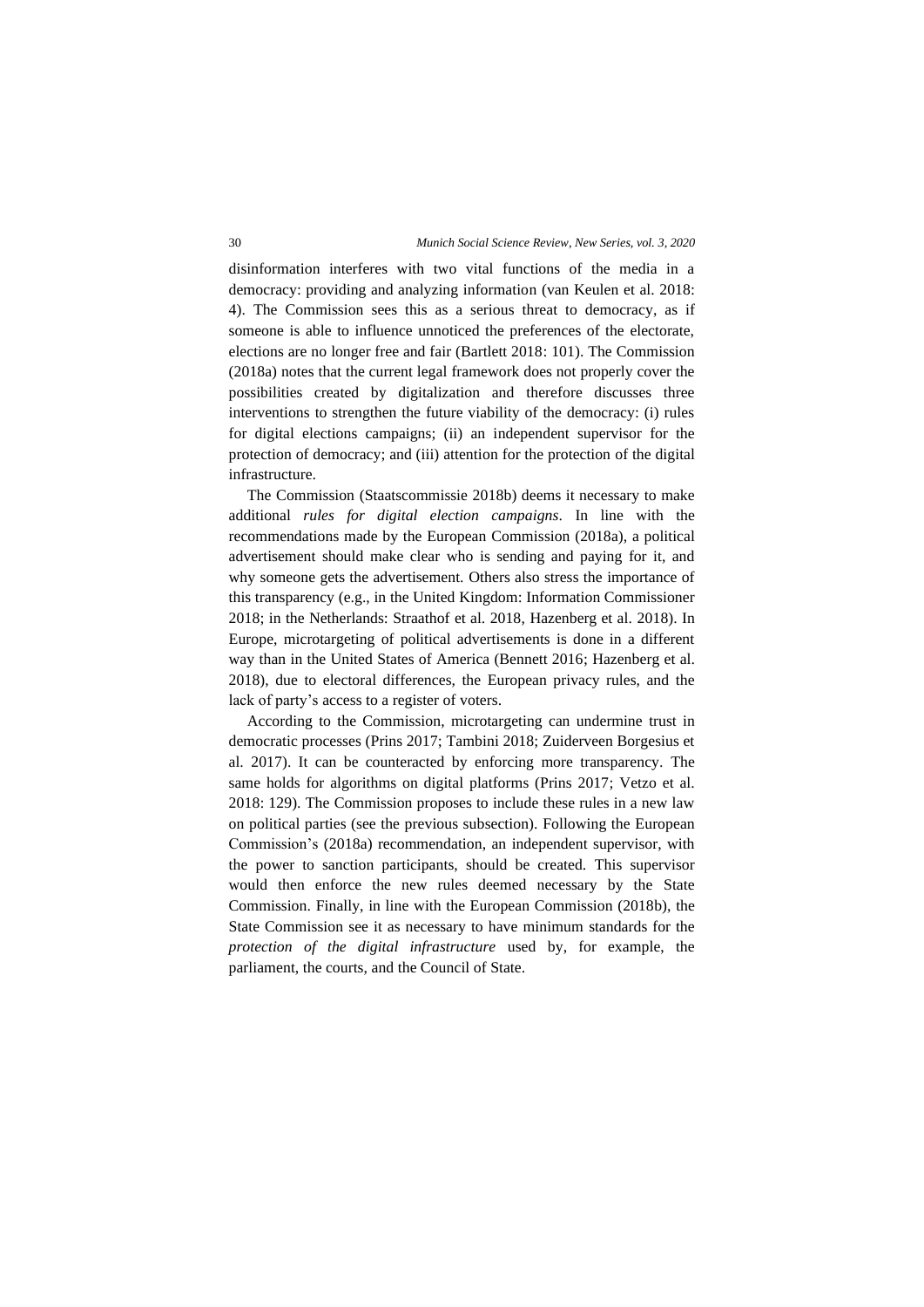#### **4.2.3 Constitutional Review**

The Constitution prohibits the review of acts and treaties by the judiciary (Grondwet 2017: §120). The State Commission (Staatscommissie 2018a,b) sees this as a loophole in the legal protection of individuals and of the democratic rule of law. In the process of legislation, the constitutionality of a law can be addressed at different phases: in the preparatory phase by the civil service, in the advice of the Council of State, and finally in the parliamentary procedure in the Lower and then the Upper House. This implies that the question of constitutionality is reserved for the legislator as the highest interpreter of the Constitution. This choice is motivated by the fact that the legislator is elected, while judges are appointed. Judges have, however, the right to review acts in the light of international treaties, which is used as an argument for giving them a say also on the constitutionality of laws. It is, however, uncertain whether the constitutionality of all new laws is always reviewed in any of the phases of the legislation.

The shift in the importance from normative (orders and prohibitions) to framework (defining the division of responsibilities) legislation and the decrease in quality of the legislative process (Raad van State 2016: 10-21) are other arguments for the judicial review. Staatscommissie (2018b) therefore suggests putting more emphasis on the constitutionality ex ante, that is, in the different phases of the legislation process, but also ex post. The preferred option is a concentrated constitutional review by a (not yet existing) Constitutional Court, as is done by the Bundesverfassungsgericht in Germany. An important reason for this is that it prevents the politicization of the rest of the judicial system.

The Commission thinks the Court should have the following competences: (i) reviewing legislation against the fundamental rights specified in the Constitution (see section 2.6 for an outline); (ii) giving a legal opinion (ex ante) on whether international treaties deviate from the Constitution and should therefore be approved by a supermajority in parliament (see section 2.5); (iii) settling disputes between public bodies and testing the Constitutionality of EU (and other international) treaties; and (iv) deciding on party bans (cf. the above subsection Institutional Safeguards). A review by the Constitutional Court, however, should only be possible for laws that already entered into force (with an exception for international treaties). According to Staatscommissie (2018b), opening up the possibility to review law proposals, as is the case in, e.g., Belgium,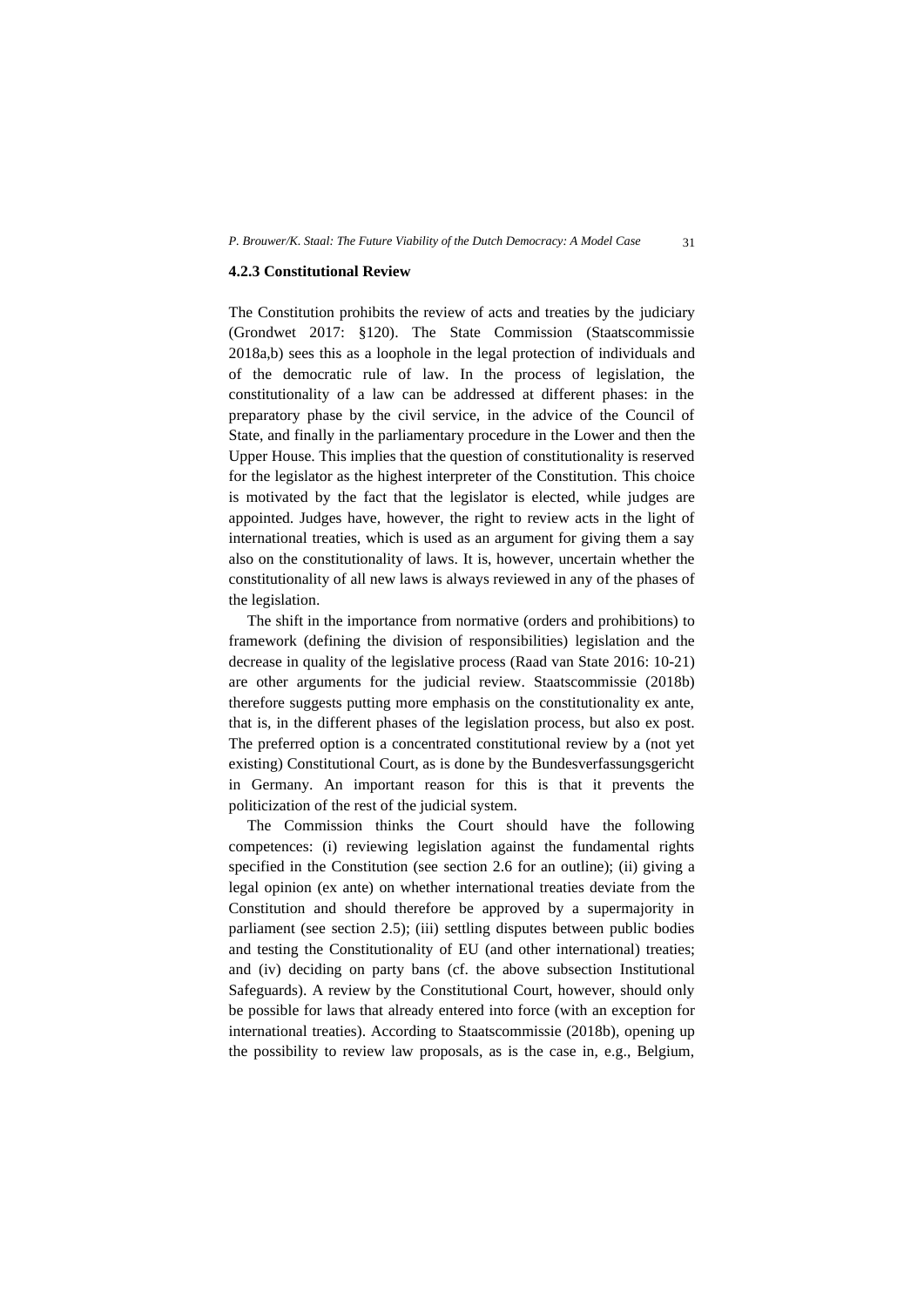France and Germany, could cause tensions between the judiciary, the Council of State, and the Upper House.

# **4.2.4 Appointment of Members of the Supreme Court**

Members of the Supreme Court are appointed for life by Royal Decree, i.e., by the government, each from a list of three persons proposed by the Lower House. Although not the focus of the State Commission's assignment, the independence and neutrality of the judges are important enough for the Commission to note that (party) politics should not get the upper hand in the nomination procedure, as has already happened twice. The Commission (Staatscommissie 2018a,b) therefore advises to change the Constitution such that a member of the Supreme Court (or of the proposed Constitutional Court) is appointed by Royal Decree based on a binding nomination made by a committee consisting of one expert appointed by the Lower House, one expert appointed by the Supreme Court, and one expert appointed by the Supreme Court and the Lower House jointly.

## **4.2.5 Strengthening Knowledge and Skills of Democracy**

The State Commission (Staatscommissie 2018a,b) writes that there is a deeply rooted civil society in the Netherlands. According to SCP (2017: 100) and Dekker and den Ridder (2018: 21, 29, 40), however, a substantial part of the youth lacks sufficient knowledge on the functioning of the parliamentary system. Schofield (2017) indeed stresses the importance of the electorate's knowledgeability in democratic decision-making. In an international comparison, this lack of knowledge turns out to be more pronounced in the Netherlands (Maslowski et al. 2012). In addition, Munniksma et al. (2017: 25, 36, 78, 83) and Nieuwelink (2016: 137) write that the level of this knowledge varies by level of education and other socio-economic variables. The Dutch government (see VVD et al. 2017: 10) and the Commission therefore claim more attention for increasing the level of knowledge and skills of democracy.

The lack of knowledge should be alleviated by making civic education a part of the school curriculum obligatory, to give schools the means to perform this task, and to look at other institutions that can play a role in this. The Commission rejects, however, lowering the voting age (see also under voter turnout in section 4.1). The Commission (Staatscommissie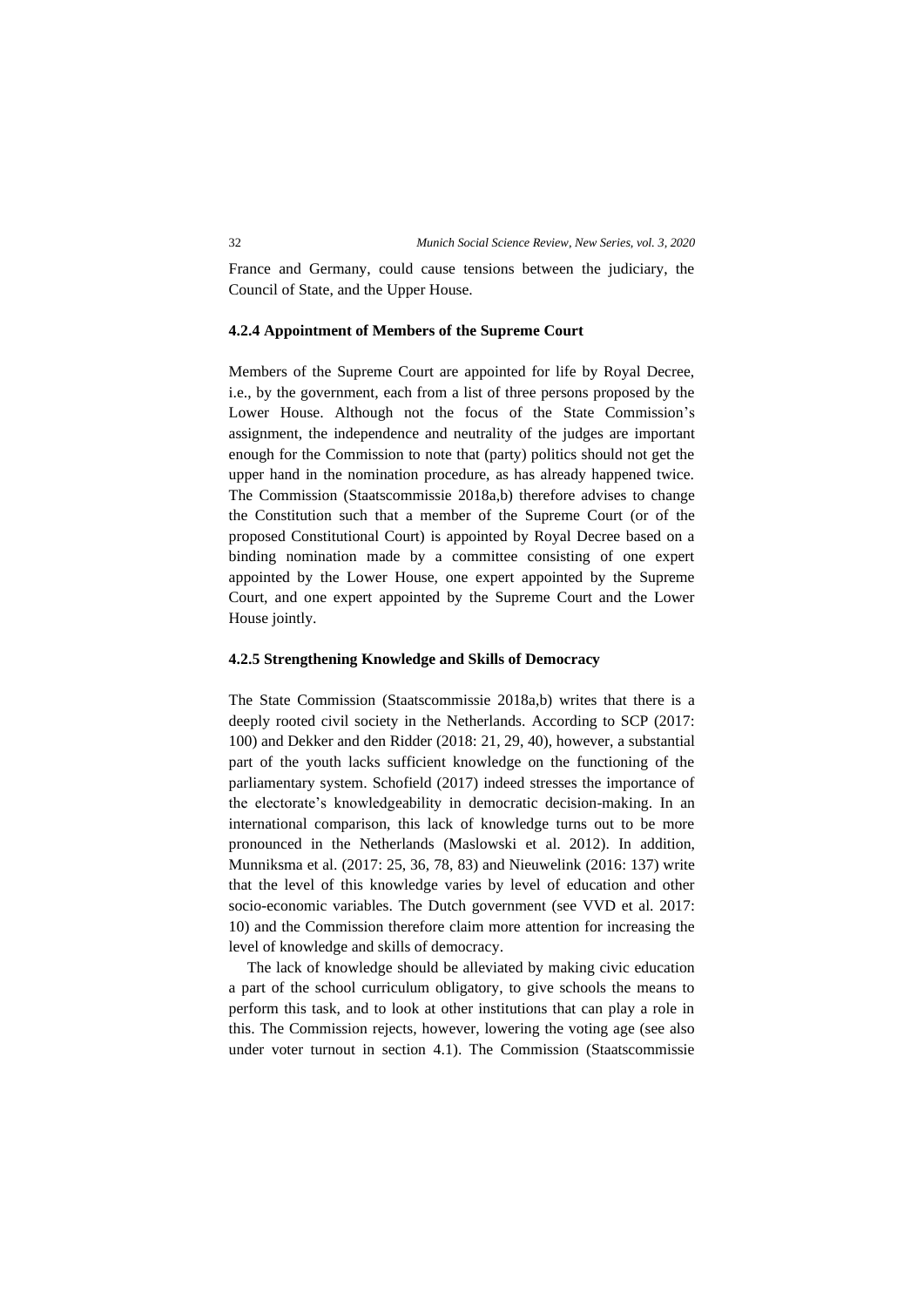2018b) advises to make Liberation Day "Bevrijdingsdag" a national holiday. On this day, May 5<sup>th</sup>, the end of the occupation by Nazi Germany is celebrated. The name should be changed into Freedom Day "Vrijheidsdag" and the celebrations could then also include open-house activities of government buildings and festivals of democracy, as in, e.g., Scandinavian and Baltic countries.<sup>12</sup>

Finally, the Commission pleads for strengthening digital citizenship to cope with the dangers and opportunities of digitalization. Several possibilities are mentioned (see also van Keulen et al. 2018: 6): specifying what the own responsibility of the media is; increasing the knowledge of the functioning and dangers of the (digital) news coverage; monitoring developments in the manipulations of news. Digitalization can help, e.g., to increase voter turnout Kendall (2017), but Orviska (2018) notes that efforts must be made to ensure that it does not favor those groups (the young, the better educated) who may be expected to have better access to these means.

## **4.3 Strengthening the Parliament**

For strengthening the role of parliament, the State Commission discusses: the tasks of both houses (see section 4.3.1); the Lower House as a recognizable and influential parliament (4.3.2); and the domain of parliament, given its changing role because of both decentralizations, liberalizations, and privatizations (4.3.3) as well as the European Union (4.3.4).

# **4.3.1 The Tasks of Both Houses**

The State Commission (Staatscommissie 2018a,b) writes that a parliamentary system consisting of two Houses has as a big advantage that in a second reading, a correction of imperfections in the first reading of bills is possible. For this reason (Verslag van de Tijdelijke Commissie Werkwijze Eerste Kamer 2017), it makes sense that the Upper House, in which the second reading takes place, focusses on the quality, legality, feasibility and enforceability of bills. The Commission notes that for doing

<sup>12</sup> Se[e http://democracyfestivals.org/about\)](http://democracyfestivals.org/about).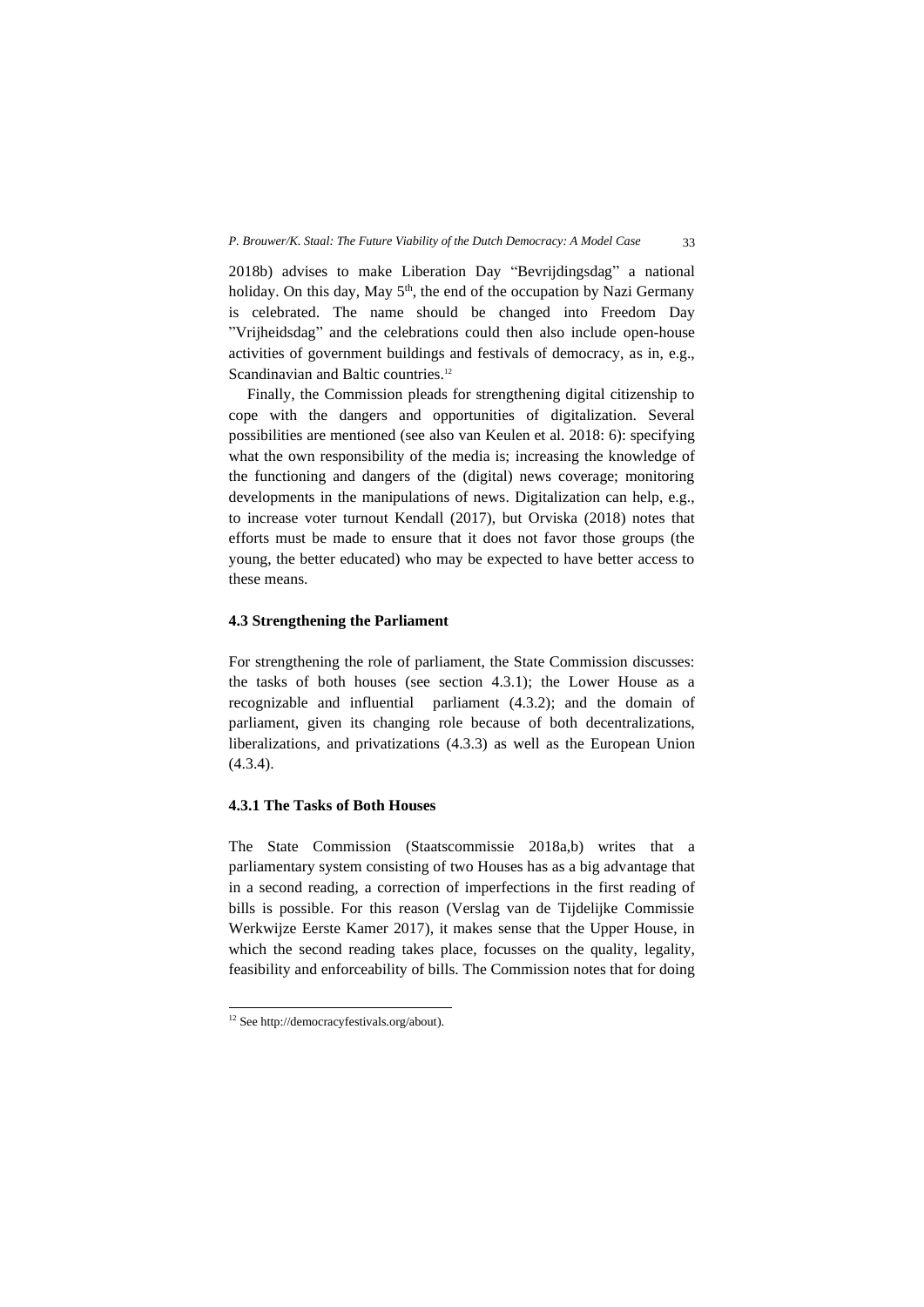so, it is important that none of the members of the Upper House are bound by the coalition agreement negotiated by the parties forming the government. The only formal instrument the Upper House has for its task, however, is rejection, and this instrument is, in the eyes of the Commission, too heavy and blunt. It also rarely happens that this instrument is used (Otjes 2015); so that the Upper House's formal influence on the legislation is small compared to the Lower House's influence. Its indirect influence, however, could be larger, as the Government and the Lower House might anticipate resistance in the Upper House. Over time, informal instruments that the Upper House can use to exert influence have developed, like a pledge of Government that a part of the bill will not be enacted, or that the interpretation of the bill is changed.

These informal instruments, however, are problematic since the Constitution states that the Upper House should consider the bill in the form as sent to it by the Lower House (see section 2.4). They also damage the political primacy of the Lower House. Both Houses nonetheless represent the people of the Netherlands (see section 2.2), so bills can also be rejected based on party programs in the Upper House. Over the last decades, it has gotten harder to form a government coalition that has a majority in both Houses that lasts the four years for which the Lower House is elected. This obstructs the political decision-making process. For these reasons, the Commission considers: (i) the introduction of a dialogue between both Houses; (ii) a change in the election of the Upper House; and (iii) changing the role of the Upper House in a revision of the Constitution.

The Commission notes that in most countries with a comparable bicameral system, the Upper House does not have the last say, as it does in the Netherlands. (In the Western-European countries with a bicameral system, of the unitary states only Italy and of the federal states only Switzerland and -on some issues- Germany know a right of veto, while of the federal states the Czech Republic, France, Ireland, Poland, Slovenia, Spain, and the UK only know a suspensive veto of the Upper House; Drexhage 2014: 23). Often it is the case that the Upper House has the right to send a bill back to the Lower House or start negotiations with the other House (Drexhage 2014: 23). The Commission notes that in other countries with a bicameral system, a dialogue between both Houses is more common (Tsebelis and Money 1997: 55). The drawback of an *introduction of a dialogue between both Houses*, however, is that it does not answer the question what happens if both Houses do not compromise. The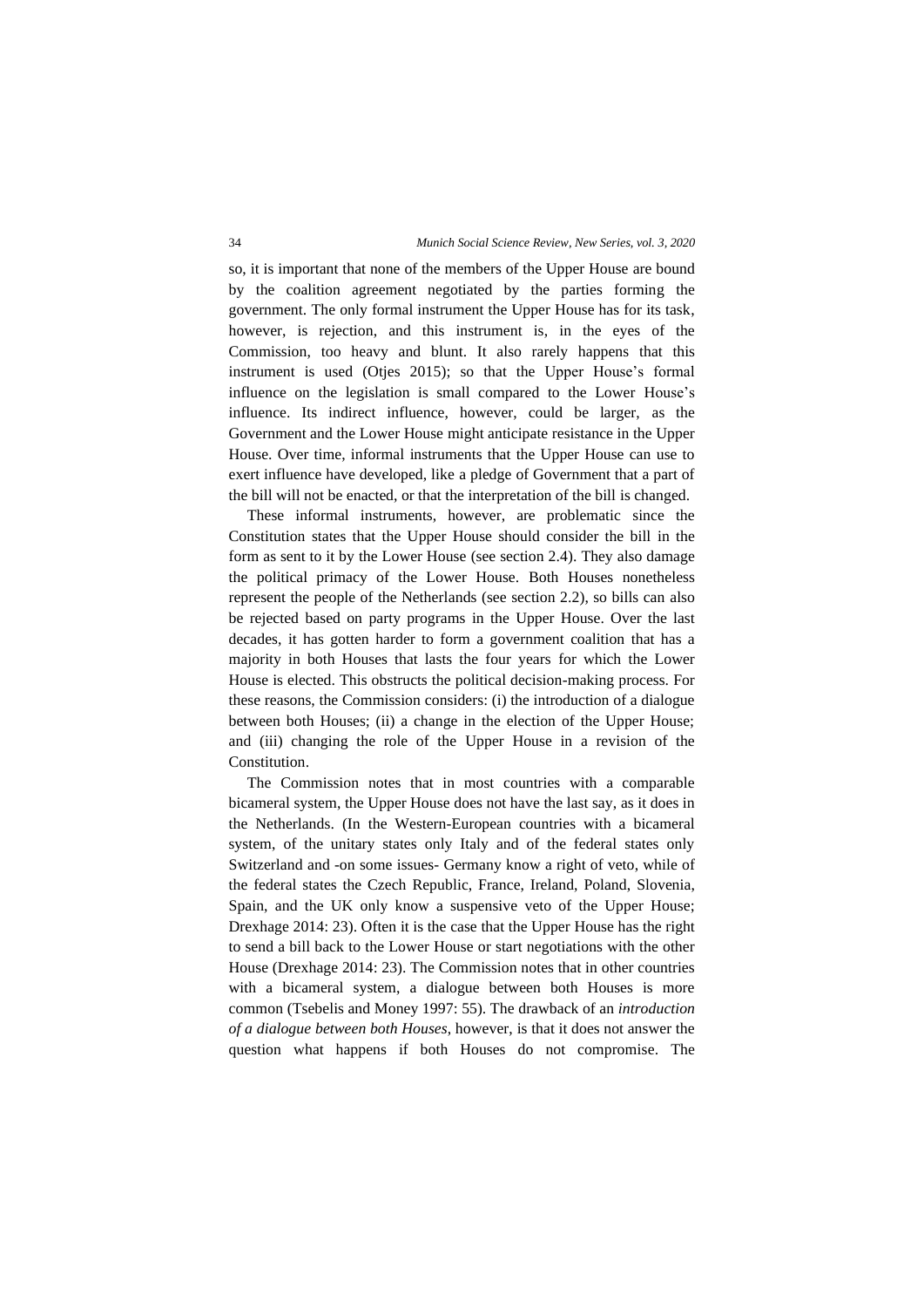#### *P. Brouwer/K. Staal: The Future Viability of the Dutch Democracy: A Model Case* 35

Commission (Staatscommissie 2018b) proposes that the Lower House gets the last say in such a case, instead of a conciliation commission, consisting of members of both Houses, to find a compromise. This choice is motivated by the wish to leave the political primacy at the directly elected Lower House, and by the fact that, in most countries with a bicameral system, similar procedures exist. The exceptions to the latter are Austria, Germany, and the Netherlands (Knippenberg 2002; Drexhage 2014), Norton 2007 provides an international perspective on upper houses.

A reconciliation mechanism is also proposed by Frey (2017), albeit for close referendum outcomes. Tsebelis (2018) argues, however, that agenda setting is important to prevent conflicting outcomes. He suggests putting up several proposals and to use approval voting to select the outcome. (Kliemt 2017 also comments on the importance of the agenda setting power in this respect.) In this context, Dimitrova and Steunenberg (2017) also stress the importance of reconciliation before the vote takes place, for example to avoid polarization around an issue. Dowding (2017) proposes to put first the status quo versus change on a ballot, and (if change receives a majority) then put various alternatives on a second ballot. Franzoni (2018) stresses the point that the pro- and opponents are not homogeneous groups, which makes comprising more difficult, and that a yes/no vote does not take into account the intensity of preferences. Kantorowicz (2017) notes that the navette-type system of conciliation can empower upper chambers, biasing policies towards the status quo.

The Commission also contemplates a *change in the election of the Upper House*. A direct election would increase its democratic legitimacy, but at the same time endangers the political primacy of the Lower House. It also makes it harder to find solutions if the composition of both Houses differs significantly. The latter problems could be avoided by organizing elections at the same day, but that involves the risk that the Upper House becomes less relevant over time. The Commission (Staatscommissie 2018b) therefore advises to keep the indirect election of the Upper House by the directly elected provincial councils, instead of, for example, the municipal councils. The latter alternative electoral body would give foreigners –who have the right to participate in local elections- an (indirect) influence on the composition of the Upper House, and this possibility was therefore rejected already in Staatscommissie (2018a). For an election by the municipal councils it is also important that the composition of the electoral body would differ more than the provincial councils from the composition of the Lower House, as the share of local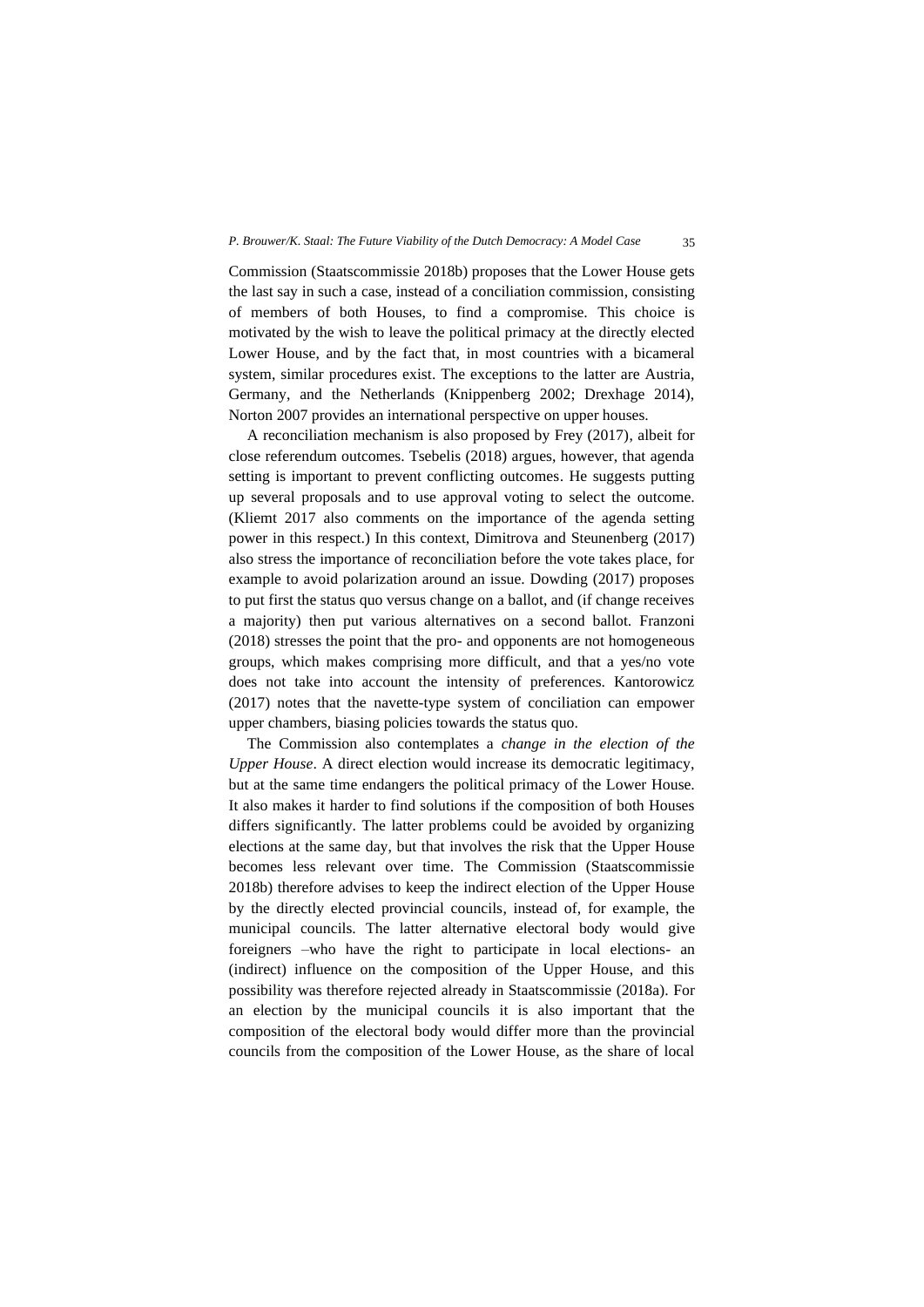parties represented in the municipal councils is higher. The Commission also rejects the suggested change of the election of half of the Upper House's members, by the provincial councils, for a period of six years.<sup>13</sup> This comes, writes the Commission, at a cost of representativeness of the House.

An *amendment of the Constitution* is not an easy process (see section 2.5). In the second round, in which both Houses have to vote with a supermajority in favor of the revision, it could happen that the Lower House does so, but that the revision then fails in the Upper House. This would make the position of the Upper House vulnerable. The Commission (Staatscommissie 2018b) therefore proposes to let both Houses decide jointly in the second round of votes on a revision of the Constitution.

# **4.3.2 The Lower House as a Recognizable and Influential Parliament**

The State Commission (Staatscommissie 2018a,b) notes that the trust in the national parliament in the Netherlands is high, also in comparison with other countries (the five EU countries with the highest trust levels are Sweden 73%, the Netherlands 67%, Denmark 64%, Finland 62% and Germany 58%, while the five lowest are the Czech Republic, Slovenia, Bulgaria, each 17%, Croatia 15% and Greece 13%; Eurobarometer 2017: 49). Some criticism, however, is seen as unavoidable, as parliament continuously makes decisions that are seen as unjust and cumbersome by parts of the population. Some developments related to the functioning of parliament are studied by the Commission in more detail. The first is the lack of sufficient attention for the quality and enforceability of the law (Tijdelijke commissie werkwijze Eerste Kamer 2017: 14).

The parliament does not only have the task to control the government but it also has a responsibility for the legality and enforceability of the law (Bovend'Eert and Kummeling 2017: 231-232). In the last decades, Bovend'Eert (2015: 115) notes that parliament has manifested itself more and more as second government body. In addition, political parties, as in many other countries in western Europe, tend to identify themselves more with the state and less with their role as a mediator between the electorate and representatives (Mair 2006). The Lower House is, however, not only an institute to control the government, with discussions of political values

<sup>&</sup>lt;sup>13</sup> This procedure was in use before 1983.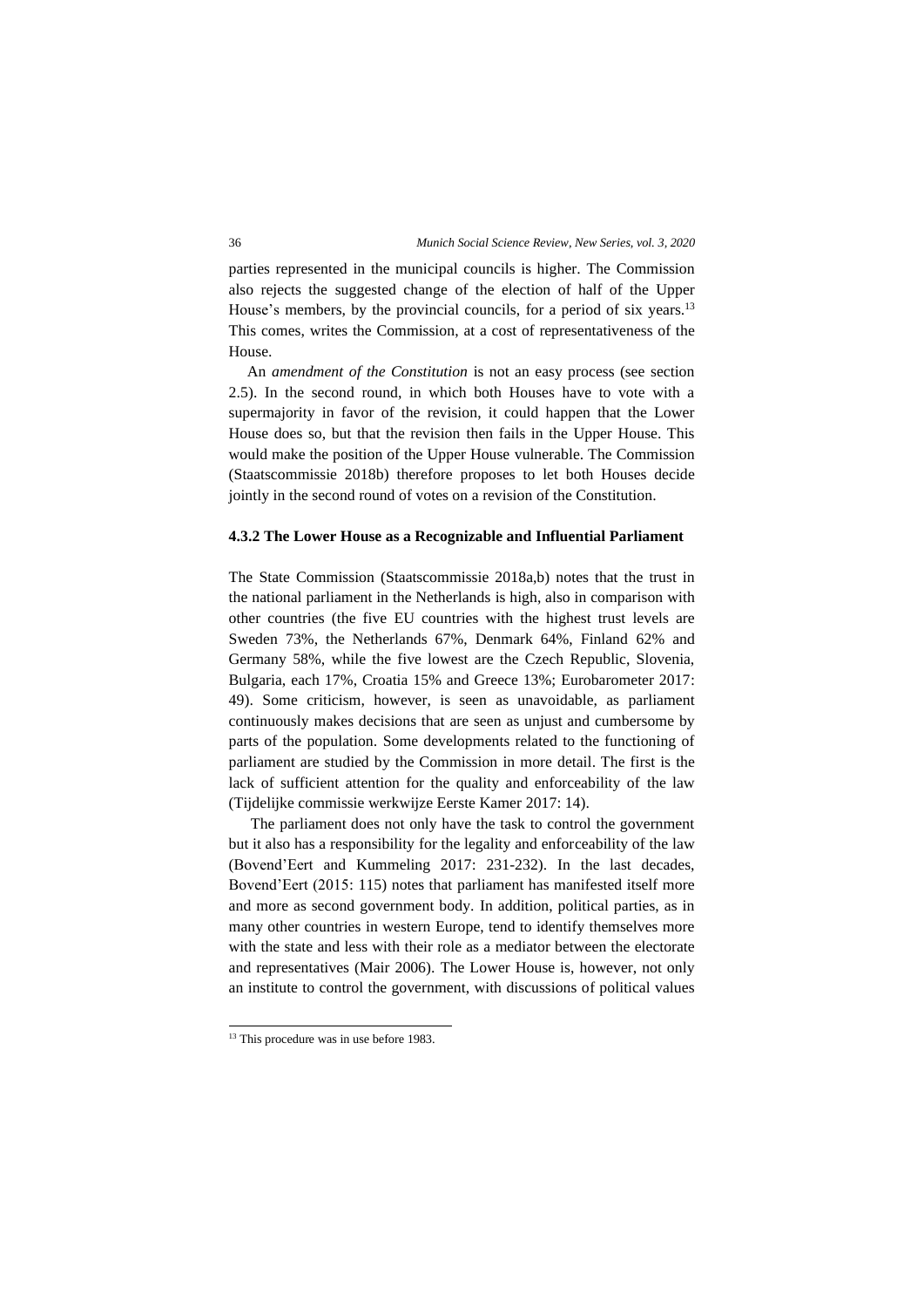(for example, by asking parliamentary questions; see Otjes and Louwers 2018), but also an institute representing the general interest of the Dutch population. For a more detailed discussion of the different roles of parliament, see van den Berg (2007: 15-37). The Commission (Staatscommissie 2018 a,b) therefore investigates (i) parliamentary research; (ii) parliamentary committees; (iii) cooperation with other institutions; and (iv) an improvement of the disclosure of information.

Parliament's right of inquiry (see section 2.2) has been used to render a verdict over political mistakes and learn lessons for the future. *Parliamentary research* (in different forms) should also be used broader to investigate social, technological and other developments and base future policy on the findings, so that parliament, as in the United Kingdom, functions as a central place in which ideas and opinions meet, are analyzed and evaluated (Loeffen 2013: 56).

To decrease the tendency to manifest itself as a second government body, the Lower House should organize its *parliamentary committees* less along the lines of the different ministries and more along the lines of themes that are of importance to society (Hagelstein 1991: 385 et seq). Even though the Lower House has this opportunity, it has rarely used it and the Commission therefore suggests strengthening the existing committees further, for example by giving them more administrative support and more working visits. According to Mickler (2017), parliamentary committees in the United Kingdom, Malta, and the Netherlands, have the lowest, while in Italy, Germany, and Sweden the highest degree of autonomy. Strong committees are important since parliamentary committees turn out to be essential for the functioning of parliaments in western European democracies (Strøm 1998), and Staatscommissie (2018b) suggest stronger committees resembling their role in the United States of America (Janse de Jonge 2012: 110-115). More administrative and research support can also compensate for the shorter average tenure of Members of the Lower House, and the ensuing decrease in its institutional memory.

Another possibility to increase the amount of information and its analyses available to parliament is to *cooperate with other institutions*, like the Council of State, the Court of Audit and the National Ombudsman (see section 2.3), universities and more. Finally, the Commission advises to improve the *disclosure of information*, in line with the constitutionally required public access to its deliberations (see section 2.2). The Commission mentions examples using the internet in Germany [\(www.](http://www.abgeordnetenwatch.de/)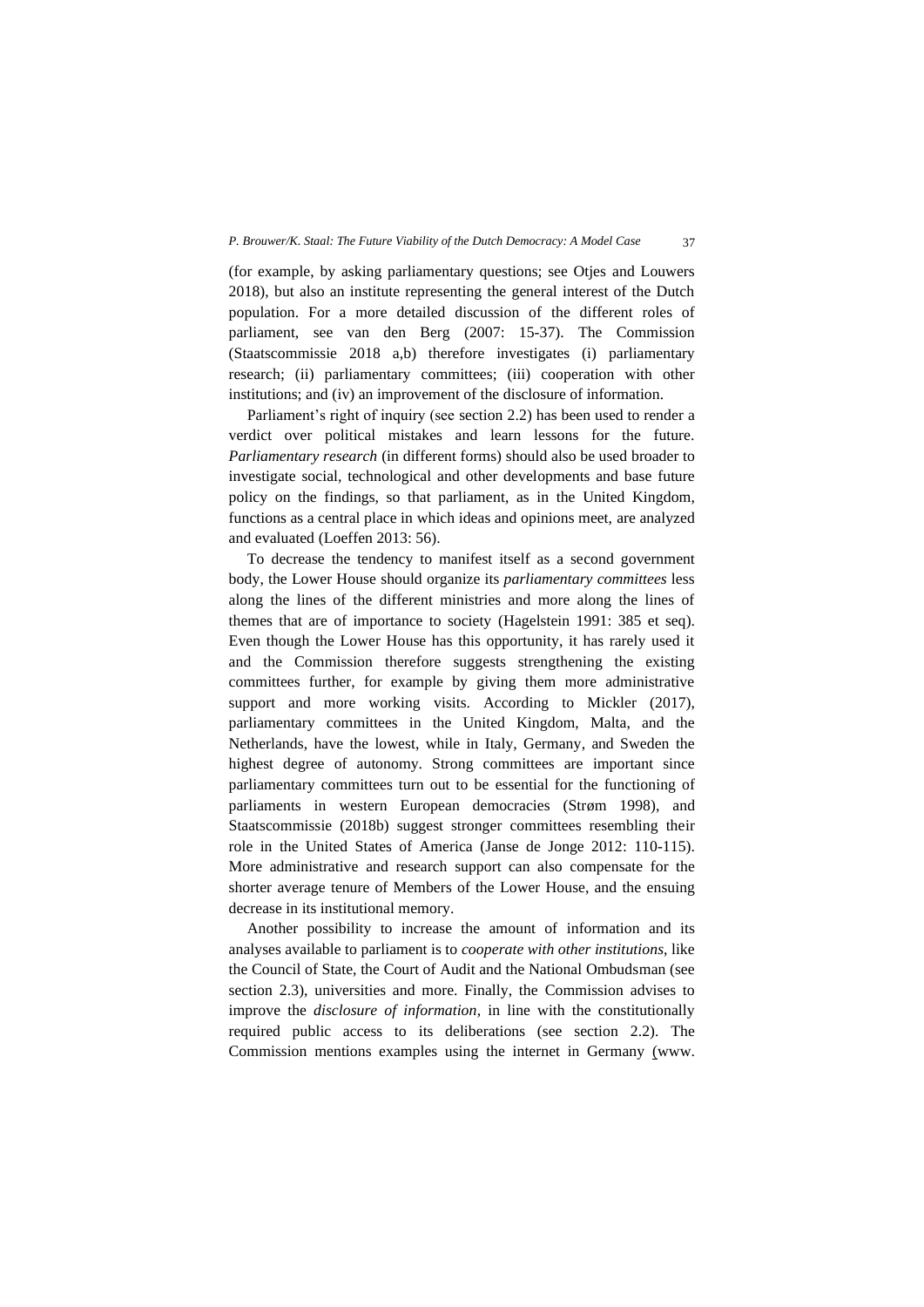[abgeordnetenwatch.de\)](http://www.abgeordnetenwatch.de/), in the United Kingdom (www.theyworkfor you.com and [www.writetothem.com\)](http://www.writetothem.com/) and for the European Parliament [\(www.votewatch.eu\)](http://www.votewatch.eu/). The Commission also advocates to draw up a protocol about the Government's duty to disclose information to the Lower House (see section 2.2), a register to keep track record of the Government's commitments to the Lower House, and to increase vigilance in keeping track of gifts, additional positions and interests of the members of parliament (Council of Europe 2018).

# **4.3.3 The Domain of Parliament: Decentralizations, Privatizations, and Autonomous Entities**

The State Commission (Staatscommissie 2018a) notes that the domain of parliament has decreased due to decentralizations: as some tasks are delegated to provinces or municipalities (see section 2.3). This does not necessitate, however, changes in the parliamentary system. The Commission and Raad van State (2018: 44-46) nevertheless note that with decentralizations tasks are delegated without the appropriate prerogatives and financial means. The Commission therefore urges the parliament to put more emphasize on its responsibility for the system in the case of decentralizations to lower level of governments, privatizations and delegation of tasks to autonomous entities like administrative authorities and public agencies.

With *decentralizations*, a problem can emerge regarding accountability. Even though the parliament as such remains responsible for the functioning of the whole decentralized system, it should neither be hold responsible for nor interfere with particular cases. The exception would then be if the malfunctioning follows a structural pattern. The Commission (Staatscommissie 2018b) therefore advices to give decentralizations a legal basis, which should arrange the following points: 1) a critical description of the decentralized tasks and responsibilities; 2) a greater involvement at the early stage of the Lower House; 3) the simultaneous decentralization of sufficient financial means; 4) the simultaneous decentralization of the appropriate policy prerogatives; 5) guarantees of sufficient democratic control; 6) unambiguous evaluation measures as controls for success of the decentralization; and 7) the political responsibility at the Ministry of the Interior and Kingdom Relations.

In the case of a *privatization*, responsibilities are transferred to a private legal entity. The consequences are that direct democratic control on the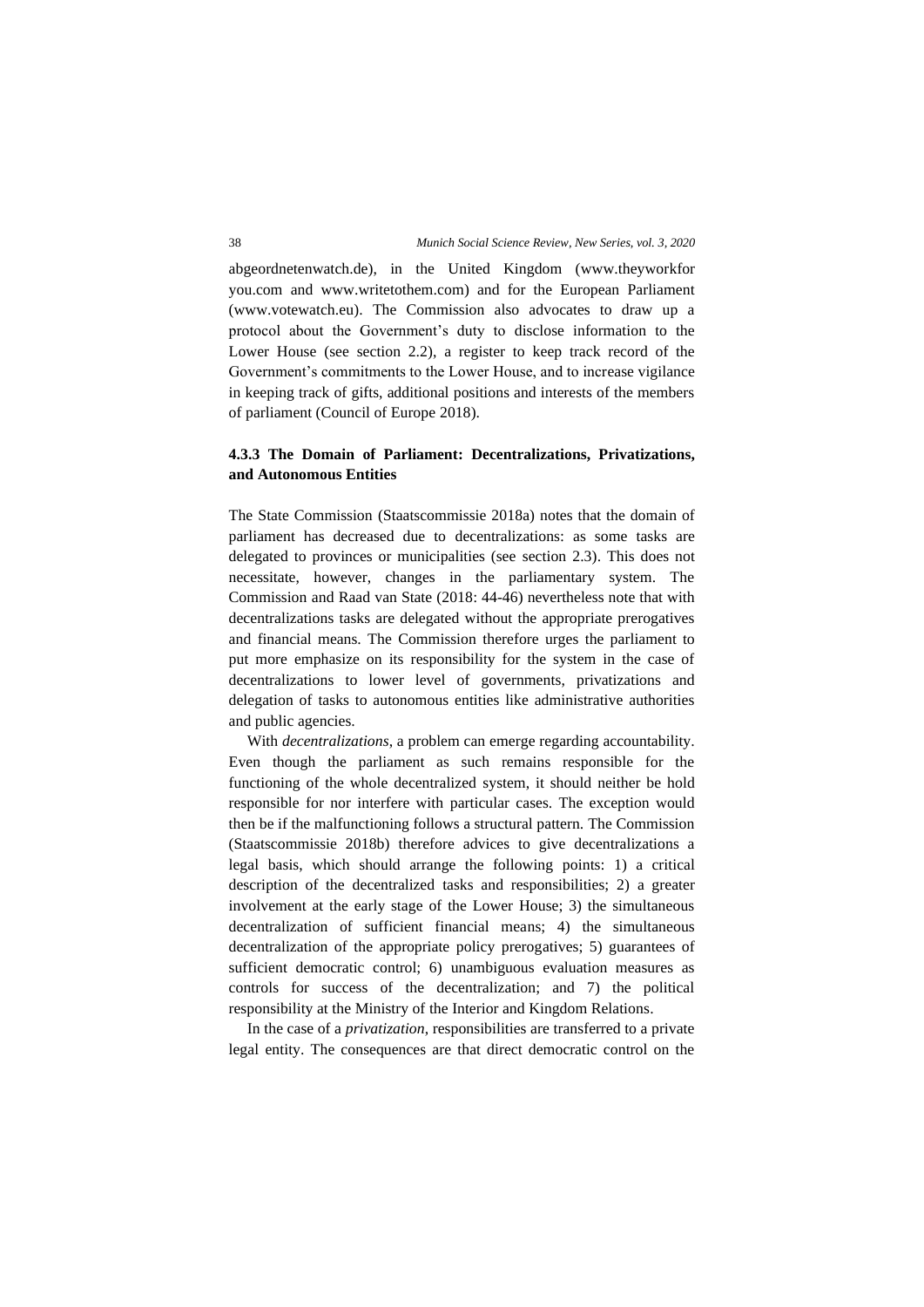functioning is no longer possible. There is a similar problem with delegating tasks to an *autonomous administrative authority* "zelfstandig bestuursorgaan", which acts with public authority, but there is no specific minister who bears responsibility. Algemene Rekenkamer (2012: 31) points out that this also complicates controlling the accounting, even though these entities are financed with public money. These disadvantages do not play a role if tasks are delegated to *public agencies* "agentschap", which are outside the government's organization, but the government remains fully responsible for. The Commission therefore advices to give preference to the possibility of creating a public agency (instead of an administrative authority) when considering a privatization or delegation of tasks. The Commission not only advices to draw up a legal basis for a privatization or delegation of tasks, but also specifying a roadmap with criterions, using the advices made by Algemene Rekenkamer (2012: 5) and Parlementaire Onderzoekscommissie Privatisering/Verzelfstandigen Overheidsdiensten (2012: 47-48).

#### **4.3.4 The Domain of Parliament: The European Union**

The State Commission (Staatscommissie 2018a,b) notes the influence and the decision-making power of parliament has changed and sometimes decreased due to transfer of competences to the European Union (EU). These changes are not without problems, as there is a democratic deficit in EU decision making. There is no fully-fledged parliamentary system with an EU government that is accountable for all policy areas and that needs the confidence of an EU parliament. To compensate for the loss of control and for the democratic deficit, the Commission names the parliamentary scrutiny reservation, subsidiarity test, the right of inquiry, the yellow-card procedure, and access to the documents of the Council of Ministers. According to the Commission and Mastenbroek et al. (2014: 13), however, these instruments are not adequate to compensate the democratic deficit and are not used sufficiently, so little or no effect can be found on EU decision making. The Commission therefore deems it desirable that the involvement of parliament is rooted in a new Europe Act, inspired by the German Europagesetz (2013).

Problematic for the Commission is also the lack of transparency in EU decision making (see also Parlementair Advocaat 2017: 3-4; European Ombudsman 2018), especially when documents are marked as 'limité', 'confidential', or 'restraint'. The Commission therefore recommends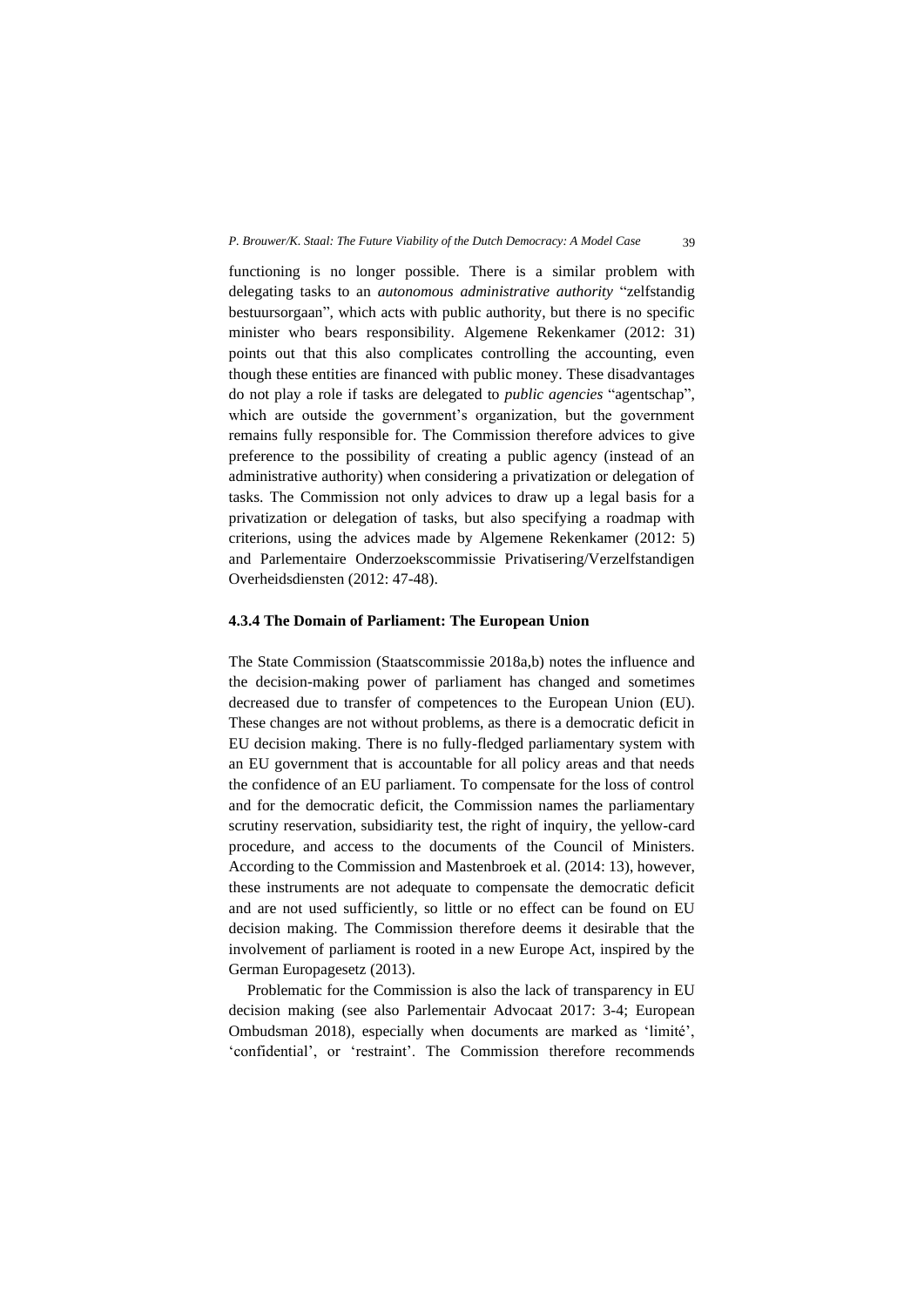clarifying and increasing this transparency, ponders granting the national parliamentary committees working on EU decision-making more administrative support, and stresses the importance of cooperation with other national parliaments in the yellow-card procedure. The Commission also stresses the importance of differences between EU decision-making, which is mainly based on consensus through compromises and concessions ('policy without politics'), and national decision-making, in which it is clear who are the supporters and opponents ('politics without policy'). It also advices that ministers should not only be heard (and held responsible) after Council meetings, but should also be heard before these meetings to clarify what the nature of the engagement is.

Another advice is to discuss EU matters in a joint committee of both Houses. Finally, with respect to EU Treaties, the Commission advices that a Constitutional Court (see section 4.2) should have the right to review them, comparable with the role of the German Constitutional Court (Bundesverfassungsgericht). In addition, since international treaties have precedence over national legislation, including the Constitution, EU treaties should be approved by parliament with supermajorities, as would be necessary for constitutional amendments (see section 2.5). For the latter, the Commission mentions the proposal made by a member of parliament, van der Staaij (2016), in this direction. The Commission, however, does not propose to apply this for all international treaties that transfer decision-making authorities, not just EU treaties.

#### **5. Governmental Response**

The Dutch government gives an account of its position on the reports published by the State Commission in June 2019 (Ministerie van Binnenlandse Zaken en Koninkrijksrelaties 2019a) and clarifies its position, answering to questions raised by parliament in October 2019 (Ministerie van Binnenlandse Zaken en Koninkrijksrelaties 2019b). These reports group the Commission's proposals in four categories: (A) those that are mostly or completely adopted; (B) proposals that are not simply adopted, but for which the government needs more time to determine its position; (C) those that are rejected; and (D) proposals directed at the Upper and Lower Houses of parliament. Category A includes: (1) reforming the voting system; (2) writing a Law on Political Parties; (3) strengthening the knowledge and skills of democracy; (4) increasing participation of citizens in legislation; (5) strengthening digital citizenship;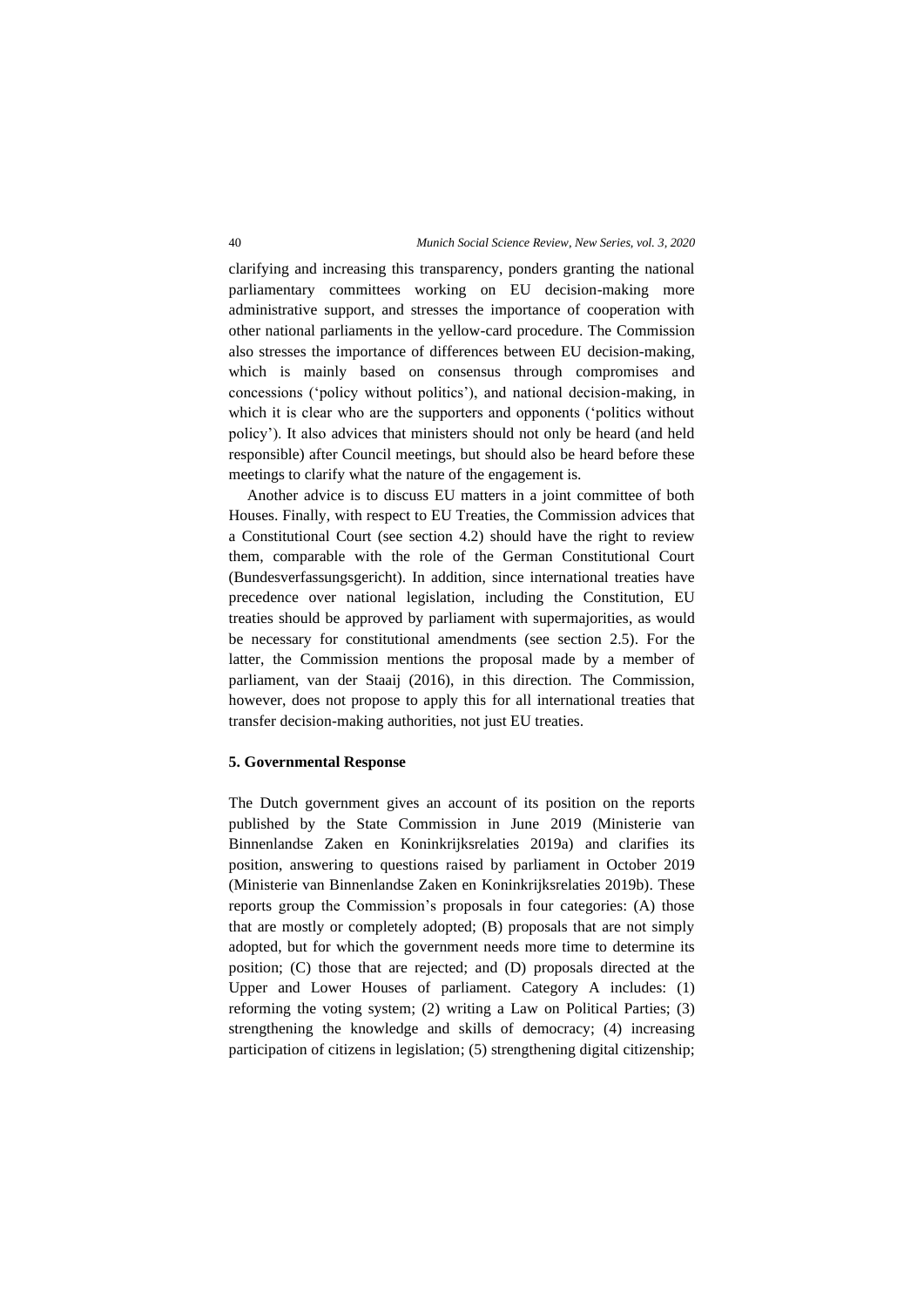(6) fostering the use of (digital) citizens' forums; (7) changing the procedure of modifying the Constitution; (8) changing the election of the Upper House; (9) adapting the appointment procedure of Members of the Supreme Court; (10) strengthening the information position of members of parliament; and (11) increasing the role of parliament in decision making in the European Union.

Category B comprises: (1) the introduction of a binding corrective referendum; (2) constitutional review of legislation by a newly-formed Constitutional Court; (3) a decrease the voting age from 18 to 16 years (even though the Commission advises against this); (4) introducing a dialogue between both Houses of parliament by giving the Upper House the right to send legislation back to the Lower House; (5) an evaluation of the decentralization of tasks to lower levels of government; (6) an evaluation of the decentralization of tasks to administrative authorities; and (7) introducing legislation specifying the role of parliament in decision making in the European Union, as parliament has initiated legislation on this already (Maij and Mulder 2017). The rejected proposals (Category C) are: (1) to introduce an elected formateur; and (2) to make Liberation Day a national holiday, as this is deemed to be in the realm of social partners to decide on. The government argues that an elected formateur does not adhere to the logic in the Dutch constitutional arrangements, but promises to look further at the process of forming a government after elections in more detail. For the Commission's proposals directed at the Houses of parliament (Category D) the government is reticent in taking a position, as it sees this as the prerogative of parliament itself to decide on this.

## **References**

- Aguiar-Conraria, L. & Magelhaes, P.C. (2010). Referendum-designs, quorum rules and turnout. *Public Choice* 144(1-2), 63-81.
- AIVD (2018). *Jaarverslag 2017*. Den Haag: Algemene Inlichtingen- en Veiligheidsdienst.

Algemene Rekenkamer (2012). *Kaderwet zbo's: Reikwijdte en implementatie*. Den Haag: Algemene Rekenkamer.

Andeweg, R.B. (2018). *Kiezers, Kamerleden en 'de Kloof'*. Leiden: Universiteit Leiden.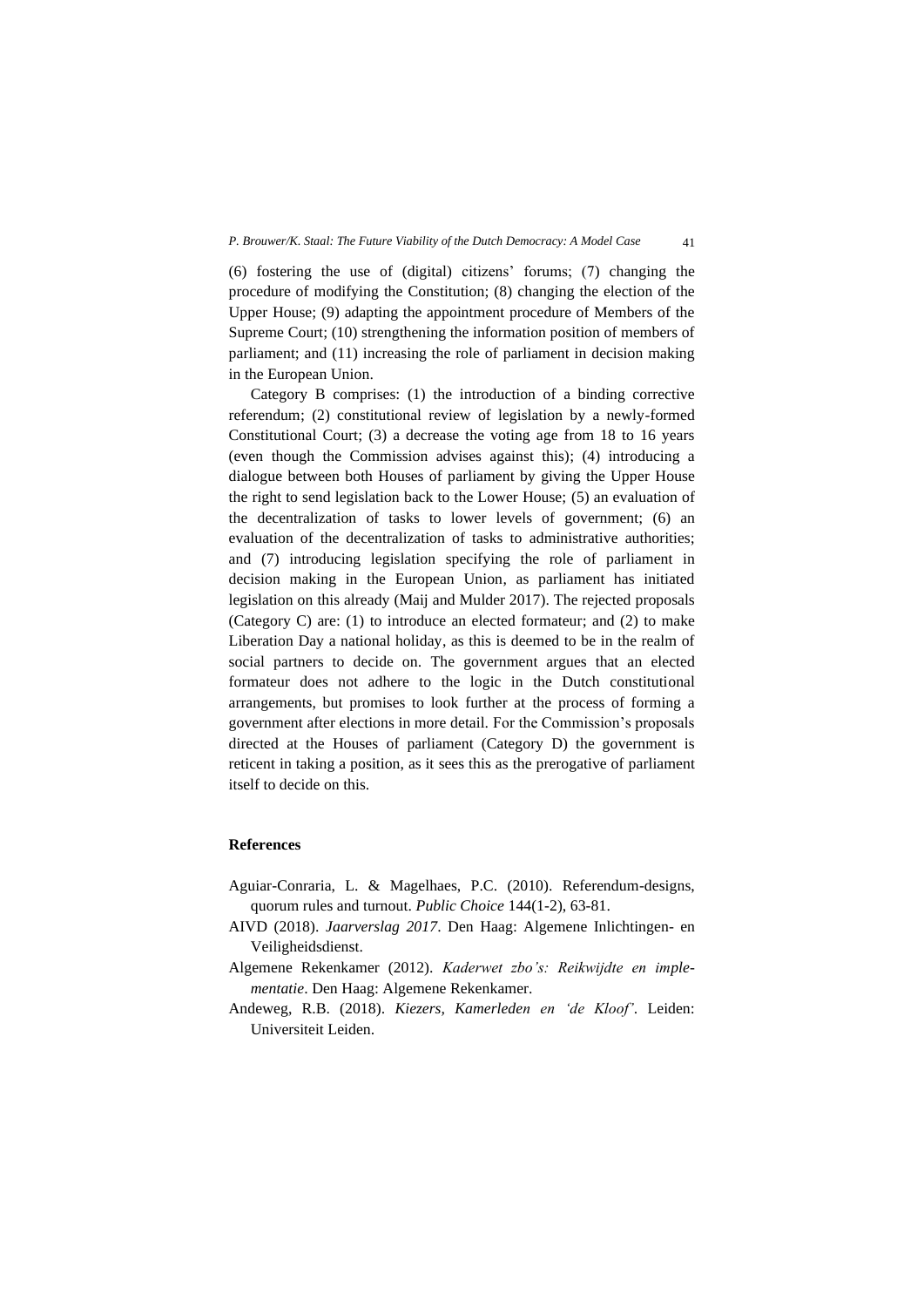- Andeweg, R.B. & Irwin, G.A. (2014). *Governance and Politics of the Netherlands*. Basingstoke: Palgrave Macmillan.
- Baalen, C. van, & van Kessel, A. (2012). *De kabinetsformatie in vijftig stappen*. Amsterdam: Boom uitgevers.
- Bartlett, J. (2018). *The People Vs Tech: How the internet is killing democracy (and how we save it)*. London: Ebury Press.
- Berg, J.Th.J. van den (1983). *De toegang tot het Binnenhof: De maatschappelijke herkomst van de Tweede-Kamerleden tussen 1849 en 1970*. Weesp: Van Holkema & Warendorf.
- Berg, J.Th.J. van den (2007). Het parlement: één instelling, drie instituties. In: Berg, J.Th.J. van den, Verheij, L.F.M. & Broeksteeg, J.L.W. (Eds.), *Het Parlement: Staatsrechtconferentie 2006*. Nijmegen: Wolf Legal Publishers.
- Bhatti, Y. & Hansen, K.M. (2012). Leaving the Nest and the Social Act of Voting: Turnout among First-Time Voters. *Journal of Elections, Public Opinion and Parties* 22(4), 380-406.
- Bijleveld-Schouten, A.Th.B. (2008). Bestuurlijke vernieuwing. *Kamerstukken* 30184-20.
- Binnenlandse Zaken en Koninkrijksrelaties (2010). Het verlagen van de kiesgerechtigde leeftijd tot 16 jaar: Debatten, argumenten en consequenties. *Kamerstukken I* 2009/10, 31012(E).
- Binnenlandse Zaken en Koninkrijksrelaties (2016). Doorontwikkelen en testen concept model 1 stembiljet. *Kamerstukken I* 2015-2016, 31142(blg-742650).
- Binnenlandse Zaken en Koninkrijksrelaties (2018). Het publieke belang van politieke partijen: Eindrapport van de Evaluatie- en adviescommissie Wet financiering politieke partijen. *Kamerstukken I* 2018: Kamerbrief 01-02-2018.
- Bodo, B., Helberger, N. & de Vreese, C. (2016). Political micro-targeting: a Manchurian candidate or just a dark horse? *Internet Policy Review* 6(4), 1-13.
- Bovend'Eert, P.P.T. (2015). De centrale positie van de Tweede Kamer: De parlementaire kerntaken sinds 1814. In: Aerts, R., van Baalen, C., Oddens, J., Smit, D. & te Velde, H. (Eds.), *In dit Huis: Twee eeuwen Tweede Kamer*. Amsterdam: Boom.
- Bovend'Eert, P.P.T., van Baalen, C.C. & van Kessel, A. van. (2015). *Zonder koningin: Het officiële evaluatierapport over de kabinetsformatie van 2012*. Amsterdam: Elsevier boeken.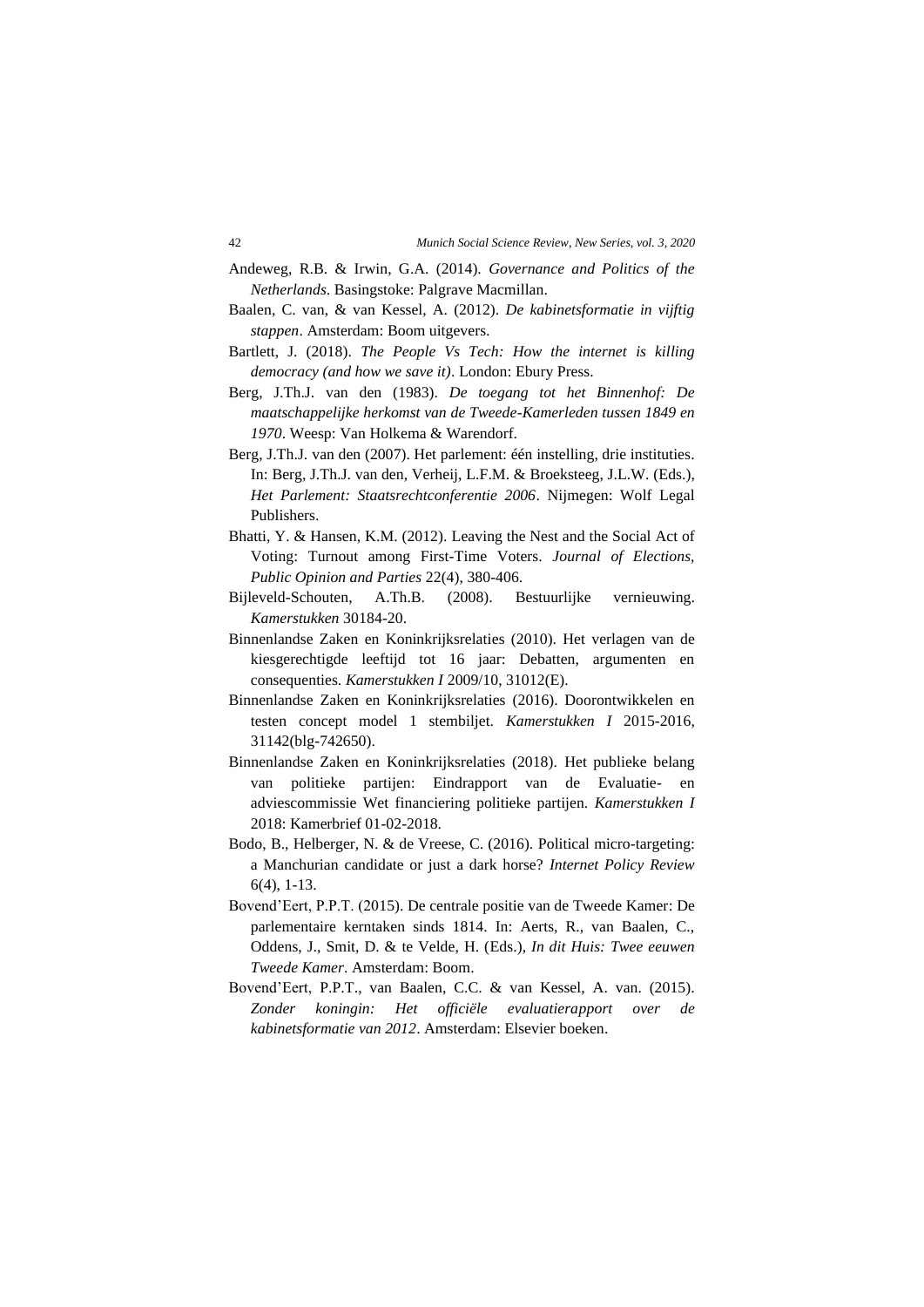- Bovend'Eert, P.P.T. & Kummeling, H.R.B.M. (2017). *Het Nederlandse parlement*. Alphen aan den Rijn: Wolters Kluwer.
- Bovens, M., Dekker, P. & Tiemeijer, W. -red.- (2014). *Gescheiden werelden? Een verkenning van sociaal-culturele tegenstellingen in Nederland*. Den Haag: Sociaal Cultureel Planbureau & Wetenschappelijke Raad voor het Regeringsbeleid.
- Bovens, M. & Wille, A. (2014). *Diplomademocratie: Over de spanning tussen meritocratie en democratie*. Amsterdam: Prometheus Uitgeverij.
- Brug, W. van der, Meer, T. van der & Pas, D. van der (2018). Voting in the Dutch 'Ukraine-referendum': a panel study on the dynamics of party preference, EU‑attitudes, and referendum‑specific considerations. *Acta Politica* 53, 496-516.
- Burden, B.C., Canon, D.T., Mayer, K.R. & Moynihan, D.P. (2009). *The Effects and Costs of Early Voting, Election Day Registration, and Same Day Registration in the 2008 Elections*. University of Wisconsin-Madison: Working Paper.
- Burgerforum Kiesstelsel (2016). Met één stem meer keus: Advies van het Burgerforum Kiesstelsel over het toekomstig kiesstelsel. Available online:<https://www.parlement.com/9291000/d/advbrgk.pdf>
- Charron, N. & Lapuente, V. (2010). Does democracy produce quality of government? *European Journal of Political Research* 49(4), 443-470.
- Charron, N. & Lapuente, V. (2011). *Why Do Some Regions in Europe Have Higher Quality of Government?* University of Gothenburg: The Quality of Government Institute.
- Christiansen, F.J. & Klemmensen, R. (2015). *Danish Experiences with Coalition Governments and Coalition Governance*. København: Danish Institute for Parties and Democracy - DIPD.
- Constitution (2008). The Constitution of the Kingdom of the Netherlands 2008. Available online: [https://www.government.nl/binaries/](https://www.government.nl/binaries/%20%20government/documents/regulations/2012/10/18/the-constitution-of-the-kingdom-of-the-netherlands-2008/the-constitution-of-the-kingdom-of-the-netherlands-2008.pdf)  [government/documents/regulations/2012/10/18/the-constitution-of-the](https://www.government.nl/binaries/%20%20government/documents/regulations/2012/10/18/the-constitution-of-the-kingdom-of-the-netherlands-2008/the-constitution-of-the-kingdom-of-the-netherlands-2008.pdf)[kingdom-of-the-netherlands-2008/the-constitution-of-the-kingdom-of](https://www.government.nl/binaries/%20%20government/documents/regulations/2012/10/18/the-constitution-of-the-kingdom-of-the-netherlands-2008/the-constitution-of-the-kingdom-of-the-netherlands-2008.pdf)[the-netherlands-2008.pdf](https://www.government.nl/binaries/%20%20government/documents/regulations/2012/10/18/the-constitution-of-the-kingdom-of-the-netherlands-2008/the-constitution-of-the-kingdom-of-the-netherlands-2008.pdf)
- Council of Europe (2016). *Compilation of Venice Commission Opinions and Reports Concerning Political Parties*. Strasbourg: Venice Commission.
- Council of Europe (2018). *Fourth evaluation round: Corruption prevention in respect of members of parliament, judges and prosecutors – second compliance report Netherlands*. Strasbourg: Group of States against Corruption (GRECO).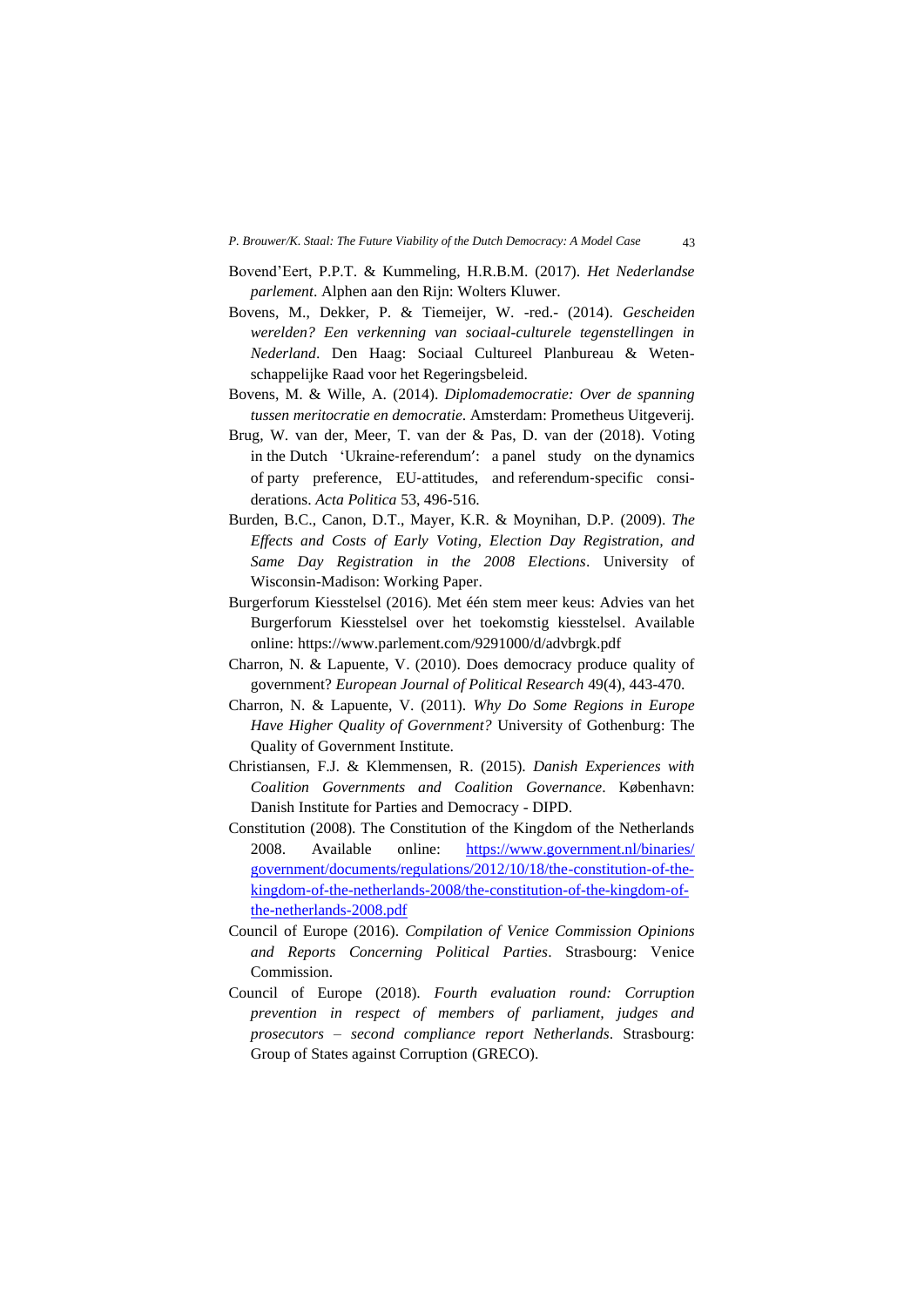- Cox, G.W., McGubbins, M.D. & Skjaeveland, A. (2005). *The Danish Folketinget: Some Notes*. Duke University Working Paper.
- Dahlström, C., Teorell, J., Dahlberg, S., Hartmann, F., Lindberg, A. & Nistotskaya, M. (2015). *The Quality of Government Expert Survey II Report*. University of Gothenburg: The Quality of Government Institute.
- Dekker, P. & den Ridder, J. (2018). *Lastige kwesties: Acht focusgroepen over vertegenwoordiging en stemmen*. Den Haag: Sociaal en Cultureel Planbureau.
- Dimitrova, A. & Steunenberg, B. (2017). Pitfalls on the Road to Frey's Democracy of the Future: Comment on "Proposals for a Democracy of the Future" by Bruno Frey. *Homo Oeconomicus* 34(1), 213-222.
- Dobber, T., Trilling, D. Helberger, N. & Vreese, C.H. de (2017). Two crates of beer and 40 pizzas: the adoption of innovative political behavioral targeting techniques. *Internet policy review: Journal on internet regulation* 6(4), 1-25.
- Dowding, K. (2017). Developing Democracy: Comment on "Proposals for a Democracy of the Future" by Bruno Frey. *Homo Oeconomicus* 34(1), 207-212.
- Drexhage, E.C. (2014). *Parlementaire tweekamerstelsels: Een internationale vergelijking*. Den Haag: Ministerie van Binnenlandse Zaken en Koninkrijksrelaties.
- Eurobarometer (2017). *Public opinion in the European Union*. European Union Project Number 2018.1828.
- Europagesetz (2013), Gesetz über die Zusammenarbeit von Bundesregierung und Deutschem Bundestag in Angelegenheiten der Europäischen Union. *Bundesgesetzblatt* 2013 I(36), 2170-2174.
- European Commission (2018a). *Commission recommendation on election cooperation networks, online transparency, protection against cybersecurity incidents and fighting disinformation campaigns in the context of elections to the European Parliament*. COM(2018)5949.
- European Commission (2018b). *Commission communication on securing free and fair European elections*. COM(2018)637.
- European Court of Human Rights (2002). *Case of Yazar and Others v. Turkey*. Applications nos. 22723/93, 22724/93, 22725/93.
- European Court of Human Rights (2003). *Case of Refah Partisi (The Welfare Party) and Others v. Turkey*. Applications nos. 41340/98, 41342/98, 41343/98, 41344/98.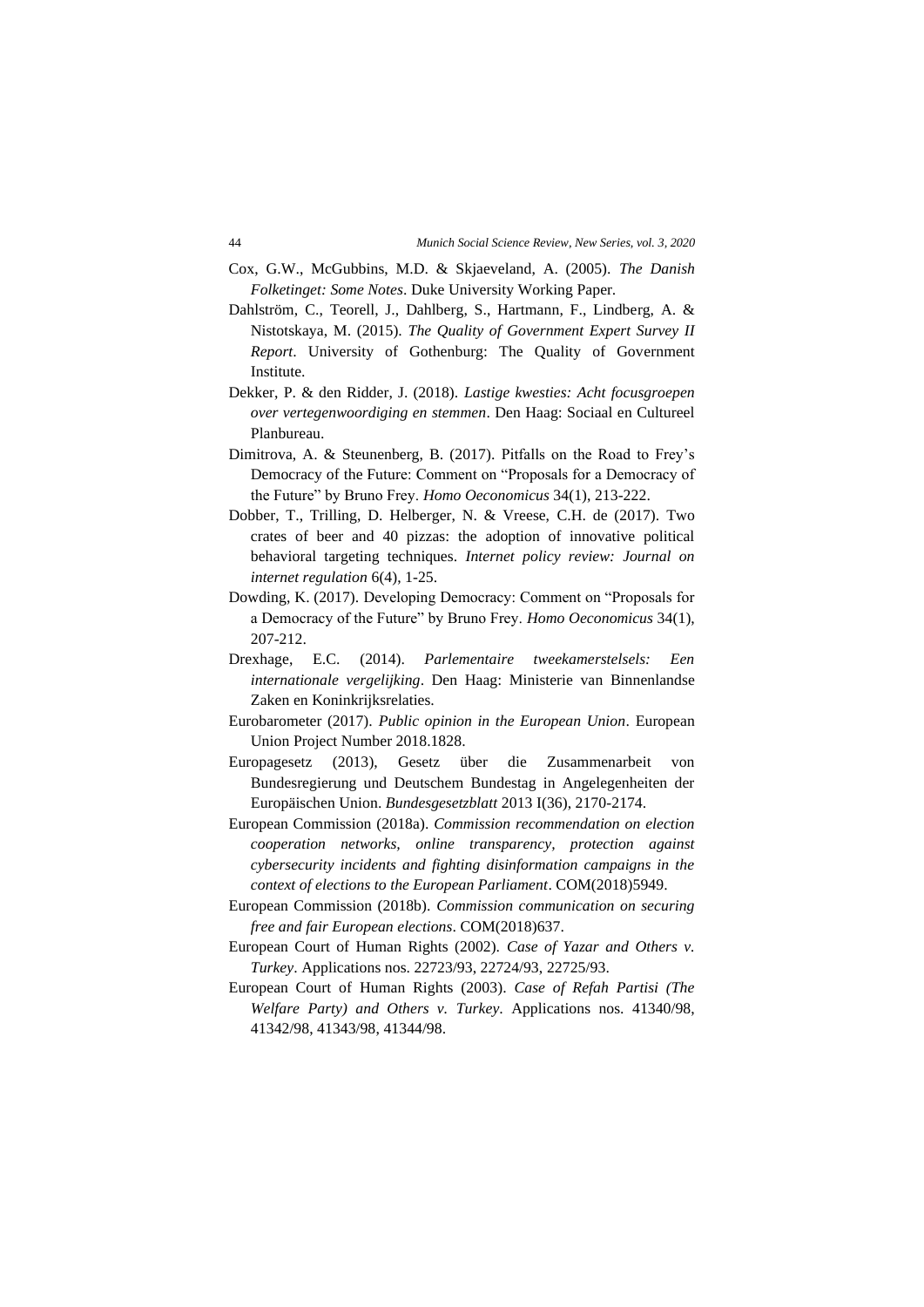- European Court of Human Rights (2011). *Case of Republican Party of Russia v. Russia. Application no. 12976/07. European Court of Human Rights (2013)*. Case of Vona v. Hungary. Application no. 35943/10.
- European Court of Human Rights (2016). *Factsheet – Political parties and associations*. Strasbourg: European Court of Human Rights.
- European Ombudsman (2018). *Recommendation of the European Ombudsman in case OI/2/2017/TE on the Transparency of the Council legislative process*. Brussels: European Ombudsman.
- Felsenthal, D.S. (2017). Comment on "Proposals for a Democracy of the Future" by Bruno Frey. *Homo Oeconomicus* 34(1), 195-200.
- Fox, S. & Johnston, R. (2017). Well-Intentioned Fantasy? A Comment on "Proposals for a Democracy of the Future" by Bruno Frey. *Homo Oeconomicus* 34(1), 229-235.
- Franzoni, L.G. (2018). The Voter in the House of Mirrors: Comment on "Proposals for a Democracy of the Future" by Brun Frey. *Homo Oeconomicus* 35(1-2), 117-121.
- Frey, B.S. (2017). Proposals for a democracy of the future. *Homo Oeconomicus* 34(1), 1-9.
- Frey, B.S. & Stutzer, A. (2000). Happiness, economy and institutions. *Economic Journal* 110(446), 918-938.
- Frey, B.S. & Stutzer, A. (2002). Happiness and economics. Princeton: Princeton University Press.
- Gallagher, M. (2002). Ireland: The Archetypal Single Transferable Vote System. In: Reynolds, A. & Reilly, B. (Eds.), *Electoral System Design*. Stockholm: International IDEA.
- Giammo, J.D. & Brox, B.J. (2010). Reducing the Cost of Participation: Are States Getting a Return on Early Voting? *Political Research Quarterly* 63(2), 295-303.
- Giger, N. & Klüver, H. (2016). Voting Against Your Constituents? How Lobbying Affects Representation. *American Journal of Political Science* 60(1), 190-205.
- Golder, M. & Stramski, J. (2010). Ideological Congruence and Electoral Institutions. *American Journal of Political Science* 54(1), 90-106.
- Government Committee on the Reassessment of Parenthood (2016). Child and Parents in the 21st Century. Available online: [https://www.government.nl/binaries/government/documents/reports/20](https://www.government.nl/binaries/government/documents/reports/2016/12/07/child-and-parent-in-the-21ste-century/Child+and+parents+%20in+the+21st+century+ENG.PDF) [16/12/07/child-and-parent-in-the-21ste-century/Child+and+parents+](https://www.government.nl/binaries/government/documents/reports/2016/12/07/child-and-parent-in-the-21ste-century/Child+and+parents+%20in+the+21st+century+ENG.PDF)

[in+the+21st+century+ENG.PDF](https://www.government.nl/binaries/government/documents/reports/2016/12/07/child-and-parent-in-the-21ste-century/Child+and+parents+%20in+the+21st+century+ENG.PDF)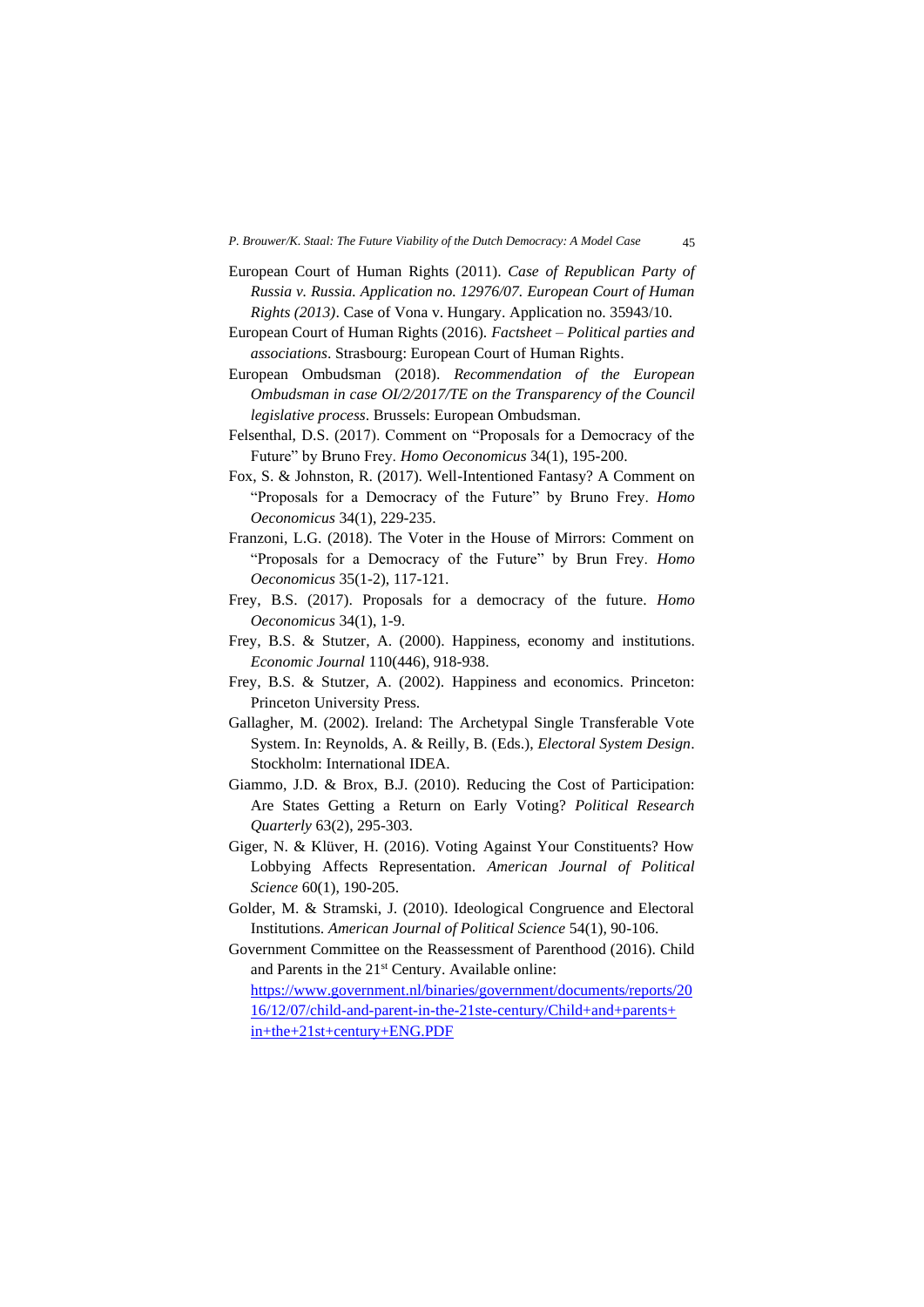- Grondwet (2017). Grondwet voor het Koninkrijk der Nederlanden. Available online: [http://wetten.overheid.nl/BWBR0001840/2017-11-](http://wetten.overheid.nl/BWBR0001840/2017-11-17) [17](http://wetten.overheid.nl/BWBR0001840/2017-11-17)
- Gronke, P., Galanes-Rosenbaum, E. & Miller, P.A. (2007), *Political Science & Politics* 40(4), 639-645.
- Grundgesetz (2019). Grundgesetz für die Bundesrepublik Deutschland. Available online:<http://www.gesetze-im-internet.de/gg/GG.pdf>
- Hazenberg, H., van den Hoven, J., Cunningham, S., Alfano, M., Ashari, H., Sullivan, E. & Turcios Rodriguez, E. (1998). *Micro-Targeting and ICT media in the Dutch Parliamentary system: Technological changes in Dutch Democracy*. Technische Universiteit Delft Working Paper.
- Hagelstein, G.H. (1991). *De parlementaire commissies*. Groningen: Wolters-Noordhoff.
- Hakhverdian, A. & van der Meer, T.W.G. (2017). Spiegel van de samenleving? Politieke vertegenwoordiging en ongelijkheid in Nederland. In: Andeweg, R.B., & Leyenaar, M. (Eds.), *Alle stemmen tellen! Een eeuw algemeen kiesrecht*. Amsterdam: Amsterdam University Press.
- Hakhverdian, A. & Schakel, W. (2011). Nepparlement? Een pleidooi voor politiek hokjesdenken. Amsterdam: University Press.
- Helbing, H., Frey, B.S., Gigerenzer, G., Hafen, E., Hagner, M., Hofstetter, Y., Hoven, J. van den, Zicari, R.V. & Zwitter, A. (2017). Will Democracy Survive Big Data and Artificial Intelligence? *Scientific American*, February 25, 2017.
- Hendriks, F., van der Krieken, K., & Wagenaar, C. (2017). *Democratische zegen of vloek? Aantekeningen bij het referendum*. Amsterdam: Amsterdam University Press.
- Hendriks, F., van der Krieken, K., van Zuydam, S., & Roelands, M. (2016). Bewegende beelden van de democratie: Legitimiteitsmonitor Democratisch Bestuur 2015. Available online:

[https://www.rijksoverheid.nl/binaries/rijksoverheid/documenten/rappor](https://www.rijksoverheid.nl/binaries/rijksoverheid/documenten/rapporten/2016/01/01/bewegende-beelden-van-democratie/bewegende-beelden-van-democratie.pdf) [ten/2016/01/01/bewegende-beelden-van-democratie/bewegende](https://www.rijksoverheid.nl/binaries/rijksoverheid/documenten/rapporten/2016/01/01/bewegende-beelden-van-democratie/bewegende-beelden-van-democratie.pdf)[beelden-van-democratie.pdf](https://www.rijksoverheid.nl/binaries/rijksoverheid/documenten/rapporten/2016/01/01/bewegende-beelden-van-democratie/bewegende-beelden-van-democratie.pdf)

- Holsteijn, J. van (2006). Personen en personalisering. Available online: [https://www.nemokennislink.nl/publicaties/personen-en](https://www.nemokennislink.nl/publicaties/personen-en-personalisering/)[personalisering/](https://www.nemokennislink.nl/publicaties/personen-en-personalisering/)
- Information Commissioner (2018). *Democracy disrupted? Personal information and political influence*. Wilmslow: Information Commissioner's Office.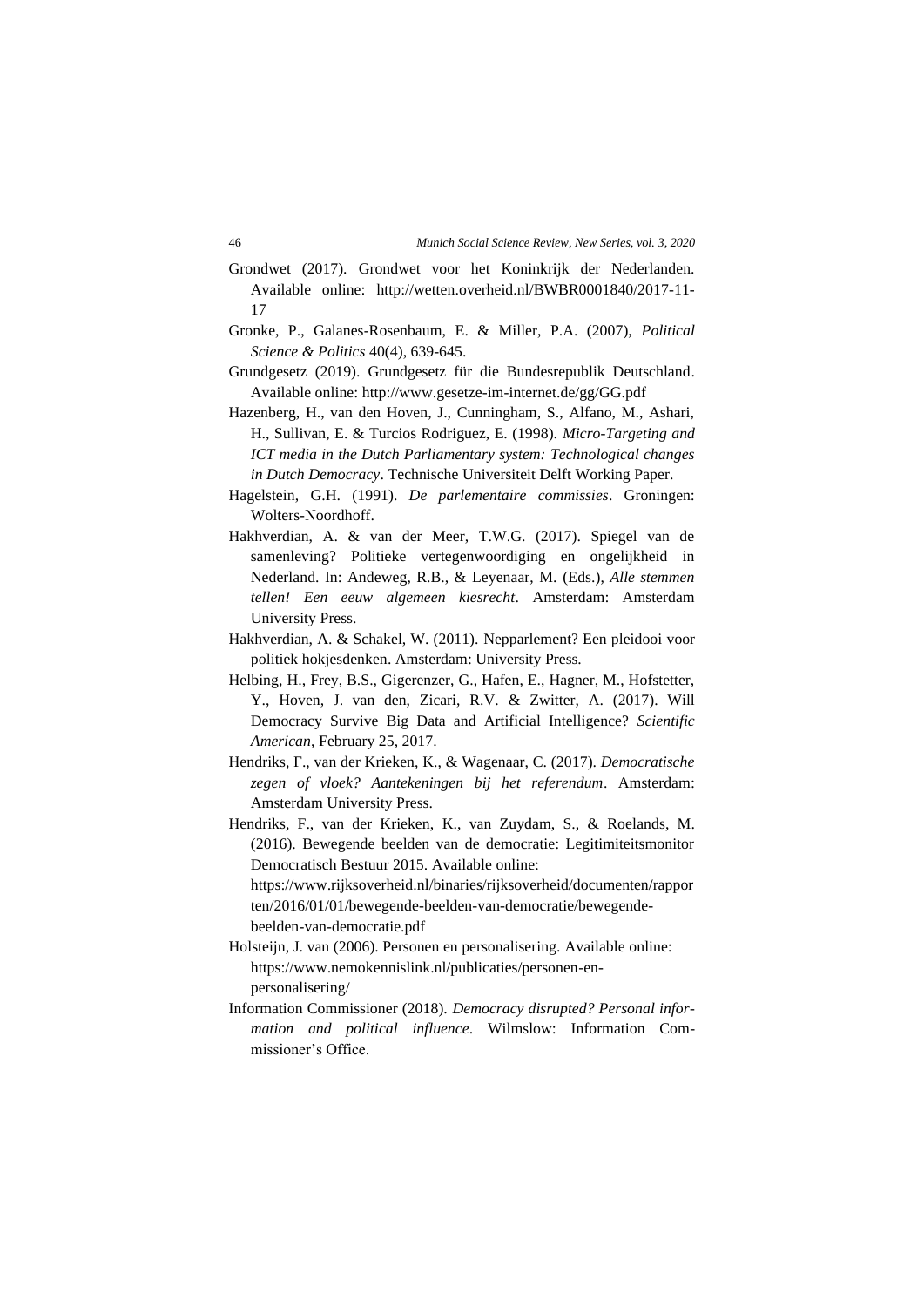- Jacobs, K. (2018). Naar een verdere uitbreiding van het actief stemrecht? In: Andeweg, R.B., & Leyenaar, M. (Eds.), *Alle stemmen tellen! Een eeuw algemeen kiesrecht*. Amsterdam: Amsterdam University Press.
- James, T. (2010). *Early In-Person Voting: Effects on Underrepresented Voters, Voting Turnout, and Election Administration*. Project Vote: Issues in Election Administration Policy Paper.
- Janse de Jonge, E. (2012). *Amerikaans Staatsrecht: Beschouwingen over de rule of Law, staatsinstellingen en politiek in de Verenigde Staten van Noord-Amerika*. Nijmegen: Wolf Legal Publishers.
- Kantorowicz, J. (2017). Democracy of the Future: Comment on "Proposals for a Democracy of the Future by Bruno Frey. *Homo Oeconomicus* 34(2), 223-228.
- Kendall, R. (2017). Aligning Democracy: A Comment on Bruno S. Frey's "Proposals for a Democracy of the Future". *Homo Oeconomicus* 34(2), 243-251.
- Keulen, I. van, Korthagen, I., Diederen P. & van Boheemen, P. (2018). *Digitalisering van het nieuws – Online nieuwsgedrag, desinformatie en personalisatie in Nederland*. Den Haag: Rathenau Instituut.
- Kiesraad (2017). *Evaluatie-advies Tweede Kamerverkiezing 15 maart 2017*. Den Haag: Secretariaat Kiesraad.
- Kirchgässner, G. (2015). *Direct democracy, changes and challenges*. CREMA Working Paper No. 2015-09.
- Kirchgässner, G., & Feld, L.P. (2000). Direct democracy, political culture and the outcome of economic policy: A report on the Swiss experience. *European Journal of Political Economy* 16(2), 287-306.
- Kirchgässner, G., Feld, L.P. & Savioz, M.R. (1999). *Die Direkte Demokratie. Modern, Erfolgreich, Entwicklungs- und Exportfähig*. Helbing and Lichtenhahn/Vahlen: Basel and Munich.
- Kliemt, H. (2017). Direct constitutional democracy: Comment on "Proposals for a Democracy of the Future" by Bruno Frey. *Homo Oeconomicus* 37(1), 237-242.
- Knippenberg, E.T.C. (2002). *De Senaat: Rechtsvergelijkend onderzoek naar het House of Lords, de Sénat, de Eerste Kamer en de Bundesrat*. Den Haag: Sdu Uitgevers.
- Kolfschoten, E.J.M., Andriessen, W.J. & van Schaik, Th.E.E. (1970). Ontwerp van wet - Voorstel van wet van de heren Kolfschoten, Andriessen en Van Schaik tot wijziging van de Kieswet strekkende tot verhoging van de kiesdrempel bij de verkiezing voor de Tweede Kamer der Staten-Generaal. *Kamerstukken I* 1970-1971, 10985(2).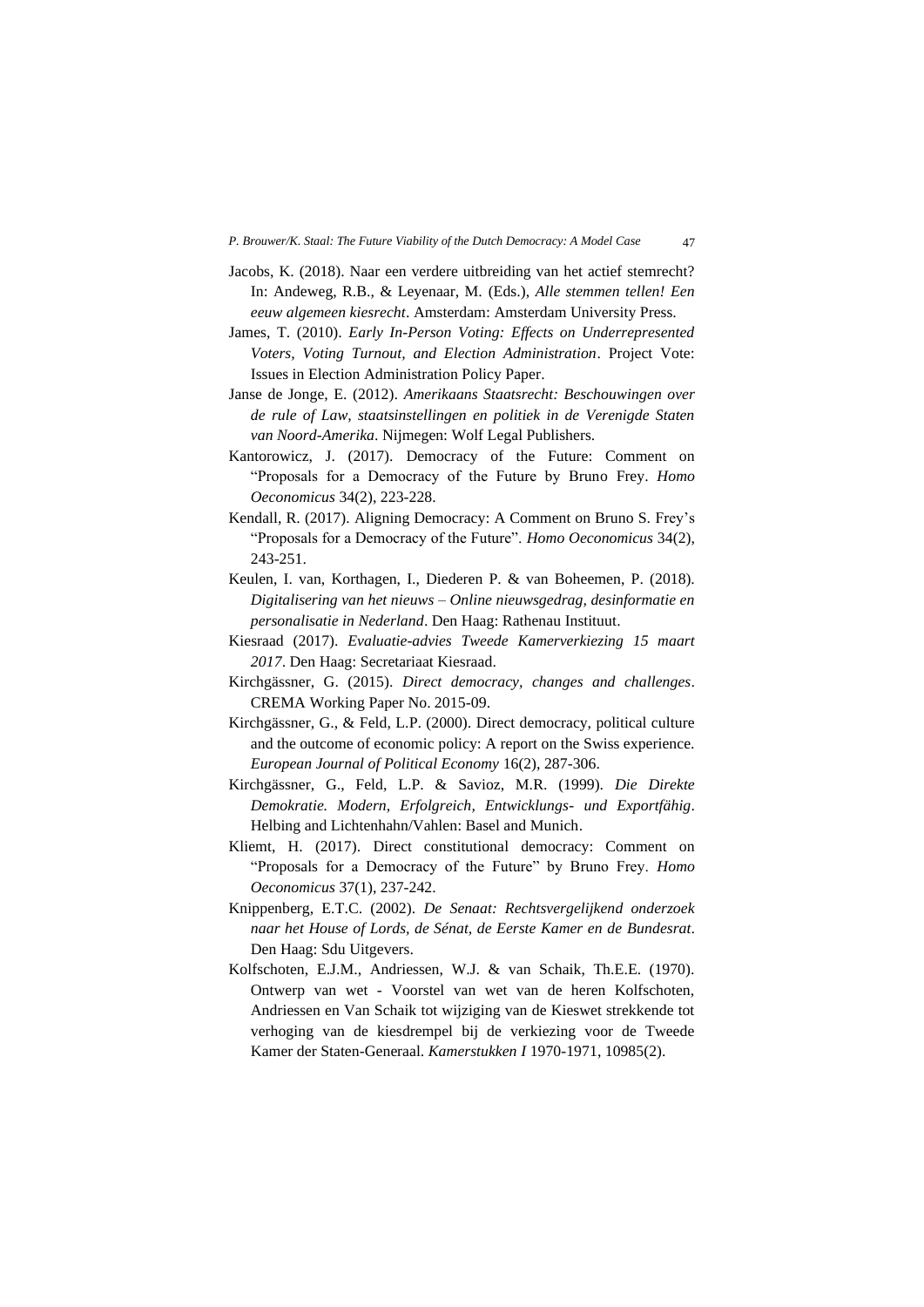- Kolk, H. van der, & Aarts, K. (2010). Het verlagen van de kiesgerechtigde leeftijd tot 16 jaar; debatten, argumenten en consequenties. Enschede: Universiteit Twente.
- Lange, R. de, Efthymiou, N. & Tienen, F. van (2016). *Risico's voor de democratie – Een juridische verkenning van het gevaar-criterium in het democratisch verdedigingsrepertoire in vijf landen: Duitsland, Frankrijk, Spanje, het Verenigd Koninkrijk en de Verenigde Staten*. Rotterdam: Erasmus Universiteit.
- Lapuente, V. & Nistotskaya, M. (2009). To the Short-Sighted Victor Belong the Spoils: Politics and Merit Adoption in Comparative Perspective. *Governance: An International Journal of Policy, Administration, and Institutions* 22(3), 431-458.
- Le Maux, B. (2018). On the Necessary and Sufficient Condition for Increasing Direct Participation Rights in Democracies: Comment on "Proposals for a Democracy of the Future" by Bruno Frey. *Homo Oeconomicus* 35(1-2), 101-109.
- Leemann, L. & Wasserfallen, F. (2016). The Democratic Effect of Direct Democracy. *American Political Science Review* 110(4), 750-762.
- Lefkofridfi, Z., Wagner, M. & Willmann, J.E. (2014). Left-Authoritarians and Policy Representation in Western Europe: Electoral Choice across Ideological Dimensions. *Electoral Studies* 37(1), 65-90.
- Liechtenstein, H.-A. II. von (2014). *Der Staat im dritten Jahrtausend*. Triesen: van Eck Verlag.
- Lijphart, A. (2004). Constitutional design for divided societies. *Journal of Democracy* 15(2), 96-109.
- Loeffen, S.C. (2013). *Parlementair onderzoek: Een studie van het onderzoeksrecht in Nederland, het Verenigd Koninkrijk en de Verenigde Staten*. Den Haag: Sdu Uitgevers.
- Loots, J. (2004). Voor het volk, van het volk: Van districtenstelsel naar evenredige vertegenwoordiging. Amsterdam: Wereldbibliotheek.
- Maij, M.E. & Mulder, A. (2017). Initiatiefvoorstel Wet informatiepositie Staten-Generaal inzake de Europese Unie. *Kamerstukken* 34 695.
- Mair, P. (2006). Ruling the Void? The Hallowing of Western Democracy. *New Left Review* 42, 25-51.
- Marien, S. (2011). The effect of electoral outcomes on political trust: A multi-level analysis of 23 countries. *Electoral Studies* 30(4), 712-726.
- Maslowski, R., Werf, M.P.C.V.D., Oonk, G.H., Naayer, H.M., & Isac, M.M. (2012). *Burgerschapscompetenties van leerlingen in de onderbouw van het voortgezet onderwijs: Eindrapport van de*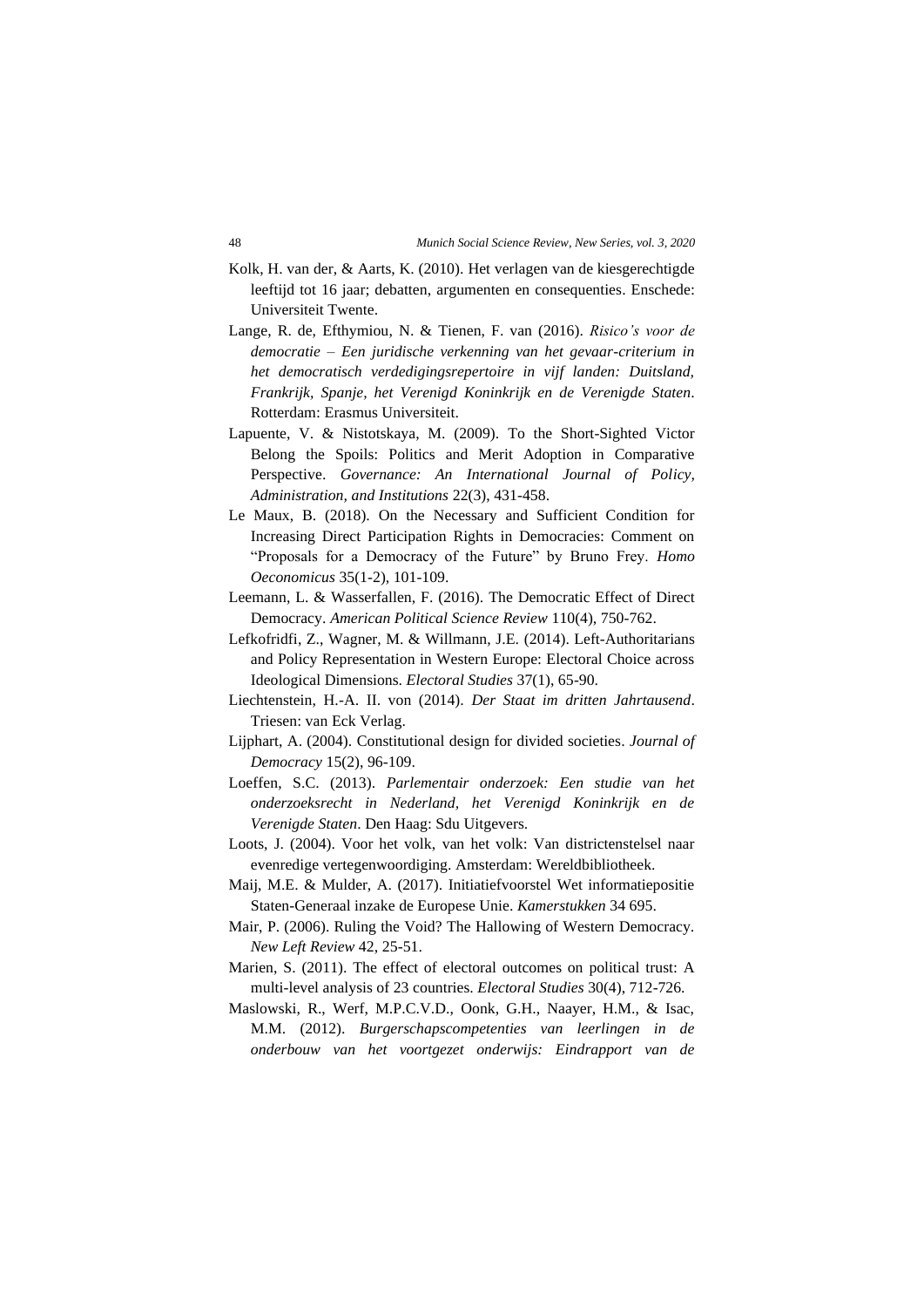*International Civic and Citizenship Education Study (ICCS) in Nederland*. Rijksuniversiteit Groningen.

- Mastenbroek, E., Zwaan, P., Groen, A., van Meurs, W., Reiding, H., Dörrenbächer, N. & Neuhold, C. (2014). *Gericht op Europa: Nationale parlementaire controle op Europese besluitvorming na het Verdrag van Lissabon*. Nijmegen: Radboud Universiteit Nijmegen.
- McDonald, M.P. (2008). The Return of the Voter: Voter Turnout in the 2008 Election. *Forum* 6(4), Article 4.
- Meer, T.W.G. van der (2017). *Niet de kiezer is gek*. Houten: Spectrum.
- Meer, T. van der, van der Kolk, H. & Rekker, R. (2017). *Aanhoudend wisselvallig: Nationaal Kiezersonderzoek 2017*. Leiden: Stichting Kiezersonderzoek Nederland.
- Mickler (2017). Committee autonomy in parliamentary systems coalition logic or congressional rationales? *Journal of Legislative Studies* 23(3), 367-391.
- Ministerie van Binnenlandse Zaken en Koninkrijksrelaties (2019a). Kabinetsstandpunt eindrapport staatscommissie parlementair stelsel. Available online:

[https://www.rijksoverheid.nl/binaries/rijksoverheid/documenten/rappor](https://www.rijksoverheid.nl/binaries/rijksoverheid/documenten/rapporten/2019/06/26/kabinetsstandpunt-over-het-advies-van-de-staatscommissie-parlementair-stelsel/kabinetsstandpunt-over-het-advies-van-de-staatscommissie-parlementair-stelsel.pdf) [ten/2019/06/26/kabinetsstandpunt-over-het-advies-van-de-](https://www.rijksoverheid.nl/binaries/rijksoverheid/documenten/rapporten/2019/06/26/kabinetsstandpunt-over-het-advies-van-de-staatscommissie-parlementair-stelsel/kabinetsstandpunt-over-het-advies-van-de-staatscommissie-parlementair-stelsel.pdf)

[staatscommissie-parlementair-stelsel/kabinetsstandpunt-over-het](https://www.rijksoverheid.nl/binaries/rijksoverheid/documenten/rapporten/2019/06/26/kabinetsstandpunt-over-het-advies-van-de-staatscommissie-parlementair-stelsel/kabinetsstandpunt-over-het-advies-van-de-staatscommissie-parlementair-stelsel.pdf)[advies-van-de-staatscommissie-parlementair-stelsel.pdf.](https://www.rijksoverheid.nl/binaries/rijksoverheid/documenten/rapporten/2019/06/26/kabinetsstandpunt-over-het-advies-van-de-staatscommissie-parlementair-stelsel/kabinetsstandpunt-over-het-advies-van-de-staatscommissie-parlementair-stelsel.pdf)

Ministerie van Binnenlandse Zaken en Koninkrijksrelaties (2019b). Antwoorden eindrapport van de Staatscommissie parlementair stelsel. Available online:

[https://www.rijksoverheid.nl/binaries/rijksoverheid/documenten/kamer](https://www.rijksoverheid.nl/binaries/rijksoverheid/documenten/kamerstukken/2019/10/16/antwoorden-eindrapport-van-de-staatscommissie-parlementair-stelsel/antwoorden-eindrapport-van-de-staatscommissie-parlementair-stelsel.pdf) [stukken/2019/10/16/antwoorden-eindrapport-van-de-staatscommissie](https://www.rijksoverheid.nl/binaries/rijksoverheid/documenten/kamerstukken/2019/10/16/antwoorden-eindrapport-van-de-staatscommissie-parlementair-stelsel/antwoorden-eindrapport-van-de-staatscommissie-parlementair-stelsel.pdf)[parlementair-stelsel/antwoorden-eindrapport-van-de-staatscommissie](https://www.rijksoverheid.nl/binaries/rijksoverheid/documenten/kamerstukken/2019/10/16/antwoorden-eindrapport-van-de-staatscommissie-parlementair-stelsel/antwoorden-eindrapport-van-de-staatscommissie-parlementair-stelsel.pdf)[parlementair-stelsel.pdf.](https://www.rijksoverheid.nl/binaries/rijksoverheid/documenten/kamerstukken/2019/10/16/antwoorden-eindrapport-van-de-staatscommissie-parlementair-stelsel/antwoorden-eindrapport-van-de-staatscommissie-parlementair-stelsel.pdf)

- Mueller, D.C. (1996). *Constitutional Democracy*. New York: Oxford University Press.
- Munniksma, A., Dijkstra, A.B., van der Veen, I., Ledoux, G. van de Werfhorst, H. & ten Dam, G. (2017). *Burgerschap in het voortgezet onderwijs: Nederland in vergelijkend perspectief*. Amsterdam: Amsterdam University Press.
- Nieuwelink, H. (2016). *Becoming a democratic citizen: A study among adolescents in different educational tracks*. Amsterdam: Drukwerkconsultancy.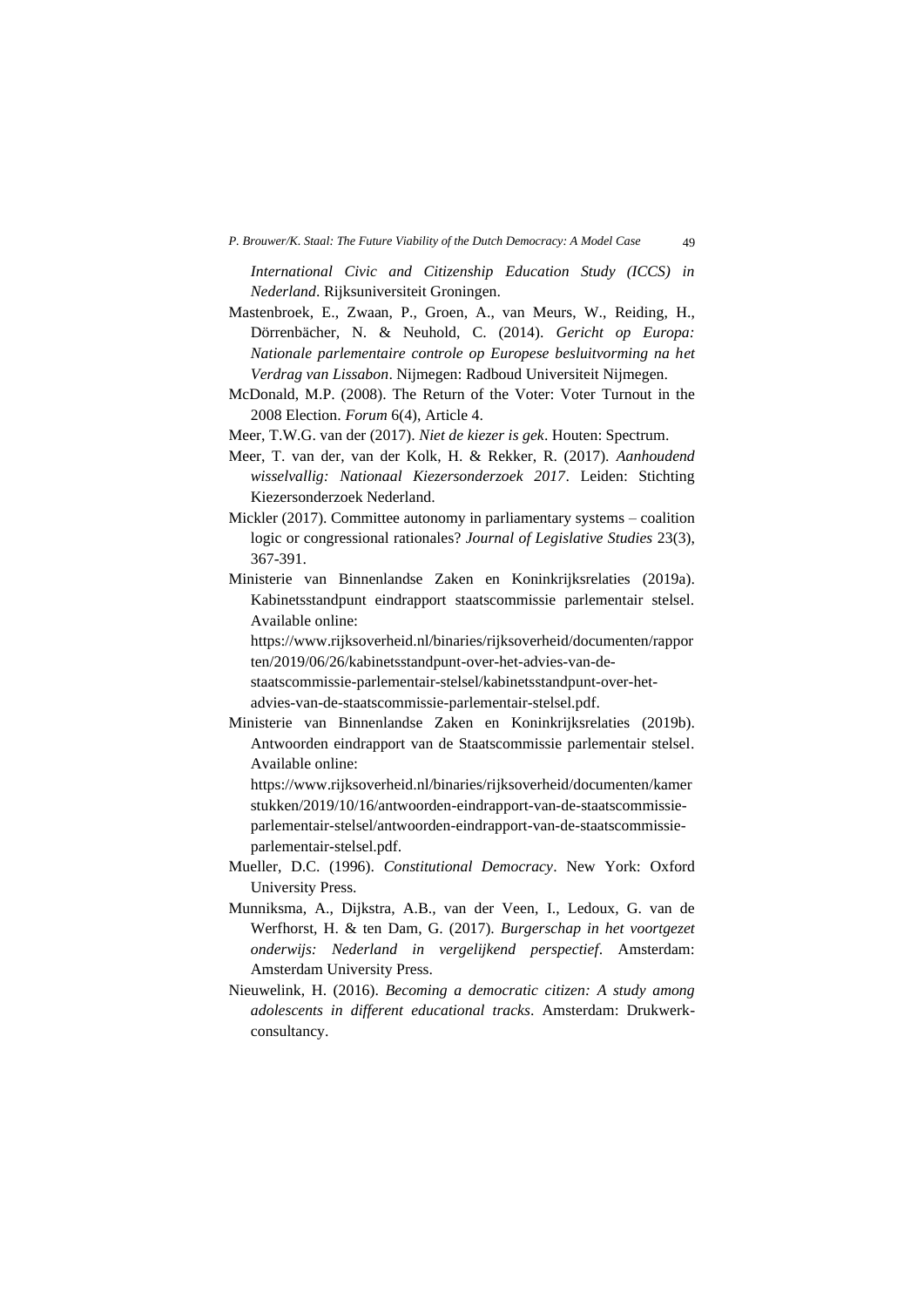- Nohlen, D. (2013). *Wahlrecht und Parteiensystem: Zur Theorie und Empirie der Wahlsysteme*. Stuttgart: utb GmbH.
- Norris, P., Frank, R.W. & Martínez i Coma, F. (2013). Assessing the Quality of Elections. *Journal of Democracy* 24(4), 214-135.
- Norton, P. (2007). Adding Value? The Role of Second Chambers. *Asia Pacific Law Review* 15(1), 3-18.
- Nurmi, H. (1999). *Voting Paradoxes and How to Deal with Them*. Berlin: Springer.
- Nurmi, H. (2017). Reforming Democracy: Comment on "Proposals for a Democracy of the Future" by Bruno Frey. *Homo Oeconomicus* 34(1), 201-205.
- OECD (2017). *The Netherlands: Parliamentary elections 15 March 2017. Election Assessment Mission Final Report*. Warsaw: OSCE/ODHIR.
- Ólafsson, J. (2016). The Constituent Assembly: A study in failure. In: Ingimundarson, V., Urfalino, P. & Erlingsdottir, I. (Eds.), *Iceland's Financial Crisis: The politics of blame, protest, and reconstruction*. Abingdon: Routledge.
- Orviska, M. (2018). A Different Perspective on Current Problems: Comment on "Proposals for a Democracy of the Future" by Bruno Frey. *Homo Oeconomicus* 35(1-2), 111-116.
- Otjes, S. (2015). De Vier Wetten van Noten getoetst. In: Braak, B. van den (ed.), Het 'probleem' Eerste Kamer: Visies op de toekomstige rol van de Senaat. *Montesquieu-reeks* 5, 52-67.
- Otjes, S. & Louwerse, T. (2018). Parliamentary questions as party tools. *West European Politics* 41(2), 496-516.
- Parlementair Advocaat (2017). Nieuwe Commissievoorstellen en initiatieven van de lidstaten van de Europese Unie. *Kamerstukken II* 2016-2017, 22 112 nr. 2321.
- Parlementaire Onderzoekscommissie Privatisering/Verzelfstandigen Overheidsdiensten (2012). Verbinding verbroken? Onderzoek naar de parlementaire besluitvorming over de privatisering en verzelfstandiging van overheidsdiensten. *Kamerstukken* I 2012-2013, C, A.
- Peeters, Y. (2016). (Re‐)join the party! The effects of direct democracy on party membership in Europe. *European Journal of Political Research* 55(1), 138-159.
- Pilon, D. (2010). The 2005 and 2009 Referenda on Voting System Change in British Columbia. *Canadian Political Science Review* 4(2-3), 73-89.
- Poelgeest, L. van (2011). *Kabinetsformaties 1982-2002: Een staatkundig overzicht*. Den Haag: Boom Lemma uitgevers.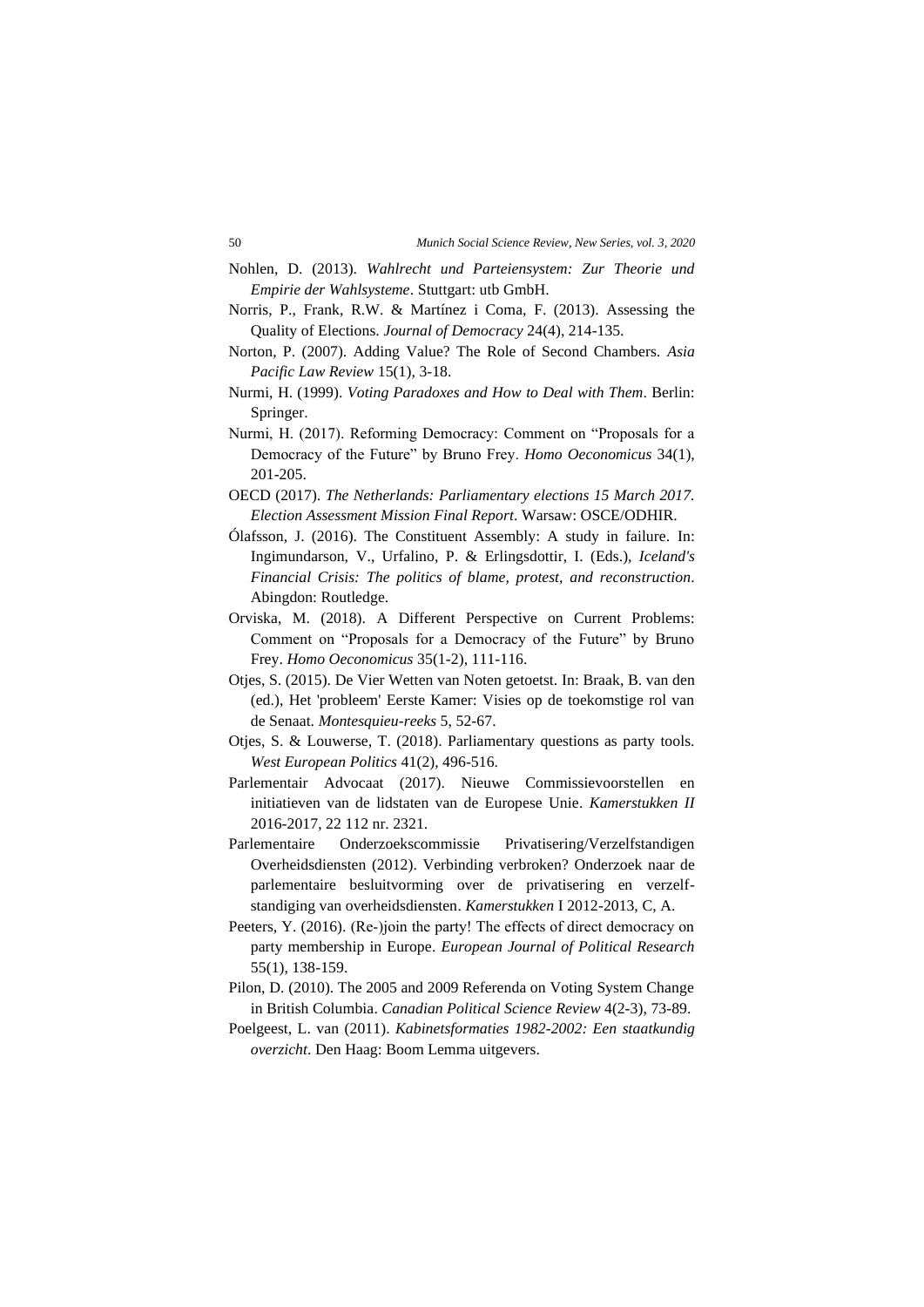- Powell, G.B. (2000). *Elections as Instruments of Democracy: Majoritarian and Proportional Visions*. New Haven: Yale University Press.
- Prins, J.E.J. (2017). Politiek profileren. *Nederlands Juristenblad* 92(38), 2799.
- PvdA (2005). *De Leidende Burger: Eindrapport Projectgroep Democratie & Bestuurlijke Vernieuwing*. Den Haag: Partij van de Arbeid.
- Raad van State (2016). *Jaarverslag Raad van State 2015*. Den Haag: Raad van State.
- Raad van State (2018). *Jaarverslag Raad van State 2017*. Den Haag: Raad van State.
- Raad voor het Openbaar Bestuur (2018). *Over referenda en andere vormen van burger-participatie op nationaal niveau*. Den Haag: Raad voor het Openbaar Bestuur.
- Ramkema, H., Hesselink, K.P. & Parren, S. (2008). *The Dutch Political System in a Nutshell*. Amsterdam: Instituut voor Publiek en Politiek.
- Ridder, J. den, & Dekker, P. (2015). *Meer democratie, minder politiek? Een studie van publieke opinie in Nederland*. Den Haag: Sociaal en Cultureel Planbureau.
- Rijpkema, B. (2015). *Weerbare democratie: De grenzen van democratische tolerantie*. Amsterdam: Nieuw Amsterdam.
- Schofield, N. (2017). Comment on "Proposals for a Democracy of the Future" by Bruno Frey. *Homo Oeconomicus* 34(2), 191-194.
- SCP (2017). *De sociale staat van Nederland 2017*. Den Haag: Sociaal en Cultureel Planbureau.
- Staaij, C. van der (2016). Voorstel van rijkswet van het lid Van der Staaij houdende verklaring dat er grond bestaat een voorstel in overweging te nemen tot verandering in de Grondwet, strekkende tot invoering van het vereiste van een meerderheid van twee derden van het aantal uitgebrachte stemmen in de Staten-Generaal voor de goedkeuring van verdragen betreffende de Europese Unie. *Kamerstukken* II 2016-2017, 30 874 (R1818).
- Staatscommissie (2017). Probleemverkenning. Available online: https:// www.staatscommissieparlementairstelsel.nl/binaries/staatscommissieparlementair-stelsel/documenten/publicaties/2017/10/18/probleem verkenning-staatscommissie-parlementair-stelsel/Probleem verkenning\_18+oktober+2017\_.pdf
- Staatscommissie (2018a). Tussenstand. Available online: https://www. staatscommissieparlementairstelsel.nl/binaries/staatscommissie-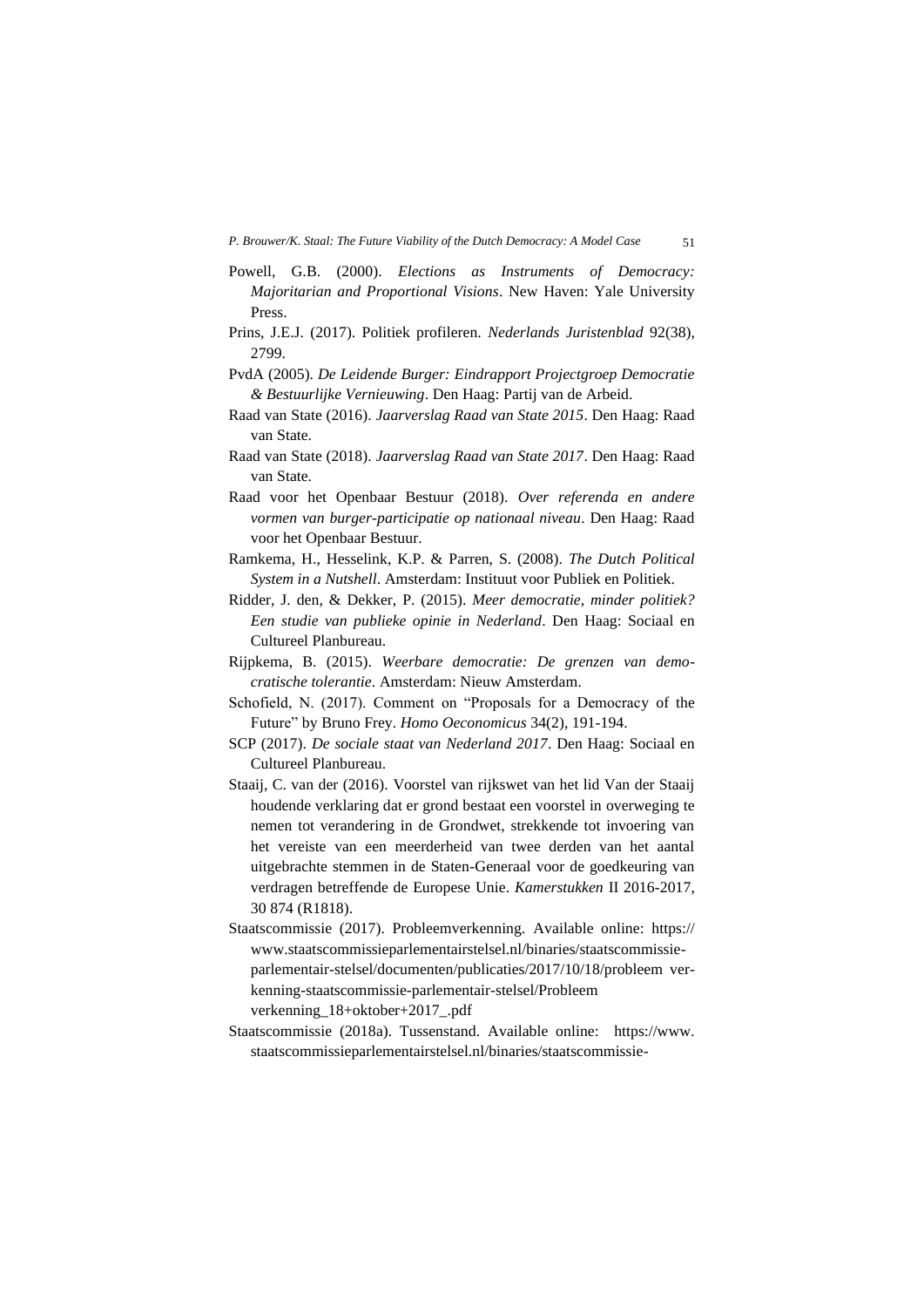parlementairstelsel/documenten/publicaties/2018/06/21/tussenstand/Tu ssenstand\_WEB.pdf

- Staatscommissie (2018b). Eindrapport. Available online: [https://www.staatscommissieparlementairstelsel.nl/binaries/staatscom](https://www.staatscommissieparlementairstelsel.nl/binaries/staatscommissie-parlementair-stelsel/documenten/rapporten/samenvattingen/%2012/13/eindrapport/Eindrapport+-+Lage+drempels%2C+hoge+dijken.%20pdf) [missie-parlementair-stelsel/documenten/rapporten/samenvattingen/](https://www.staatscommissieparlementairstelsel.nl/binaries/staatscommissie-parlementair-stelsel/documenten/rapporten/samenvattingen/%2012/13/eindrapport/Eindrapport+-+Lage+drempels%2C+hoge+dijken.%20pdf) [12/13/eindrapport/Eindrapport+-+Lage+drempels%2C+hoge+dijken.](https://www.staatscommissieparlementairstelsel.nl/binaries/staatscommissie-parlementair-stelsel/documenten/rapporten/samenvattingen/%2012/13/eindrapport/Eindrapport+-+Lage+drempels%2C+hoge+dijken.%20pdf) [pdf](https://www.staatscommissieparlementairstelsel.nl/binaries/staatscommissie-parlementair-stelsel/documenten/rapporten/samenvattingen/%2012/13/eindrapport/Eindrapport+-+Lage+drempels%2C+hoge+dijken.%20pdf)
- Staatscommissie (2019). Democracy and the Rule of Law in Equilibrium. Available online: https://www.staatscommissie parlementairstelsel.nl/ binaries/staatscommissieparlementairstelsel/documenten/rapporten/sa menvattingen/072019/18/download-the-english-translation-of-thefinal-report-of-the-state-commission/Integrale+vertaling.pdf.
- Staatscourant (2017). Instellingsbesluit staatscommissie parlementair stelsel. Available online: [https://zoek.officielebekendmakingen.nl/stcrt-](https://zoek.officielebekendmakingen.nl/stcrt-2017-6895.html)[2017-6895.html](https://zoek.officielebekendmakingen.nl/stcrt-2017-6895.html)
- Stadelmann, D., Portmann, M. & Eichenberger, R. (2016). How Lobbying Affects Representation: Results for Majority-Elected Politicians. *B.E. Journal of Economic Analysis & Policy* 16(4), 20160040.
- Stadelmann, D., Portmann, M. & Eichenberger, R. (2019). Preference Representation and the Influence of Political Parties in Majoritarian vs. Proportional Systems: An Empirical Test. *British Journal of Political Science* 49(1), 181-204.
- Stasavage, D. (2004). Open-Door or Closed-Door? Transparency in Domestic and International Bargaining. *International Organization* 58, 667-703.
- Straathof, B, van Veldhuizen, S. & Bijlsma, M. (2018). *Platforms veranderen de wereld: Beleid voor transparantie*. CPB Policy Brief 2017/11.
- Strøm, K. (1990). *Minority Government and Majority Rule*. Cambridge: Cambridge University Press.
- Strøm, K. (1998). Parliamentary Committees in European Democracies. *Journal of Legislative Studies* 4(1), 21-59.
- Strøm, K., Budge, I. & Laver, M.J. (1994). Constraints on Cabinet Formation in Parliamentary Democracies. *American Journal of Political Science* 38(2), 303-335.
- Tambini, D. (2018). Social Media Power and Election Legitimacy. In: Tambini, D. & Moore, M. (Eds.), *Digital dominance: The power of Google, Amazon, Facebook, and Apple*. Oxford University Press.